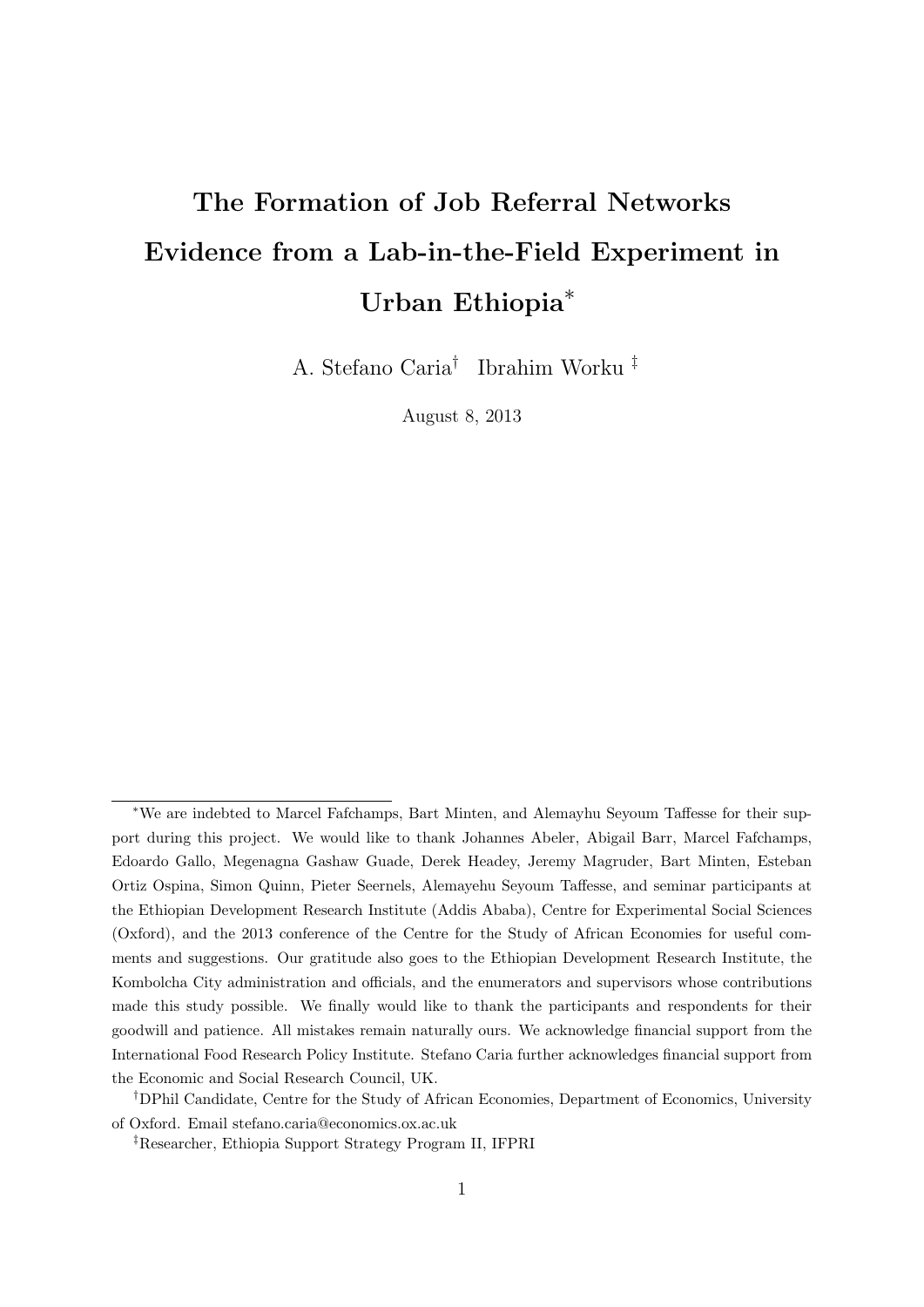#### Abstract

Exclusion from job contact networks constitutes a major disadvantage for labour market participants in settings where referral hiring is common and information about jobs hard to obtain. In a mid-size town in northern Ethiopia, where these mechanisms are at work, we observe that many individuals do not access local job contact networks. Using a model of strategic network formation and insights from behavioural decision theory, we hypothesize that workers would integrate poorly connected peers both when this maximises their chances of referral and when selfregarding motives are removed, because of other-regarding concerns. We devise an experimental design adapted from [Beaman and Magruder](#page-27-0) [\(2012\)](#page-27-0) to test these hypotheses. Our results lend broad support to the assumption of strategic network formation. In a setting where competition for referrals makes connections with central players undesirable, agents tie preferably to peripheral peers. However, in treatments where other regarding considerations are made salient, players do not seem to choose links with peripheral peers more often than at random. Our findings suggest that a modification of field incentives, for example via a reform in referral hiring procedures, can generate more inclusive job contact networks.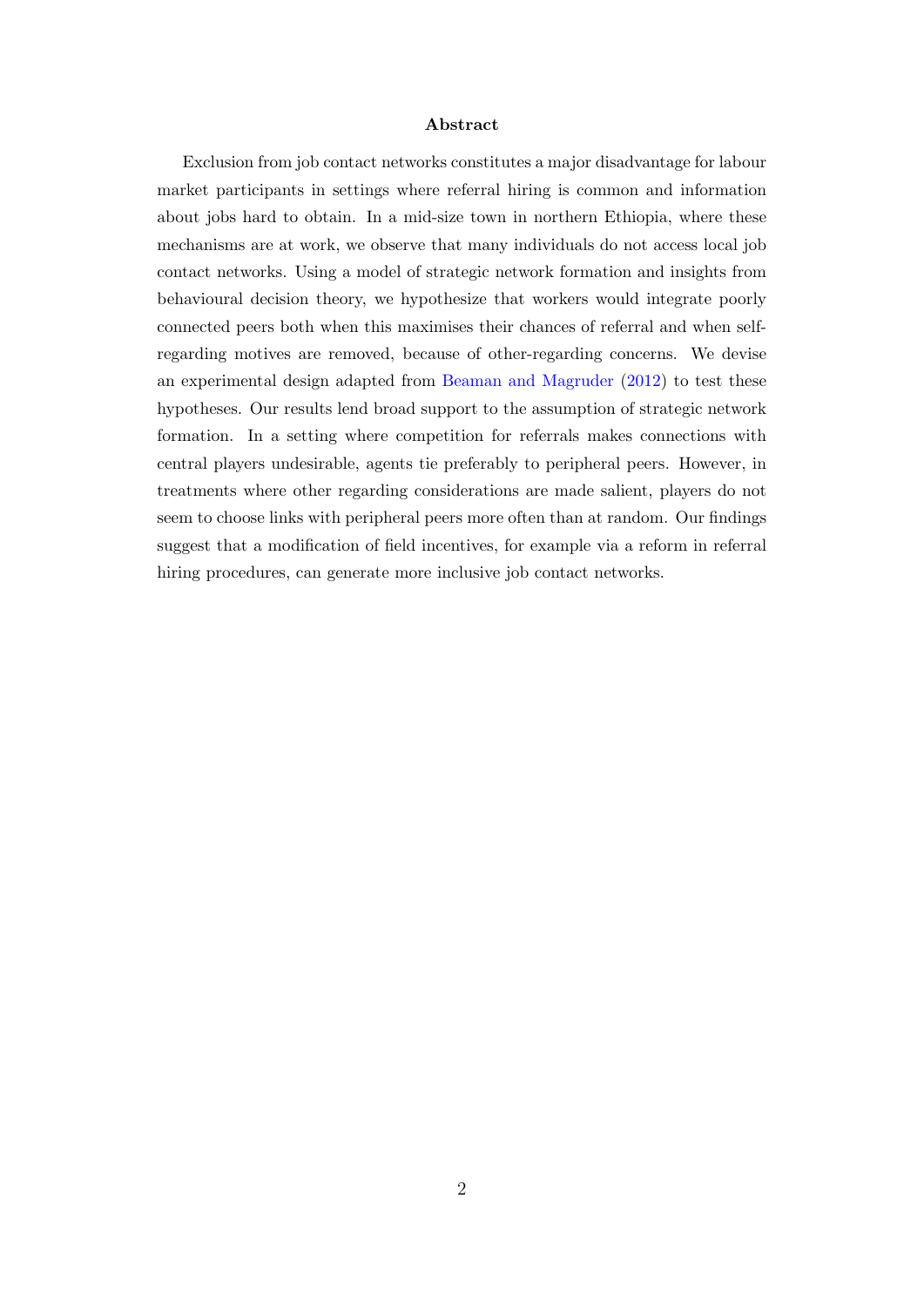## 1 Introduction

Social networks often help individuals find employment by providing job referrals and information about job vacancies [\(Granovetter,](#page-29-0) [1995;](#page-29-0) [Ioannides and Loury,](#page-29-1) [2004;](#page-29-1) [Topa,](#page-30-0)  $2011$  $2011$  $2011$ .<sup>1</sup> Exclusion from information and referral networks thus constitutes a major disadvantage for labour market participants, with profound consequence for economic equity [\(Calvo-Armengol,](#page-27-1) [2004;](#page-27-1) [Calvo-Armengol and Jackson,](#page-27-2) [2004\)](#page-27-2). In developing countries, the welfare consequences of scarce access to information and referrals are frequently aggravated by the lack of efficient matching mechanisms, high job search costs, and absent or insufficient unemployment insurance [\(J-PAL,](#page-29-2) [2013\)](#page-29-2). Network formation processes can reduce or reinforce these initial disadvantages. Individuals' network formation decisions have been shown to be influenced by a host of social and economic incentives [\(Fafchamps and Moradi,](#page-28-0) [2009;](#page-28-0) [Beaman](#page-27-0) [and Magruder,](#page-27-0) [2012;](#page-27-0) [Beaman et al.,](#page-27-3) [2013\)](#page-27-3). It is unclear however whether individuals respond to the incentives that are created by the structure of the network and hence whether they systematically integrate or exclude poorly connected peers [\(Calvo-Armengol,](#page-27-1) [2004\)](#page-27-1). Innovative policy tools to address exclusion in labour markets can take advantage of an understanding of these underlying dynamics of network formation. Interest for such novel intervention designs is currently high [\(African Development Bank,](#page-30-1) [2012;](#page-30-1) [J-PAL,](#page-29-2) [2013;](#page-29-2) [World Bank,](#page-30-2) [2013\)](#page-30-2).

This paper experimentally investigates whether individuals create connections with poorly integrated peers in two different economic environments. In the first environment competition for scarce referrals makes it in the agent's interest to link to peripheral peers. In the second environment self-regarding concerns are removed and other-regarding considerations come to the fore. Empirical analyses of social networks typically reveal an unequal distribution of links across individuals [\(Jackson,](#page-29-3) [2008\)](#page-29-3). The job contact networks we document in the observational data collected as part of our study confirm this pattern.<sup>[2](#page-2-1)</sup> Indeed the distribution

<span id="page-2-0"></span> $1$ Researchers have collected a large body of descriptive and econometric evidence on these mechanisms. See [Topa](#page-30-0) [\(2011\)](#page-30-0) for a recent review. In Ethiopia, referral hirings are common [\(Mano et al.,](#page-30-3) [2010\)](#page-30-3), and the use of social networks in job search is widespread and has a positive impact on the exit rate from unemployment [\(Serneels,](#page-30-4) [2007\)](#page-30-4). The data we collected in a middle-size urban town in northern Ethiopia confirms the importance of social interactions: 41 percent of employed individuals have heard of their current occupation through their social contacts and 29 percent have received an explicit referral.

<span id="page-2-1"></span><sup>&</sup>lt;sup>[2](#page-34-0)</sup>See figures 2 and [3](#page-34-1) in the appendix. In this figures, an undirected job contact link is said to exist if i has reported any exchange of information or referrals from i to j, or from j to i. In Figure [2](#page-34-0) we depict the thus defined links of one of the block-level social networks in our sample. Blue squares represent individuals. Lines represent the job contact links. The isolated squares on the left of the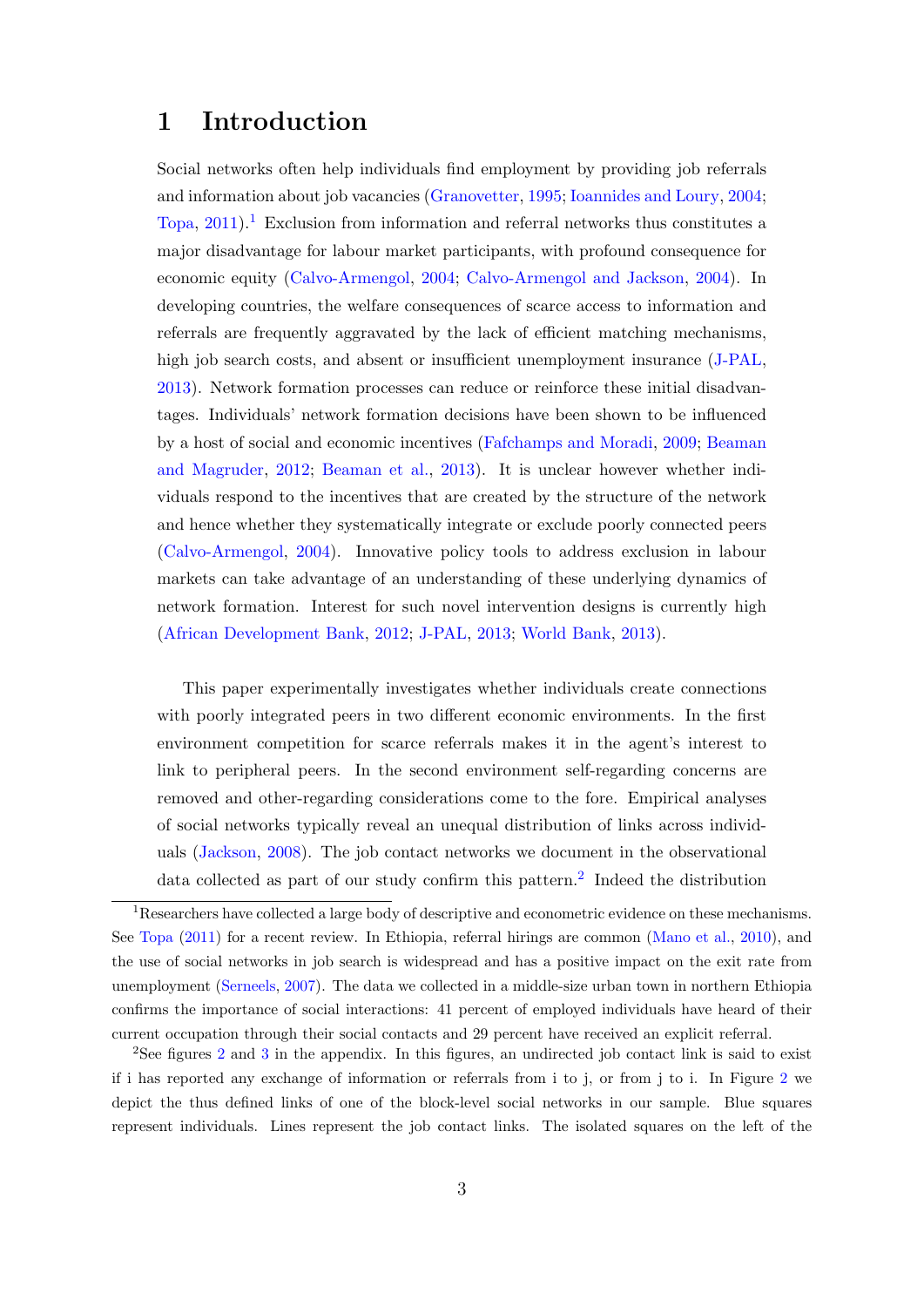of links in local networks resembles the power distribution generated by models of preferential attachment. In these models, individuals are more likely to link with currently central peers and initial advantages reinforce over time.<sup>[3](#page-3-0)</sup> Yet, if networks are formed strategically, peripheral individuals would be integrated in job contact networks whenever better connected peers have the right incentives to tie to them. [Calvo-Armengol](#page-27-1) [\(2004\)](#page-27-1) proposes a model where competition for referrals makes links to peripheral partners valuable. In such environment, asymmetric network architectures cannot be sustained in equilibrium [\(Calvo-Armengol,](#page-27-1) [2004;](#page-27-1) [Calvo-Armengol and Zenou,](#page-27-4) [2005\)](#page-27-4). This predictions are reinforced if individuals choose links also on the basis of two widespread other-regarding preferences: social welfare maximisation and inequality aversion [\(Fehr and Schmidt,](#page-28-1) [1999;](#page-28-1) [Charness](#page-28-2) [and Rabin,](#page-28-2) [2002\)](#page-28-2).

We hypothesize that individuals understand and respond to the incentives created by the structure of the network and hence that they will link to peripheral peers when this maximises their chances of referral. These assumptions underly models of strategic network formation such as [\(Calvo-Armengol,](#page-27-1) [2004\)](#page-27-1). We further hypothesize that individuals care about the effects of network structure on peer welfare. When self-regarding concerns are removed, individuals will still choose to connect to peripheral peers if this maximizes social welfare and outcome equality.[4](#page-3-1) We devise an experimental design adapted from [Beaman and Magruder](#page-27-0) [\(2012\)](#page-27-0) to test these hypotheses. A common problem in analyses of network formation is that network variables may be correlated with unobserved characteristics of individuals. Our question is thus best tackled in an experimental setting where initial networks can be imposed exogenously. Furthermore, in analyses of observational data it may be hard to disentangle the different layers of social interaction. Conditions created in the lab enable us to focus the analysis on job referral networks alone. In the lab we also have control over incentives, which we can make clear and salient. This enables us to "give the best shot" to the model of incentive-sensitive network formation and hence develop a credible first test. Lastly, we strengthen the external

<span id="page-3-1"></span><sup>4</sup>If it did only of these two things, we would expect significant heterogeneity in behaviour.

picture represent the individuals with no block-level job contact links. We define the number of job contact links an individual has as his or her network degree. In figure [3](#page-34-1) we plot the distribution of the network degree of the respondents. The modal degree is zero, but a number of individuals have relatively large networks. More information about the data used to produce these figures is given in section 4

<span id="page-3-0"></span><sup>&</sup>lt;sup>3</sup>For models of preferential attachment see [Jackson](#page-29-3) [\(2008\)](#page-29-3). Central individuals may be better placed to collect information about vacancies. Furthermore, theoretical models stress that central individuals are more valuable partners in risk sharing arrangements [\(Bramoulle and Kranton,](#page-27-5) [2007\)](#page-27-5) and can be trusted more because of higher social collateral [\(Karlan et al.,](#page-29-4) [2009\)](#page-29-4).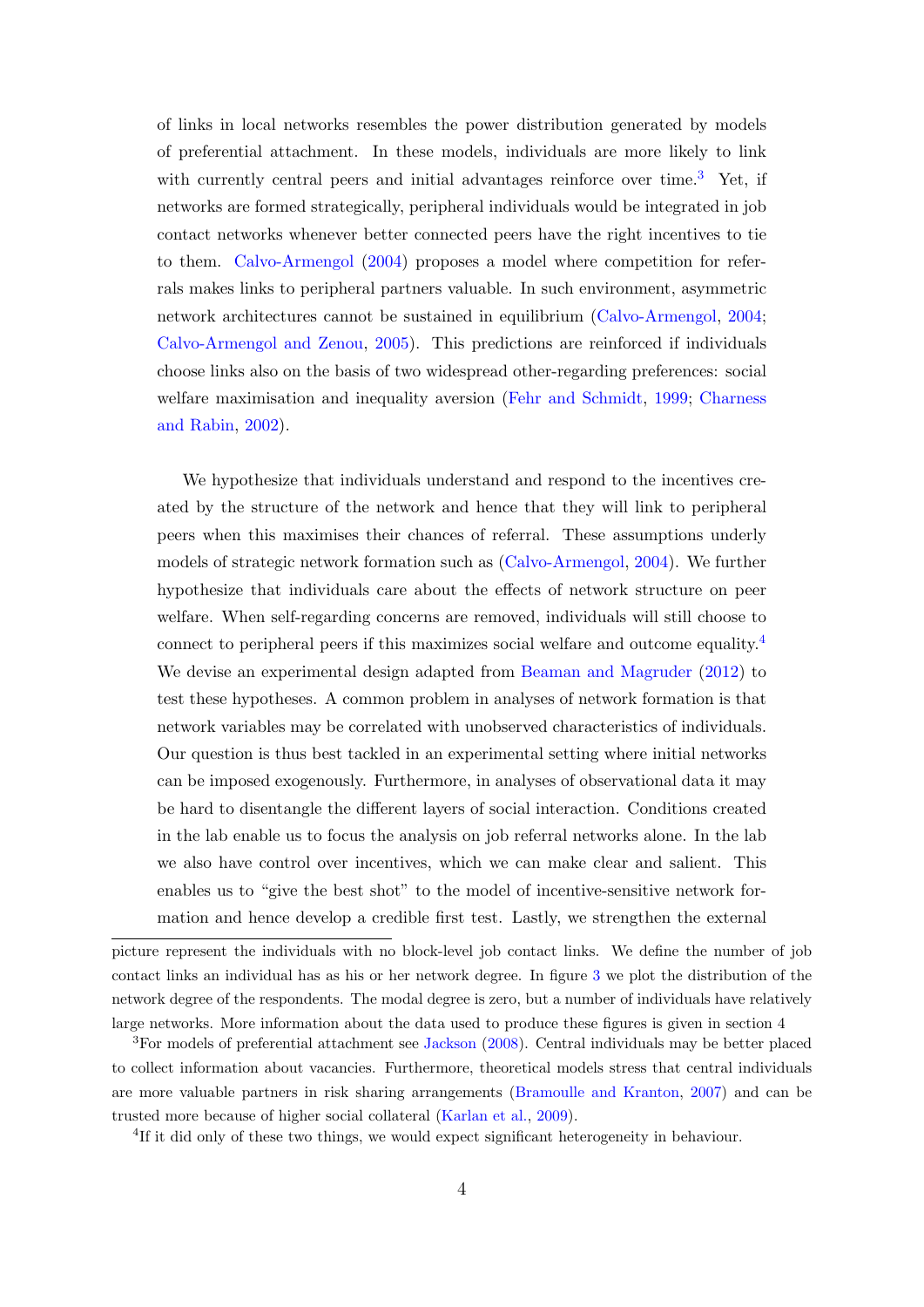validity of the experimental design by introducing field context in the subject pool and in the task to be carried out. Following the taxonomy of [Harrison and List](#page-29-5) [\(2004\)](#page-29-5) our study can be defined as an artefactual field experiment.

We run our experiment with young adult dwellers of randomly sampled blocks in a small town in Ethiopia characterized by an expanding formal sector and an extensive use of job contact networks. Some of the participants in each lab session are randomly drawn to carry out a small remunerated task in the lab and to subsequently make a referral for the same task. Participants are assigned positions in a pre-determined, undirected, irregular friendship network and, if given the job, one of their ties is selected at random to receive the referral. Before the game is played, individuals are informed of the whole structure of the network and have the opportunity to indicate two further agents with whom they would like to be linked. Our analysis focuses on this link formation decision. The linking preferences of a single, randomly drawn "unemployed" participant are activated unilaterally. This network formation rule switches off other-regarding concerns, as participants' choices have no effect on the outcomes of their peers. Additional treatments relax anonymity and switch other-regarding concerns back on by implementing the linking preferences of a single "employed" participant.

We find broad support for strategic network formation. First, in treatments where other-regarding concerns are absent, agents are more likely to form new ties with peripheral peers, both when players' identities are known and when they are not. Our results are stronger when we focus the analysis on individuals who have performed well in an initial understanding test. Results from an additional treatment rule out priming effects due to the understanding test and the extensive explanation of incentives. Second, in treatments where other regarding considerations are made salient, we are unable to find evidence for our hypothesis. The answers to a post-play questionnaire suggest that many participants choose their links according to a norm of horizontal equality which does not reflect different endowments of network connections. Finally, in non anonymous treatments, agents link with peers whom they known in real life, even when this brings no additional material benefit to either party.

Overall, subjects seem able to understand the incentives that arise from the structure of the network and the referral process and are willing to adjust their linking decisions to maximise their chances of getting a referral. This central finding can be the basis for the design of hiring policies which strengthen the position of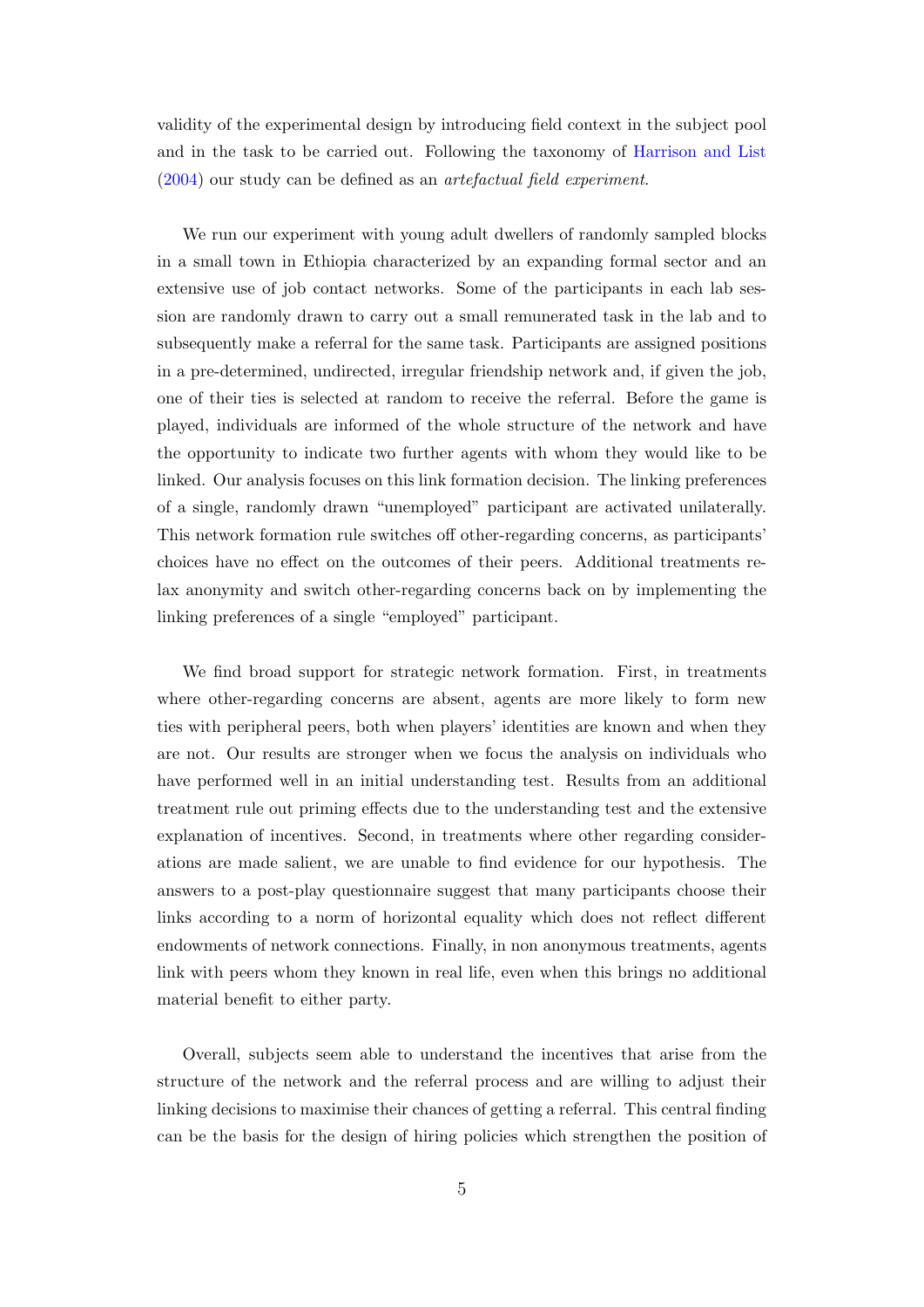peripheral individuals in job contact networks.

This study is related to the empirical literature on social interactions in the labour market. This literature has deployed different empirical strategies to document significant peer effects in labour market outcomes in both developed and developing economies [\(Topa,](#page-30-5) [2001;](#page-30-5) [Bayer et al.,](#page-27-6) [2008;](#page-27-6) [Magruder,](#page-30-6) [2010;](#page-30-6) [Cingano and](#page-28-3) [Rosolia,](#page-28-3) [2012\)](#page-28-3), has identified important non-linearities in these effects [\(Beaman,](#page-27-7) [2012\)](#page-27-7), has highlighted how referees respond to pecuniary incentives and may sometimes act opportunistically [\(Fernandez and Castillas,](#page-28-4) [2001;](#page-28-4) [Fafchamps and Moradi,](#page-28-0) [2009;](#page-28-0) [Beaman and Magruder,](#page-27-0) [2012\)](#page-27-0) and how specific groups can be discriminated in the referral process [\(Beaman et al.,](#page-27-3) [2013\)](#page-27-3).

Our work also relates to the literature on network formation, which has so far presented some experimental evidence for strategic link formation [\(Callander and](#page-27-8) [Plott,](#page-27-8) [2005;](#page-27-8) [Conte et al.,](#page-28-5) [2009\)](#page-28-5), reflected on the role of inequity aversion [\(Goeree](#page-29-6) [et al.,](#page-29-6) [2009;](#page-29-6) [Falk and Kosfeld,](#page-28-6) [2012\)](#page-28-6), but also presented evidence consistent with a distate for equality [\(Van Dolder and Buskens,](#page-30-7) [2009\)](#page-30-7).

Results from treatments where other-regarding considerations are made salient will be of interest for scholars studying the experimental evidence on other-regarding preferences and norms in Sub-Saharan Africa.[\(Barr and Stein,](#page-27-9) [2008;](#page-27-9) [Jakiela,](#page-29-7) [2011;](#page-29-7) [Miller Moya et al.,](#page-30-8) [2011;](#page-30-8) [Voors et al.,](#page-31-0) [2011;](#page-31-0) [Mueller,](#page-30-9) [2012\)](#page-30-9).

Our work contributes to the literature in a number of ways. First, we provide the first test of the behavioural assumptions in the influential model of [Calvo-](#page-27-1)[Armengol](#page-27-1) [\(2004\)](#page-27-1). Calvo Armengol's insight about the endogenous nature of social interactions in the labour market has been influential for the subsequent literature [\(Calvo-Armengol and Jackson,](#page-27-2) [2004;](#page-27-2) [Wahba and Zenou,](#page-31-1) [2005;](#page-31-1) [Galeotti and Mer](#page-29-8)[lino,](#page-29-8) [2010;](#page-29-8) [Schmutte,](#page-30-10) [2012\)](#page-30-10) and can prove very valuable in the design of policies to tackle economic exclusion. We show that the assumption of strategic network formation in the labour market passes a first, internally valid test. Second, our results further suggest that models of other-regarding preferences with high predictive power in simple allocation decisions can perform poorly in different domainsin our case, a link formation task. This is consistent with the evidence presented in [Voors et al.](#page-31-0) [\(2011\)](#page-31-0) and should motivate researchers to pay more attention to social norms that arise in specific domains. On the methodology side, we address typical endogeneity concerns that arise in dyadic settings through random link assignment. Furthermore, our design excludes non-equilibrium reasoning [\(Crawford](#page-28-7)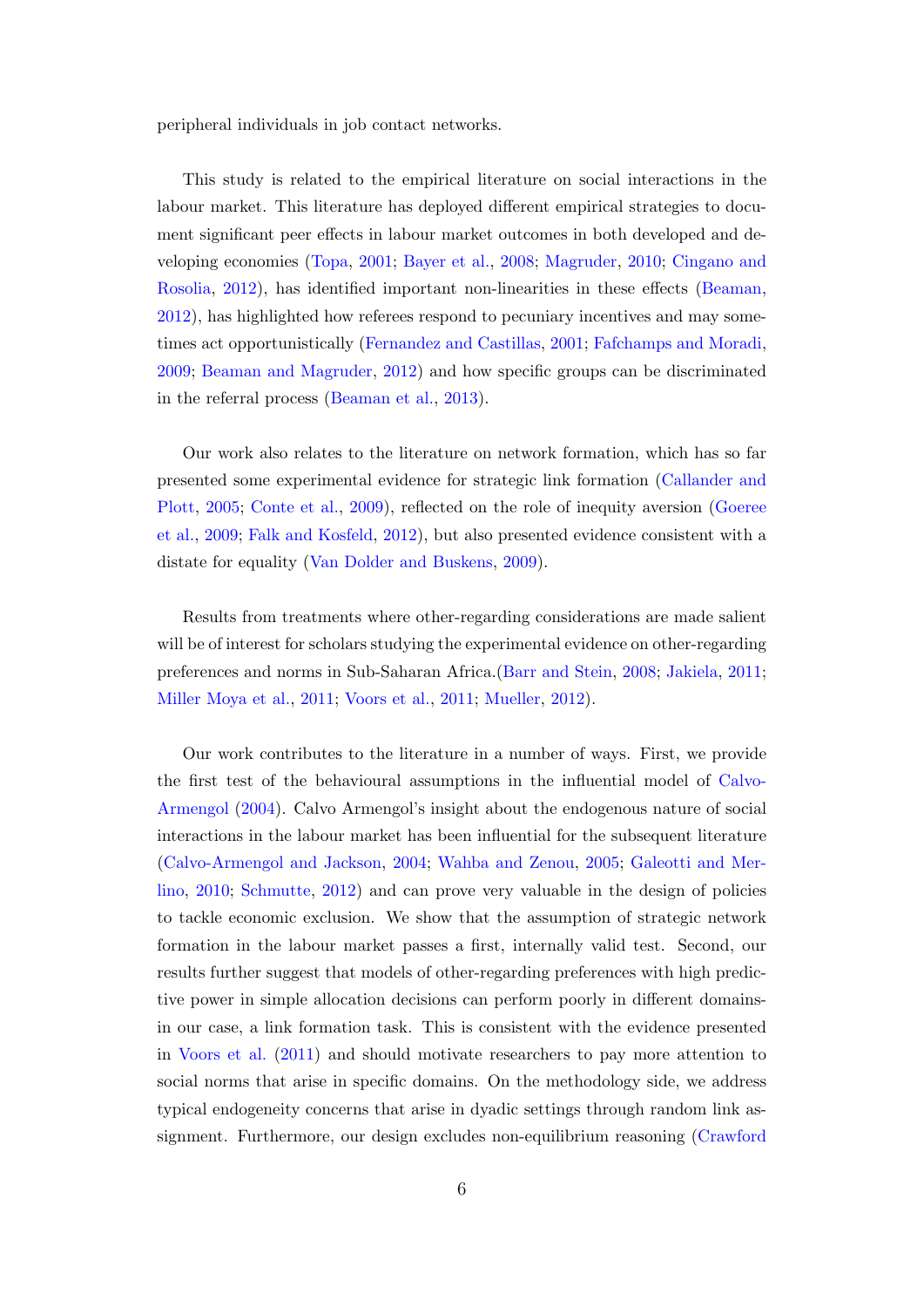[et al.,](#page-28-7) [2013\)](#page-28-7), which may have shaped play in the repeated link formation games previously attempted in the literature, and hence produces clean evidence on self and other regarding motives in experimental link formation.

The next section presents the experimental design. Section 3 puts forward a number of predictions from a model of network formation with self and other regarding concerns. Section 4 presents the data and section 5 the results. Section 6 concludes.

## 2 Design

In the experiment, subjects are assigned to an exogenous "lab-network" and specify two additional peers they would like to be linked to. After subjects express their preferences, "lab-jobs" are assigned through a lottery. Each job-holders has to perform a task in the lab, for which he or she will be remunerated. Furthermore, each job-holder has to refer one unemployed contact in the lab-network for the job. If a job-holder has more than one unemployed peer, the referral is given to one of the eligible peers chosen at random. The network thus determines who can refer whom for a lab job.

In each lab session nine subjects play the game. Participants typically reside in the same neighborhood, often on the same block. Information about individuals real life connections is also exploited in the analysis.

The game proceeds as follows. First, each subject draws an ID letter from a urn. This letter remains private throughout the game. Second, each subject plays a standard dictator game with an anonymous opponent in the room. Third, instructions for the second part of the game are given, and subjects' positions in a network of undirected links, which is represented in figure [1](#page-11-0) below, are revealed to them. Nodes are identified with letters and network ties are called "lab-friends". Subjects' understanding of the network structure and the incentives of the game is tested by means of a simple questionnaire. If more than one participant makes more than one mistake, the lab assistant is instructed to go through the explanation one more time. After understanding has been ensured, all subjects are asked to specify two additional agents to whom they would like to  $link<sup>5</sup>$  $link<sup>5</sup>$  $link<sup>5</sup>$  Our analysis focuses on these linking decisions. Jobs are then drawn by the lab assistant. The network is

<span id="page-6-0"></span><sup>&</sup>lt;sup>5</sup>If they do not specify a peer, or if the write R, a peer is randomly drawn for them.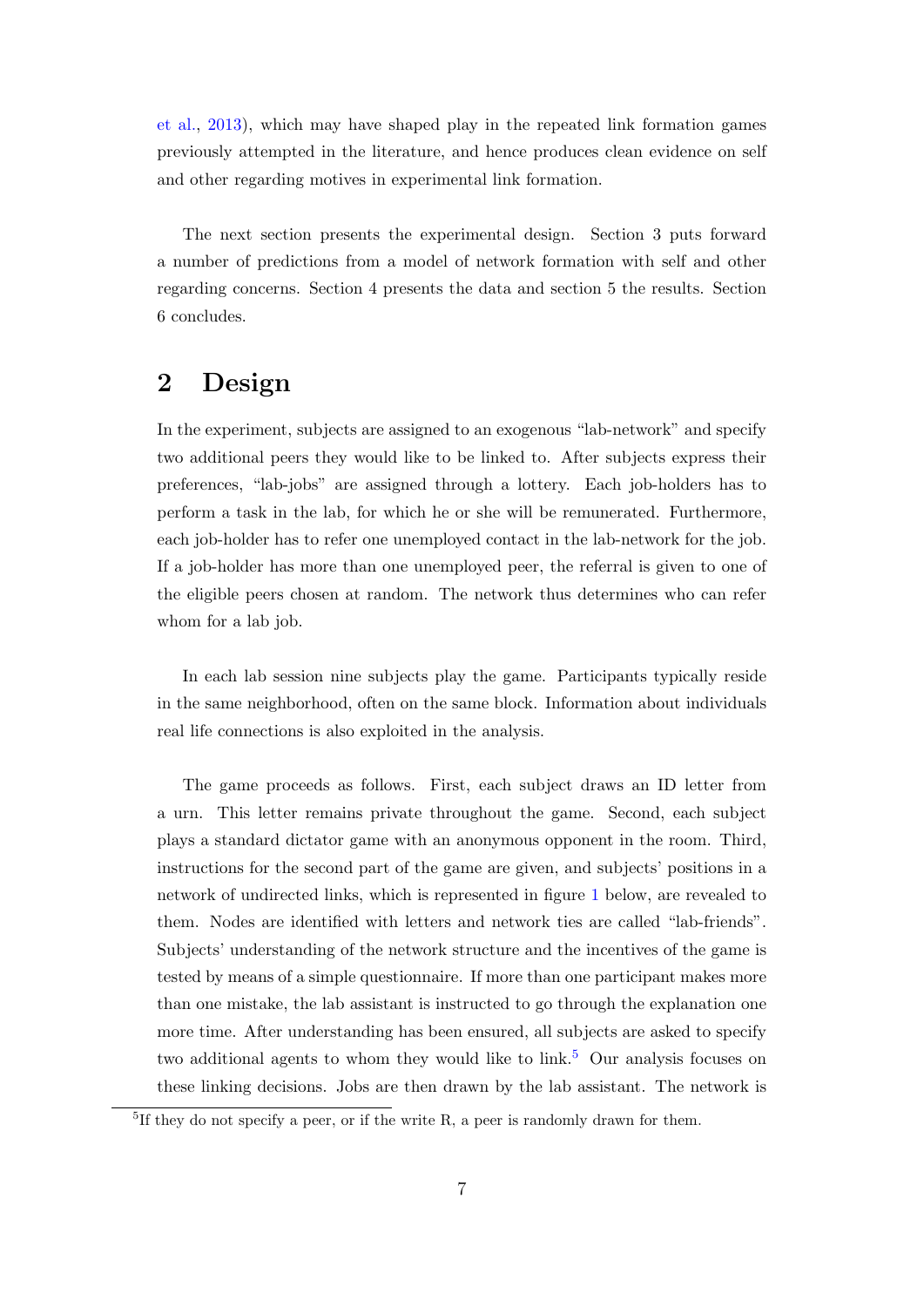updated according to a rule which varies with treatment. Referrals are assigned according to the updated network. While the lab assistant performs these tasks, participants are invited to respond to a short questionnaire on the motivations behind their choices in the experiment.

At the end of the game, job-holders are asked to perform the lab task and can then collect their winnings. These will include a show up fee, allocations from the dictator game, and the wage for the lab-job. $6$ . Participants who got referred for a lab-job collect the show up fee and the dictator game allocation, and are then invited to come back the next day in order to perform the lab job and be paid for it. Finally, participants who did not get a job nor a referral collect their winnings and leave. All payments are given privately to the participants.

Treatments vary the network updating rule in order to identify different motives behind linking choices. In a first set of treatments, which we call SELF treatments, we update the network with the links specified by a single, randomly drawn unemployed player. This rule achieves two things. First, the additional links do not affect who the agent can give a referral to. This minimizes other regarding con-siderations.<sup>[7](#page-7-1)</sup> Second, the fact that we implement the linking preference of a single player removes strategic thinking [\(Crawford et al.,](#page-28-7) [2013\)](#page-28-7). Subjects do not have to speculate about what others will do: if their choice is implemented, it will be the only modification to the existing network.<sup>[8](#page-7-2)</sup>

<span id="page-7-2"></span><sup>8</sup>Level 1 rationality players, for example, will worry that other subjects are also going to choose to link with degree one agents and that hence degree one agents will actually be quite central in the final network. Level 2 rationality players are going to best respond to level 1 players, and so on. Our procedure

<span id="page-7-0"></span> $6$ The show up fee was 0.5 USD, the total amount to be divided in the dictator game was about 1.1 USD and the wage 2.2 USD.

<span id="page-7-1"></span><sup>&</sup>lt;sup>7</sup>While other regarding reasons are minimized, they are not wholly removed for sophisticated agents who care about the welfare of the other links of their chosen new partner. A new link to j decreases the chances that j's current friends are going to get a referral. While all links will impose a negative externality on two step away agents, an intrinsically motivated- and quite sophisticated!- agent may prefer to impose such externality on the better-off agents in the experiment. In the network we impose, this gives again a reason to link with degree one agents, as their only tie is a "well-off" degree 3 agent. While we cannot perfectly control for this type of reasoning, we offer two pieces of evidence which suggest that other regarding reasons are not influencing play in the SELF treatments. First, when given the opportunity to directly benefit the least well off partners in a different treatment, agents do no show a systematic desire to do so. It is not very plausible then that other-regarding considerations towards onestep away partners do not drive behaviour, while other-regarding considerations towards two-step-away partners do. Second, we interact linking decisions in this baseline treatment with the amount sent in the dictator game and show that there is no significant effect.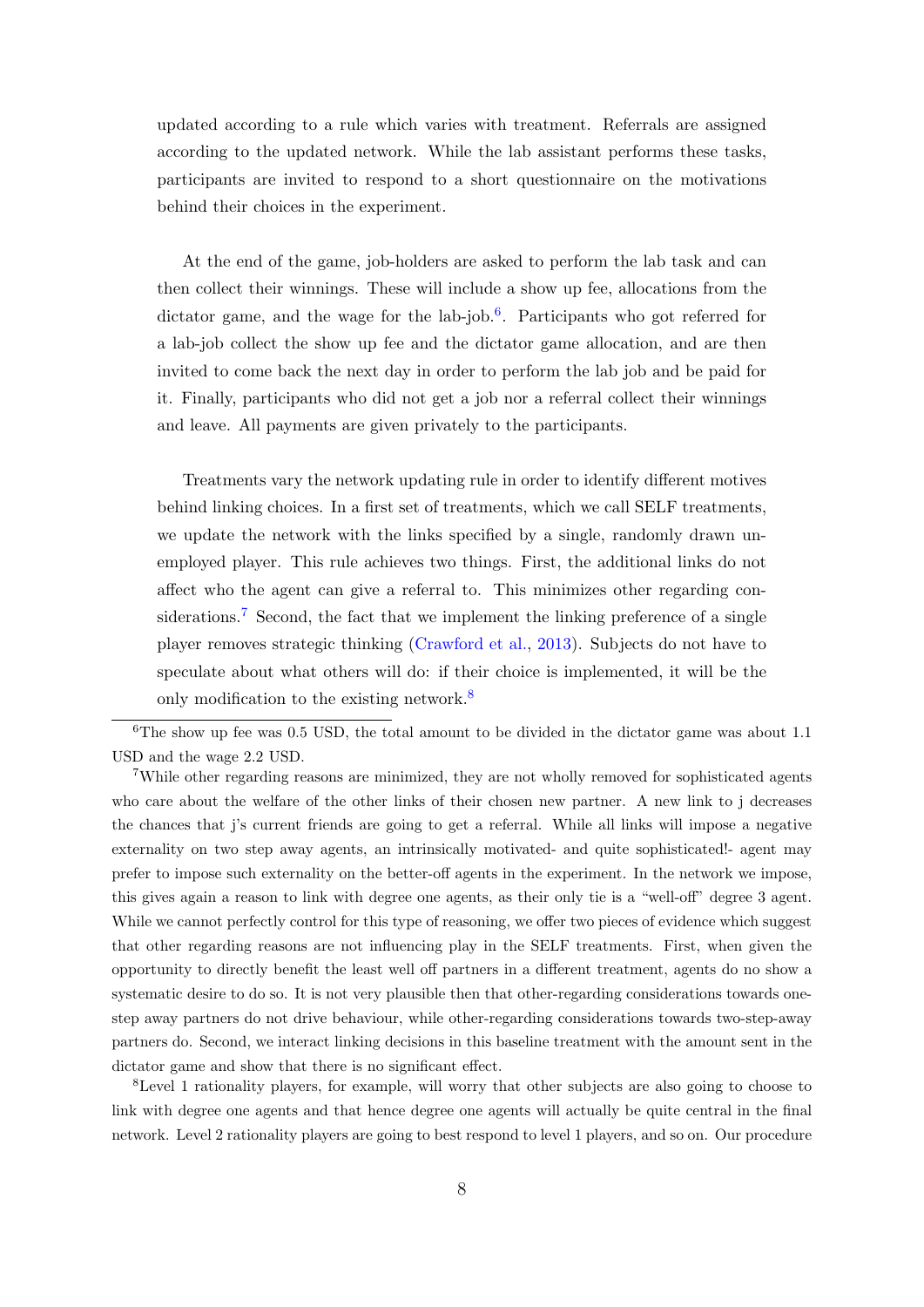In a second set of treatments, the OTHER treatments, we update the network with the links of a single, randomly drawn employed player. Linking decisions determine who will get the player's referrals and cannot be used to maximize the chance of getting a referral for oneself. Hence other-regarding motives become salient, while self-regarding considerations are switched off.

Treatment SELF and OTHER are played both with anonymous identities (SELFa, OTHERa) and with identities that are common knowledge (SELFn, OTHERn). In the latter, players are first asked to communicate their name in front of the group. Names are then written next to the respective node in the network and each participant is given a copy of this network map. Non-anonymous treatments give a more arduous test to the hypothesis that individuals prefer to link with peripheral peers. While centrality is clearly salient in the anonymous treatments, agents may focus on a number of other peer characteristics in the non-anonymous case.<sup>[9](#page-8-0)</sup> Notice however that decisions remain private: at the end of the game participants are told whether they received a referral or not, but are not informed about how the network has been updated. This makes it hard for agents to require side-payments from each other after the experiment has been played.

In the standard protocol subjects are explicitly informed about the incentives that arise from the structure of the game.<sup>[10](#page-8-1)</sup> Before asking for their linking decisions, players' understanding of the network map and of the incentives is tested with 5 questions.<sup>[11](#page-8-2)</sup> If more than one participant makes more than one mistake, the lab assistant is instructed to go through the explanation one more time. Such explanations and tests are important to ensure participants understand the consequences of the decisions they are making. However, we worry that if participants have a desire to please the experimenter [\(Levitt and List,](#page-29-9) [2007;](#page-29-9) [Zizzo,](#page-31-2) [2010\)](#page-31-2), they may be primed by our questions to behave in the way they think we want them to behave. Our last treatment (SELFa2) is thus devised in order to reduce priming effects. In SELFa2, we give participants the same explanation of the rules of the game, but

<span id="page-8-0"></span>rules out these considerations.

<sup>9</sup>For example, they may choose links which reinforce previous bonds with people they know, or they may choose to avoid individuals of specific social categories.

<span id="page-8-1"></span><sup>10</sup>Subjects in SELF treatments are told that a low degree agent is more likely to give them a referral than a high degree agent. Subjects in the OTHER treatments are told that a low degree agent is both the least likely player to get a referral for himself, and is the one whose chance of getting a referral increases the most with an additional link.

<span id="page-8-2"></span><sup>&</sup>lt;sup>11</sup>These are presented in the appendix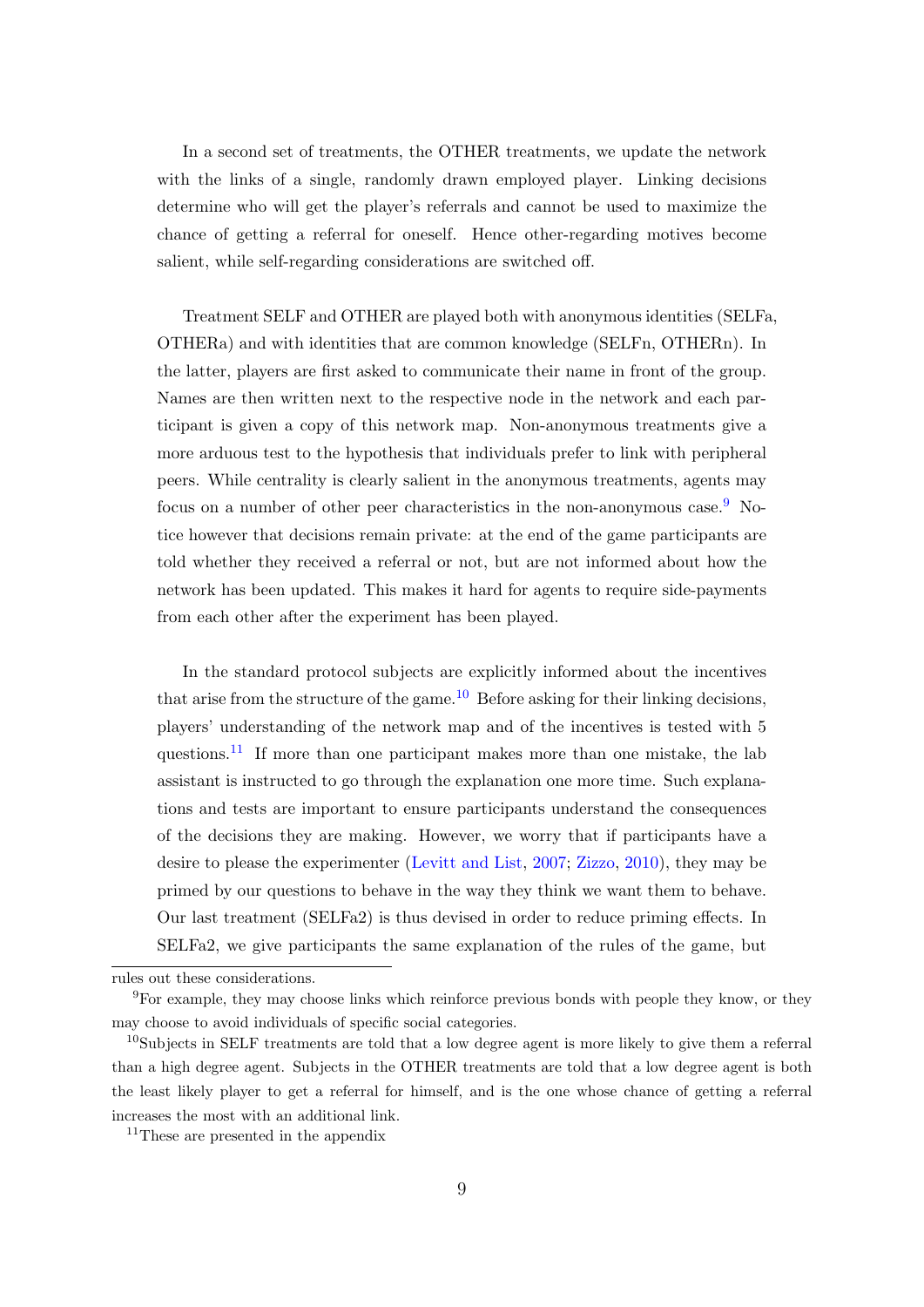### Table 1: Summary of treatments

<span id="page-9-1"></span>

|               | Salient motive  | Anonymity Control for priming |
|---------------|-----------------|-------------------------------|
| <b>SELFa</b>  | self-regarding  |                               |
| SELFa2        | self-regarding  |                               |
| SELFn         | self-regarding  |                               |
| <b>OTHERa</b> | other-regarding |                               |
| OTHERn        | other-regarding |                               |

omit any discussion of the incentives that these rules produces. Furthermore, we post-pone the test of understanding until after the players have made their linking decisions.  $12$  In this way we reduce both cognitive and social-related priming [\(Zizzo,](#page-31-2) [2010\)](#page-31-2). Furthermore, the SELFa2 treatment allows us to test to what extent individuals in our sample independently grasp the incentives that derive from the asymmetric structure of the network and rival referral opportunities. Table [1](#page-9-1) below summarizes the treatments and their characteristics.

Subjects are presented the network structure through a network map, which is reproduced in figure [1](#page-11-0) below. Recent research in network cognition has uncovered a projection bias which is relevant to the present investigation: subjects overestimate the degree of agents characterised by a degree lower than themselves [\(Dessi et al.,](#page-28-8) [2012\)](#page-28-8). If that is the case among our experimental subjects, the role of centrality may become less salient, simply because high degree subjects underestimate the low degree of others. We take steps to limit this problem. First, the simple network structure in our design mitigates this concern. Second, the degree of each node is specified next to the ID letter. Third, the first three pre-play questions test whether subjects could infer network centrality from the map. Incorrect responses to these questions are extremely infrequent.

At the beginning of the experiment subjects play a standard dictator game [\(Camerer,](#page-28-9) [2003\)](#page-28-9). Players split 20 Ethiopian Birr with an anonymous partner in the same session. Each subject is assigned to two different pairs: he plays the sender in first pair case and the receiver in the second pair. Players are aware that they are

<span id="page-9-0"></span><sup>&</sup>lt;sup>12</sup>That is, we do not explain to participants that in our game a high degree agent is less likely to provide them with a referral. Agents can of course infer this from the rules of the game, and many of them do.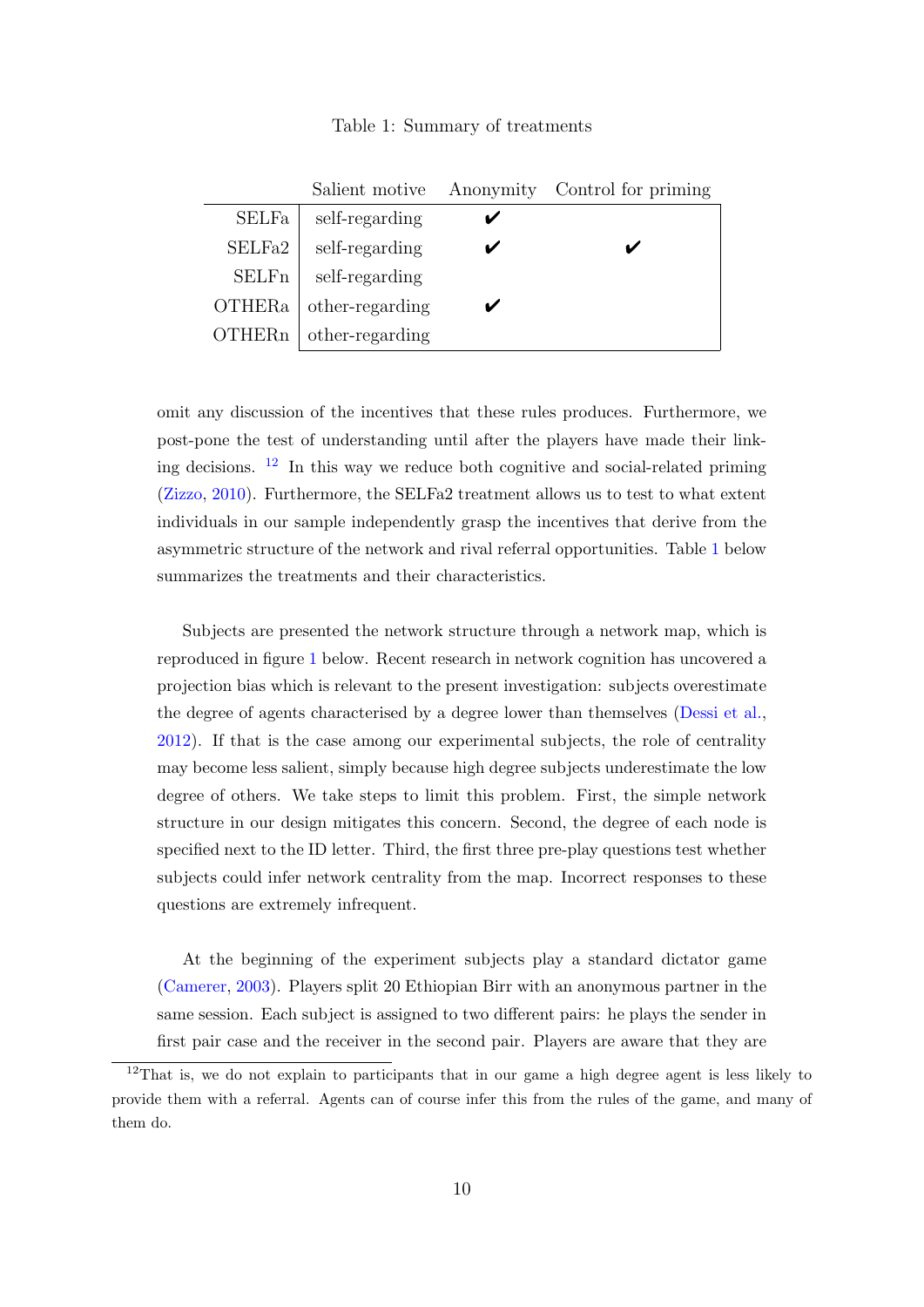not playing twice with the same partner. Allocation decisions are private. Subjects are informed of the amount they have received only at the end of the lab session.

Dictator games offer a simple way to measure social preferences [\(Camerer,](#page-28-9) [2003\)](#page-28-9). These are typically categorized as four standard groups [\(Charness and Rabin,](#page-28-2) [2002\)](#page-28-2): selfish, competitive, inequality averse, and social welfare maximizing. Selfish individuals care only about maximizing their own payoff. Competitive individuals maximize the difference between their payoff and that of the receivers. Inequalityaverse individuals minimize payoff differences between themselves and the other players. An inequality-averse person hence gives to others only when he or she starts with a better endowment. Finally, social welfare maximizers care positively about the receivers' payoffs regardless of the relative size of initial allocations.

In our experiment the dictator is endowed with ETB 20, whereas the receiver has no initial endowment. The amount given in this game hence reflects the strength of the sender, $\ddot{A}$ ôs concern for the receiver, $\ddot{A}$ ôs payoff when the initial allocation favors the sender. Giving in the dictator game is hence consistent with a preference for social welfare maximization and with inequity aversion. For the purposes of our experiment, we do not need to distinguish between these two types of prefer-ences, as they would motivate identical behavior in the link-formation game.<sup>[13](#page-10-0)</sup> We hence consider giving in the dictator game as a simple measure of pro-social social preferences.

To ensure comparability and minimize noise factors during play, we follow a number of establishes practices in the lab-in-the-field literature. These include extensive piloting, simple standardized instructions that are read out to participants, double translation of all written material, and reliance on physical randomization devices [\(Barr and Genicot,](#page-27-10) [2008;](#page-27-10) [Viceisza,](#page-31-3) [2012\)](#page-31-3).

### 2.1 The Network

Each of the 9 participants in a session is assigned a position in the network presented in figure [1](#page-11-0) below. In the network, there are three degree 1 agents, three degree 2 agents and three degree 3 agents. No agent has links with all agents of a given degree. Hence, when considering which additional links to establish, each agent in the network has at least one option for each centrality category.

<span id="page-10-0"></span><sup>13</sup>With one exception, explored in note 21.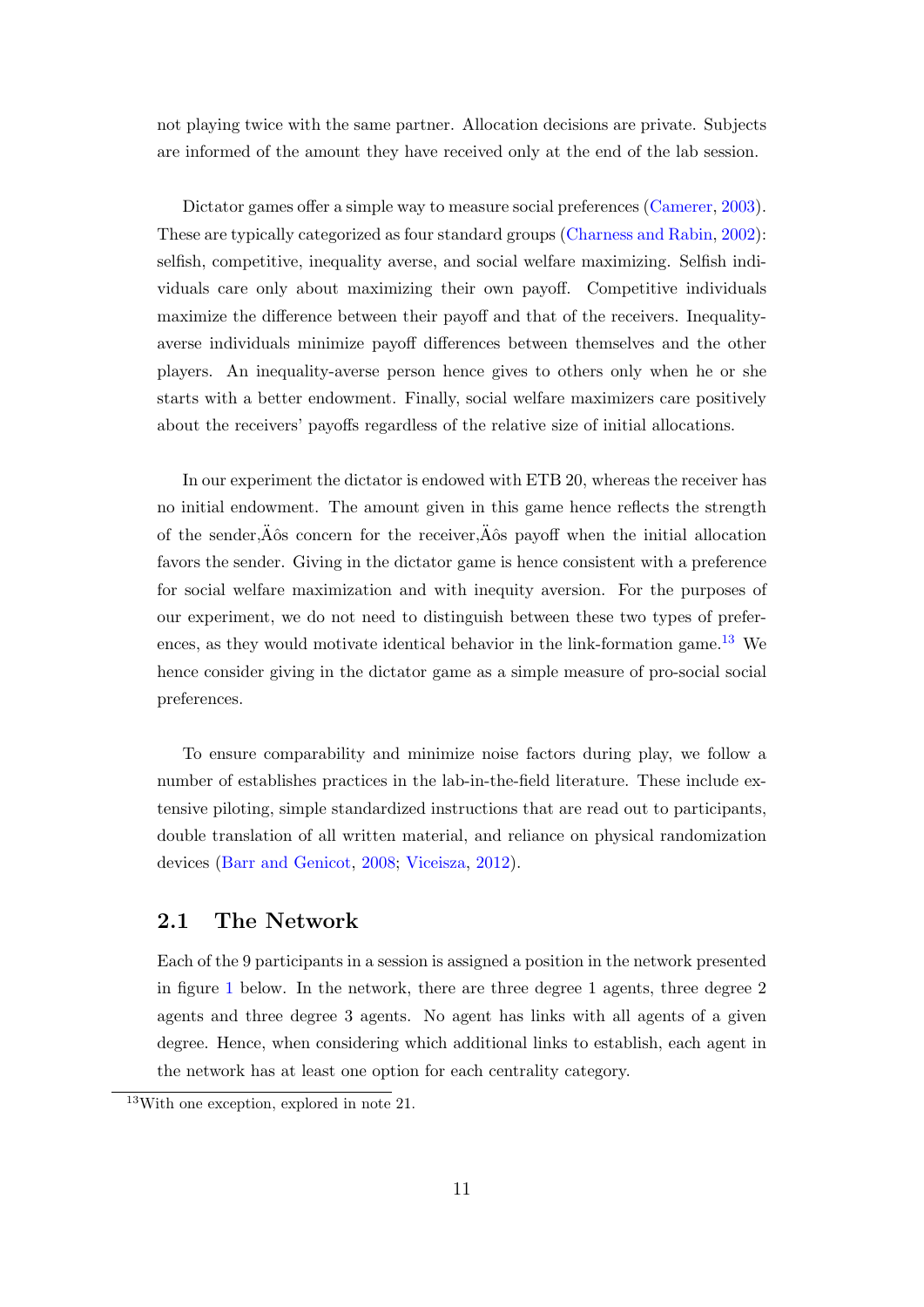Figure 1: The experimental network

<span id="page-11-0"></span>

## 3 Hypotheses

We now discuss in more detail the main hypotheses that will be tested.

Our first hypothesis is inspired by the model [Calvo-Armengol](#page-27-1) [\(2004\)](#page-27-1), whose strategic environment is reproduced in our game. Let  $\pi_i(g)$  be i's chance of being employed given network g,  $p \in (0,1)$  be the likelihood of being initially selected to perform the lab-job and  $Q_i(g)$  be i's chance of being referred into the job by at least one peer in network g. Furthermore, let  $N_i(g)$  be the set of direct contacts of i in g, and  $n_i(g)$  be the number of contacts.  $N_i^c(g)$  represents the set of missing direct links and  $g+ik$  is the original network augmented by link ik. The strategic network formation model posits that individuals will choose link ik so as to maximise their chance of getting a lab-job. Formally, participants solve the following problem:

<span id="page-11-2"></span>
$$
\max_{ik \in N_i^c(g)} \pi_i(g + ik) = p + (1 - p)Q_i(g + ik)
$$
\n(1)

 $Q_i(g + i k)$  can be expressed as the inverse of the probability of receiving no referrals:

$$
Q_i(g+ik) = 1 - \prod_{j \in N_i(g+ik)} (1 - pq(n_j(g))
$$
 (2)

Conditional on k being employed,  $q(n_k(g))$  gives the probability that k will refer i out of his  $n_k(g)$  friends. This probability can be expressed as:

<span id="page-11-1"></span>
$$
q(n_k(g)) = \sum_{z=0}^{n_k(g)-1} {n_k(g)-1 \choose z} \frac{p^{n_k(g)-1-z}(1-p)^z}{z+1}
$$
 (3)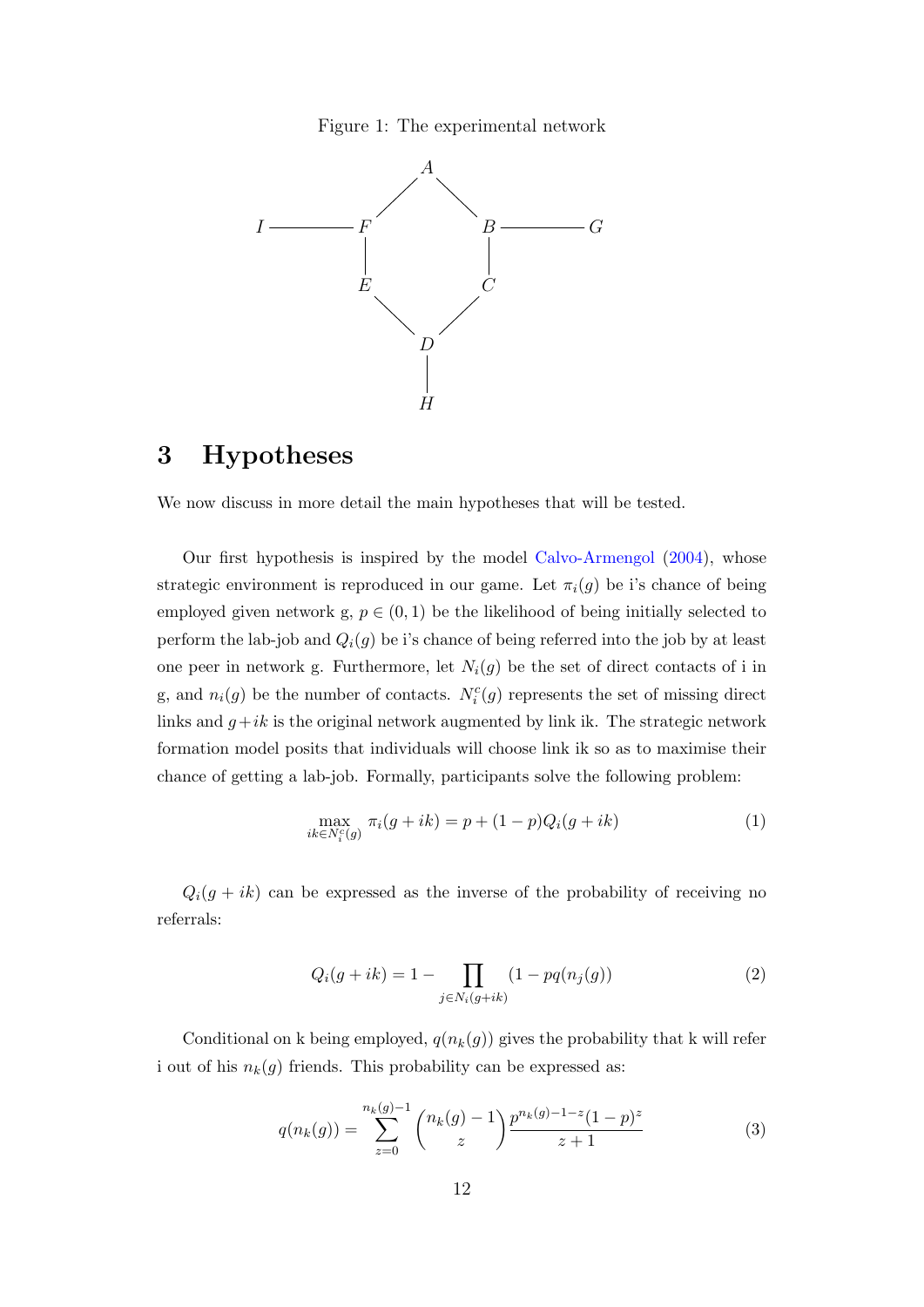<span id="page-12-0"></span>
$$
=\frac{1-p^{n_k(g)}}{(1-p)n_k(g)}
$$
\n(4)

After some algebra, [\(4\)](#page-12-0) follows from  $(3)$ .<sup>[14](#page-12-1)</sup> When k is employed, the probability he will refer i boils down to the probability that i will be picked out of the average number of unemployed neighbors of k- $\frac{1}{(1-p)n_k(g)}$ -conditional on at least one person being unemployed-  $1 - p^{n_k(g)}$ . It is easy to show algebraically that [\(4\)](#page-12-0) decreases in  $n_k(q)$ :<sup>[15](#page-12-2)</sup>

**Proposition 1.** 
$$
\frac{\partial q(n_k(g))}{\partial n_k(g)} < 0
$$
 for  $p \in (0,1)$  and  $n_k(g) \ge 0$ 

The result is intuitive: two links away partners are competitors for rival referrals opportunities. A partner with higher degree centrality is hence less likely to provide i with a referral. A subject who is solving problem [\(1\)](#page-11-2) will thus prefer to link with the least central individual in  $g<sup>c</sup>$ . Furthermore, in our game gains from following the optimal strategy are non-trivial. Conditional on being un-employed, a degree one agent who establishes two links with two other degree one players has a 72 percent probability of being drawn for a referral. This probability drops to 58 percent if he chooses to link with two degree 3 agents. This is a substantial 14 percentage points difference.<sup>[16](#page-12-3)</sup> We thus formulate our first hypothesis:

<span id="page-12-4"></span>Hypothesis 1. Subjects in SELF treatments will choose new links with degree 1 peers

Notice that this hypothesis is not consistent with models where network formation does not respond to extrinsic incentives. If subjects follow the simple heuristic of preferential attachment, for example, they will keep referring high degree subjects even if it is not in their material interest to do so.

Let use now turn to OTHER treatments. Now new links affect the employment chances of others, and do not affect the employment chances of ego. In our setting, the chances of employment increase monotonically with the number of direct links.

<span id="page-12-2"></span><span id="page-12-1"></span><sup>14</sup>See appendix for all proofs.

<span id="page-12-3"></span><sup>&</sup>lt;sup>15</sup>This result is essentially the first part of Remark 1 in [Calvo-Armengol](#page-27-1)  $(2004)$ .

<sup>&</sup>lt;sup>16</sup>Subjects in SELFa and SELF treatments are informed of these probabilities. Subjects in SELFa2 are not.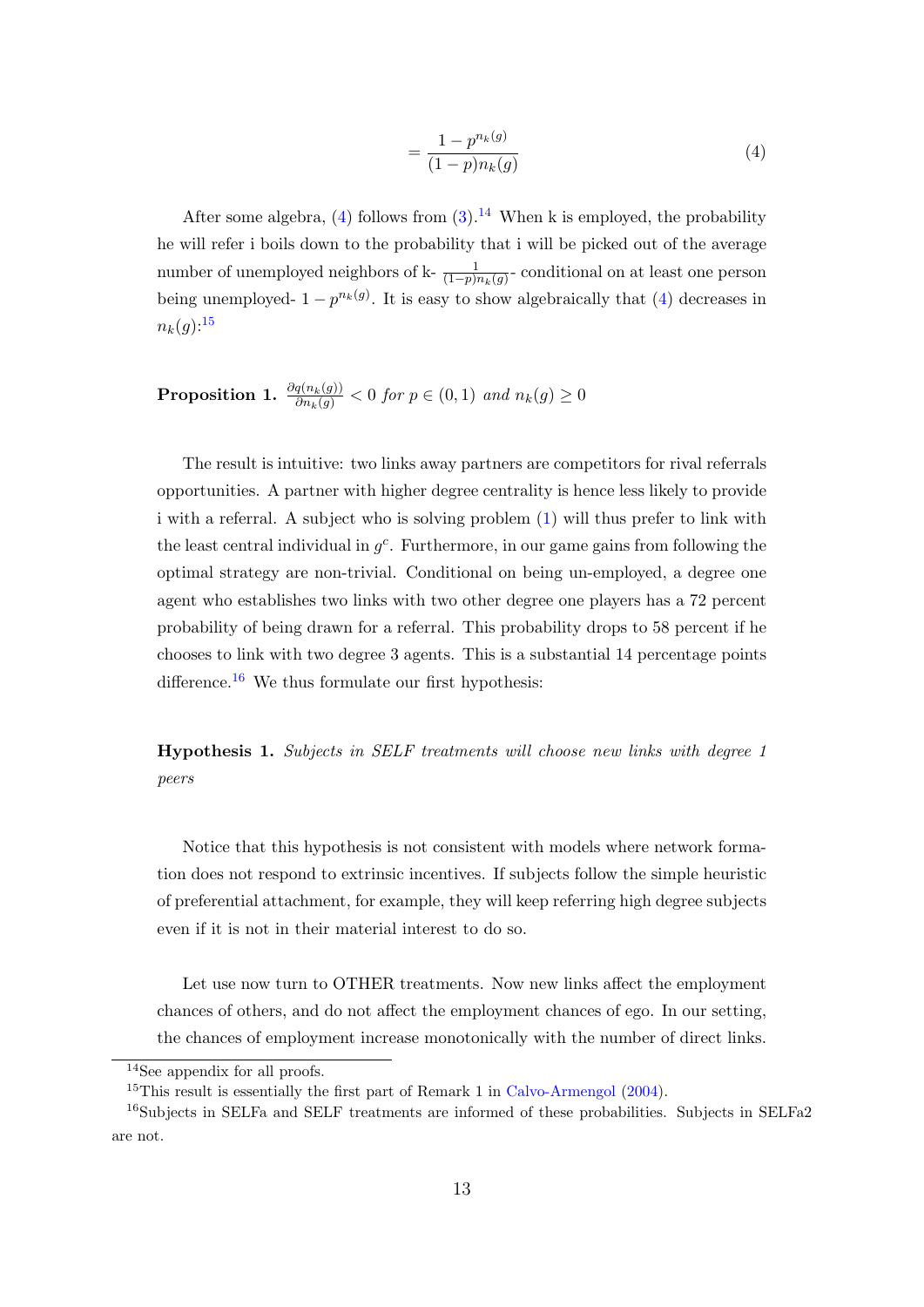Degree 1 agents are hence those who have the smallest chance of employment. Furthermore, the marginal benefit of a new link is decreasing in the number of existing links. Degree 1 agents are hence also those who stand to gain the most from an additional link. More formally:<sup>[17](#page-13-0)</sup>

**Proposition 2.** 
$$
\frac{\partial Q_i(n_k(g))}{\partial n_i(g)} \geq 0
$$
 and  $\frac{\partial^2 Q_i(n_k(g))}{\partial n_i(g)^2} \leq 0$ 

There is now an established literature in economics which explores other-regarding preferences. In a frequently cited paper, [Charness and Rabin](#page-28-2) [\(2002\)](#page-28-2) categorize the standard types.<sup>[18](#page-13-1)</sup> Players who are social welfare maximizers and inequity averse would send money in a dictator game which starts with unequal endowments.

For illustration, let us assume other-regarding preferences of the following form:<sup>[19](#page-13-2)</sup>

$$
u_i(g) = \pi_i(g) + \frac{\gamma}{n-1} \sum_{j \in N} \pi_j(g)
$$
\n
$$
(5)
$$

 $\gamma$  is the altruism parameter. Any ik link will increase i's and k's welfare, while decreasing the welfare of the  $n_i(g)$  current contacts of i, who are now facing one more competitor for i's referral. We can hence decompose the effect of the linking decision on i's utility in three elements:

<span id="page-13-3"></span>
$$
u_i(g+ik) - u_i(g) = \pi_i(g+ik) - \pi_i(g) + \frac{\gamma}{n-1} \pi_k(g+ik) - \pi_k(g) + \frac{\gamma}{n-1} \sum_{j \in N_i(g)} \pi_j(g+ik) - \pi_j(g)
$$
(6)

The first element, reflecting the payoff of i in the game, is not affected by which particular k is chosen. The third element reflects the negative externality on i's current links. Such externality is present no matter whom i decides to link to and

<span id="page-13-0"></span><sup>&</sup>lt;sup>17</sup>The second part of Remark 2 in [Calvo-Armengol](#page-27-1) [\(2004\)](#page-27-1) makes a point similar to the first part of proposition 2 here.

<span id="page-13-1"></span><sup>&</sup>lt;sup>18</sup>Inequity averse agents feel envy towards those with higher payoff and guilt towards those with lower payoff. Social welfare maximizers care positively about the welfare of the other person, without conditioning on relative payoffs. Competitive agents maximise the difference between oneself and the other players. Selfish agents maximise one's own payoff.

<span id="page-13-2"></span><sup>19</sup>These are akin to the social welfare maximising type.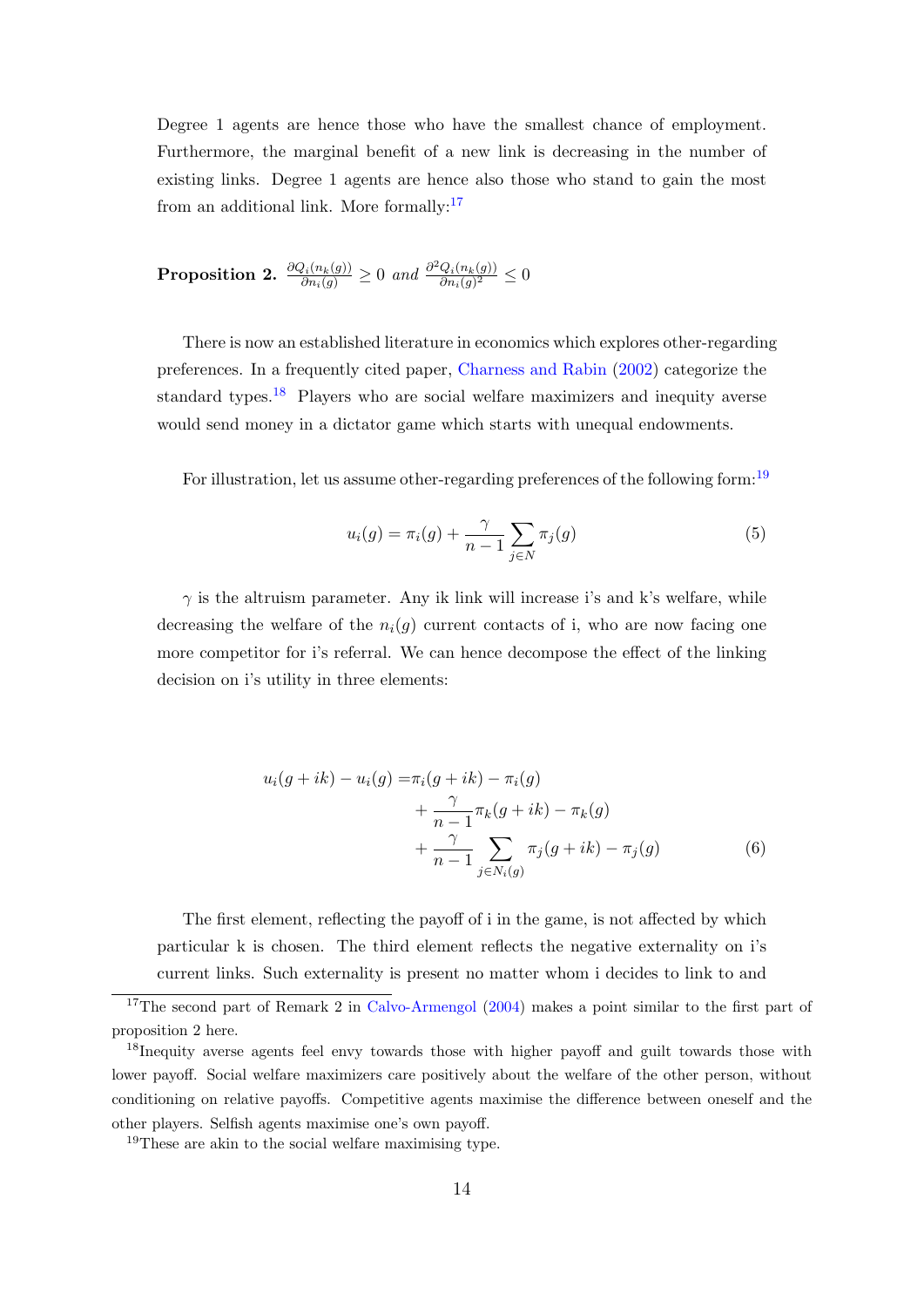does not depend on  $n_k(g)$ .<sup>[20](#page-14-0)</sup> The second term is what motivates the agent to link with the less central individuals. Proposition 2 shows that the marginal payoff k gets from a link with i decreases in k's degree. Choosing the least central k means establishing the link with the agent that will benefit from the connection the most. This maximises the value of the second term in [\(6\)](#page-13-3). Hence we hypothesize that subjects in the OTHER treatment will be more likely to link with their peripheral peers.[21](#page-14-1)

Participants may have an additional reason to include peripheral peers¿ the fact they are the least well off in the game. Several questionnaire studies in empirical social choice have reported that other-regarding agents attach special weight to the well-being of the least well off [\(Yaari and Bar-Hillel,](#page-31-4) [1984;](#page-31-4) [Gaertner and Schokkaert,](#page-28-10) [2011\)](#page-28-10). These considerations would strengthen the desire to link with degree 1 individuals.

<span id="page-14-2"></span>Hypothesis 2. Subjects in OTHERa and OTHERn treatments will create new links with degree 1 peers

This effect is driven by pro-social, other regarding individuals. Hence we expect a positive correlation between giving in the dictator game, which is meant to capture such preferences, and the choice to link with a degree 1 peer. Notice that while giving in the dictator game is costly, the choice to include a peripheral peer does not involve any material sacrifice. This minimizes concerns about wealth effects generating a spurious negative correlation between the two games [\(Andreoni and](#page-27-11) [Miller,](#page-27-11) [2002\)](#page-27-11).

<span id="page-14-3"></span>Hypothesis 3. Subjects who have sent a positive amount in the dictator game are more likely to link with a degree 1 peer in the OTHERa and OTHERn treatments. Dictator game giving is uncorrelated with play in SELF treatments.

<span id="page-14-0"></span><sup>20</sup>Notice that if the player specifies no link, two links are assigned to him anyways. Also notice that unemployed agents can receive multiple referrals, in which case one of the referrals is simply lost. This ensures that the degree of k has no influence on the size of the negative effect on the current contacts of i.

<span id="page-14-1"></span> $21A$  similar argument can be made for inequity averse agents. In the case of inequity aversion, however, there is an ambiguity for the behaviour of degree 1 players, who may fear becoming envious of their degree 1 peers if they link with them. The empirical analysis reveals degree 1 players behave no differently in the game and we hence explore this point no further.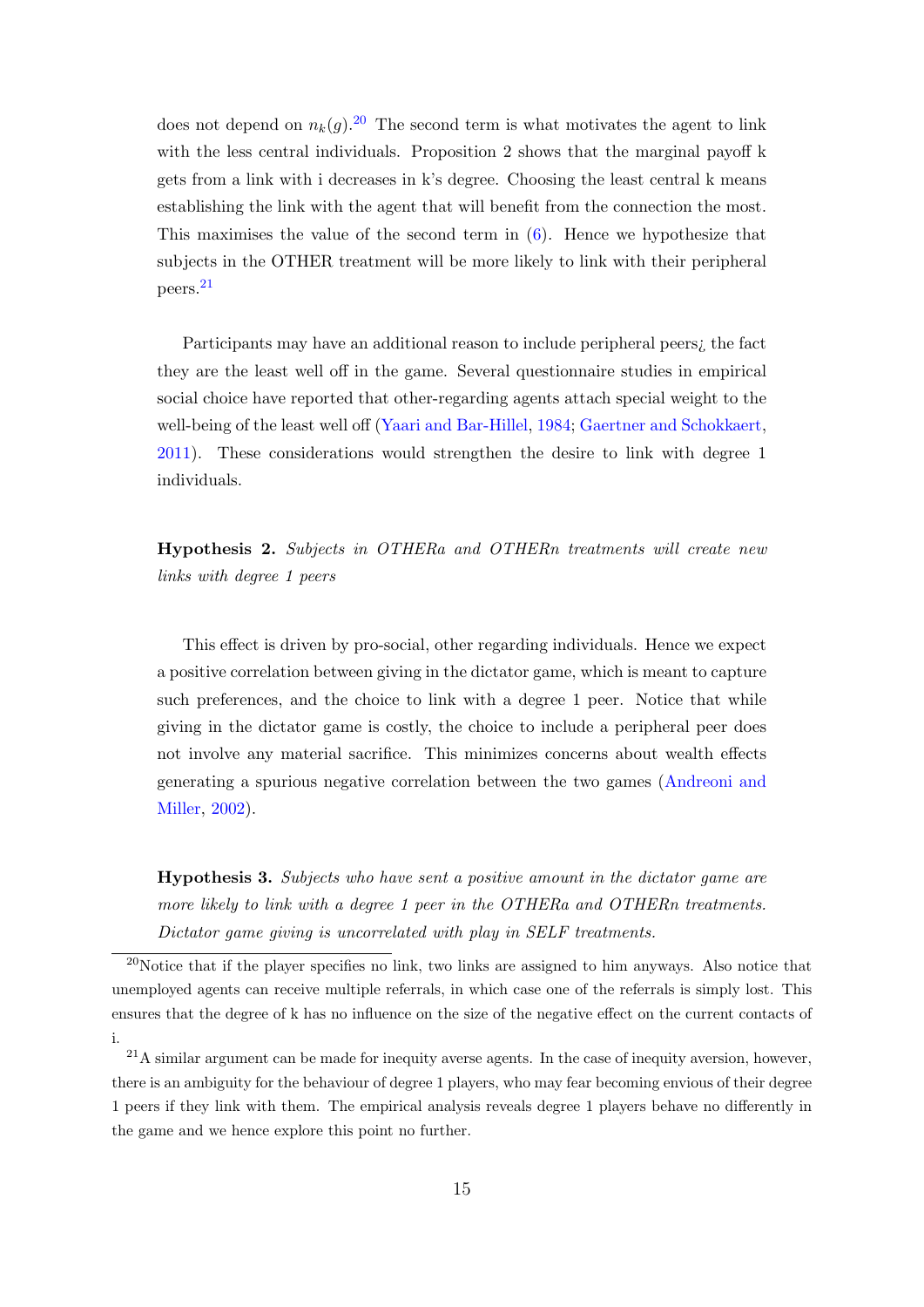The game is played by subjects who come from the same neighborhoods and, in many instances, from the same block. Theories of directed altruism predict that individuals in the OTHERn treatment act more altruistically towards acquaintances [\(Goeree et al.,](#page-29-10) [2010;](#page-29-10) [Leider et al.,](#page-29-11) [2009;](#page-29-11) [Ligon and Schechter,](#page-30-11) [2012\)](#page-30-11). We do expect this effect to be at work in the OTHERn treatment, where agents are aware of the identities of those who receive the referral. We do not expect, however, directed altruism to play a role in the choices under the SELFn treatment, where links to a friend do not produce any material benefit for the friend and are sometimes detrimental to one's own material benefit. $^{22}$  $^{22}$  $^{22}$ 

Hypothesis 4. Subjects in the OTHERn treatment will be ceteris paribus more likely to refer those whom they know in real life. Decisions of subjects in the SELFn treatments will not be affected by such knowledge.

We will analyze the data using dyadic regression analysis. In particular, we will test hypotheses [1](#page-12-4) and [2](#page-14-2) using models of the following form:

<span id="page-15-2"></span>
$$
r_{ij} = \alpha + \beta_1 c 2_j + \beta_2 c 3_j + e_{ij}
$$
\n<sup>(7)</sup>

The unit of observation is all initially unlinked, directed dyads.<sup>[23](#page-15-1)</sup>  $r_{ij}$  is a dummy which takes value 1 if i has chosen to establish a new link with j.  $cx_j$  is another dummy variable indicating individuals with experimental degree centrality x. The coefficients on  $cx_j$  will provide the basic test for hypotheses [1](#page-12-4) and [2.](#page-14-2) If  $\beta_1$  and  $\beta_2$ are significant and negative we will have evidence that in our experimental social network agents value peripheral partners more than central ones.

We run separate analyses for the data from the SELF and OTHER treatments, as these elicit different decision mechanisms. We investigate the effects of subtreatments and of i's characteristics such as understanding or giving in the dictator game by means of simple dummies interacted with j's degree:

<span id="page-15-3"></span>
$$
r_{ij} = \alpha + \beta c_2 + \gamma c_3 + \delta t_i + \theta (t_i * c_2) + \lambda (t_i * c_3) + u_{ij}
$$
\n
$$
(8)
$$

<span id="page-15-1"></span><span id="page-15-0"></span> $22$ This is the case when the friend has degree 2 or 3.

<sup>&</sup>lt;sup>23</sup>This means that the matrix is not the full  $n(n-1)$  square matrix. We call the dyads directed because they express directed willingness to link. Notice that the actual dyads in the network are undirected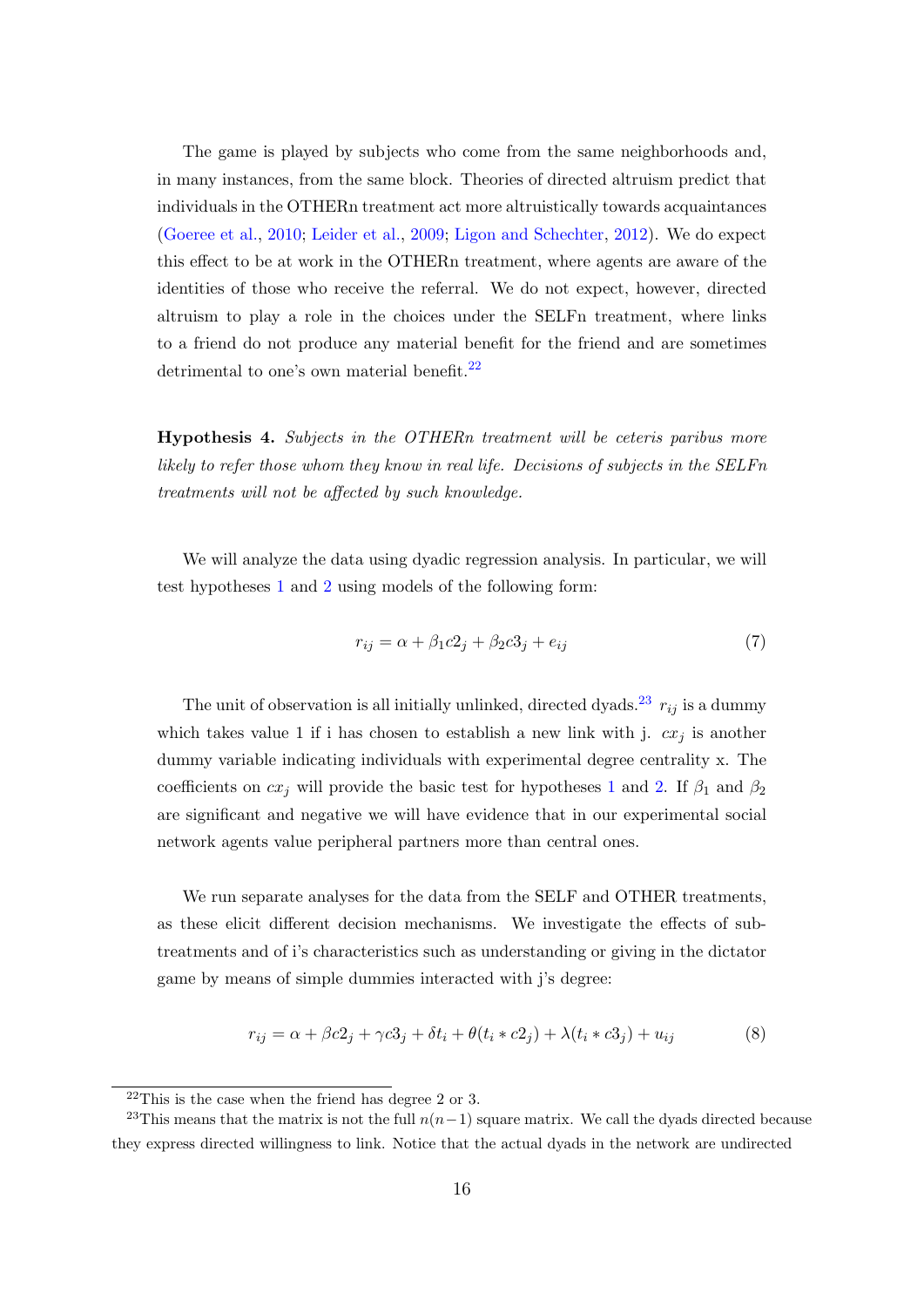Models [\(7\)](#page-15-2) and [\(8\)](#page-15-3) will be estimated using OLS, correcting standard errors for arbitrary correlation at the session level. Previous studies have shown that when the number of independent groups of observations is low, which is often defined as less than 42, hypothesis tests based on clustered standard errors over-reject the null. Our regression analysis is based on 30 sessions of the SELF treatment and 20 sessions of the OTHER treatment and is hence characterized by a low number of clusters. In a widely cited paper [Cameron et al.](#page-28-11) [\(2008\)](#page-28-11) show that the wild bootstrap-t method can be used to achieve accurate inference even with few clusters. This method simulates a distribution of the test statistics which can be used for hypothesis testing in conjunction with the original test statistics. We apply the wildbootstrap-t method throughout the analysis. As reccomended by [Cameron et al.](#page-28-11) [\(2008\)](#page-28-11), we impose the null hypothesis of no effect and use Rademacher weights for resampling. Regression tables will report p-values obtained from the bootstrapped distribution of the test statistics.

### 4 Data

The fieldwork for this project took place between September and October 2012 in the city of Kombolcha, on the main road between the capital Addis Ababa and Mekelle, in the South Wollo province of Amhara region. According to the 2007 census, the city has a population of about 59,000. In recent years, Kombolcha has benefited from a number of industrial developments. The city can now count on an expanded textile factory, a metalwork factory, a large brewery, as well as smaller firms working on the processing of leather and seeds. This expansion of the formal sector makes Kombolcha an ideal place to study job referral networks in Ethiopia. As constraints on the number of available jobs are progressively relaxed, it is important to investigate whether some individuals and groups are excluded from the allocation of the new economic opportunities. Background qualitative fieldwork at the onset of the project and descriptives from the survey data reveal that reliance on job contact networks in Kombolcha is indeed extensive.

Our sampling strategy was based on the following steps. First, based on qualitative fieldwork and discussions with local officials, we identified three low-to-middle income urban, residential neighbourhoods.<sup>[24](#page-16-0)</sup> We delineated all residential blocks of houses in each neighbourhood using the Google-Earth map of the city and randomly sampled 19 blocks. In each block, we listed all individuals in the age group

<span id="page-16-0"></span> $^{24}$ We excluded the other three neighbourhoods either because they included rural agglomerates or because they had few dwellers.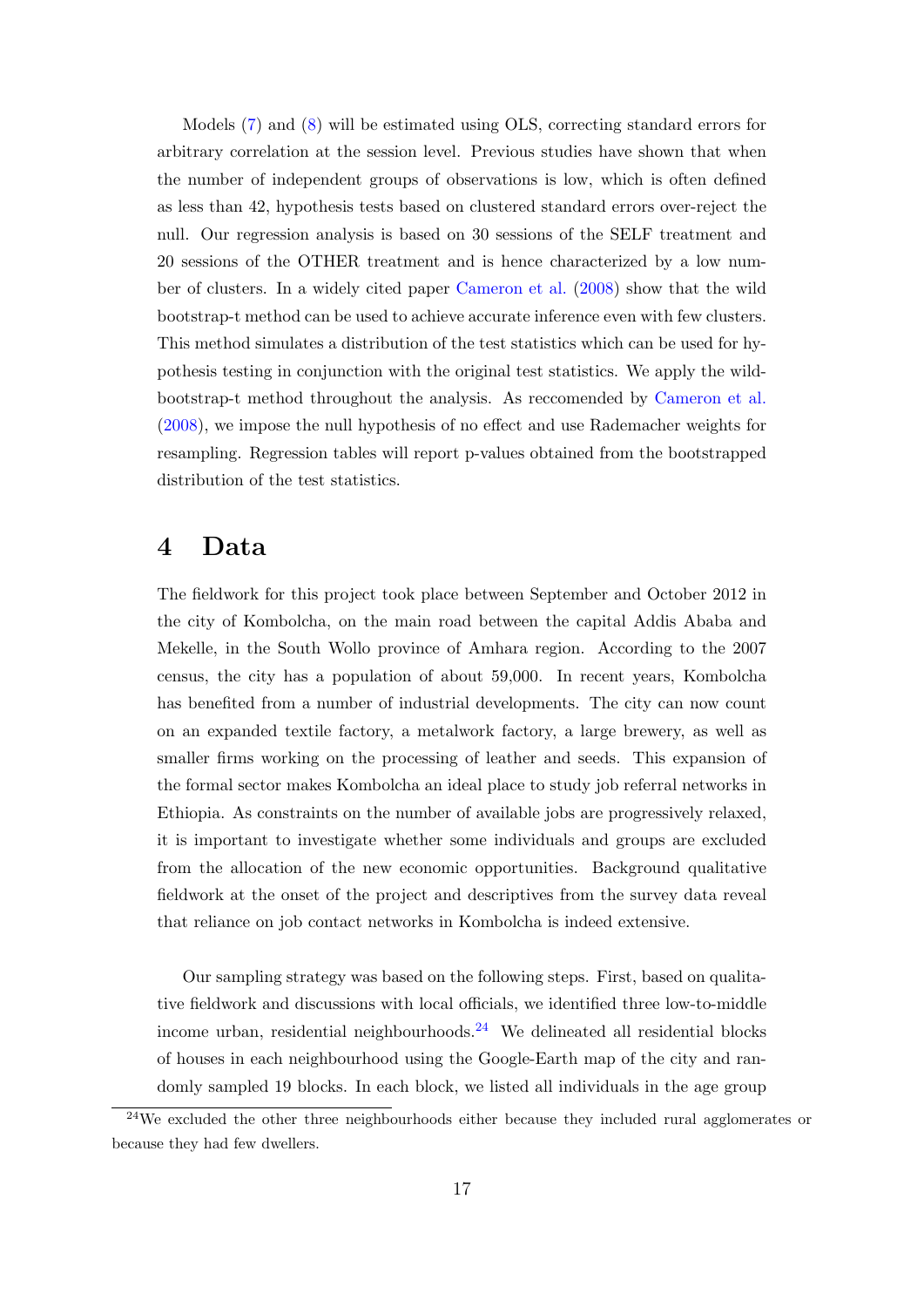20-40 resident in the block and in town at the time of our fieldwork. We invited all sampled individuals to take part in the experiment. 447 individuals took part in the experiment, out of  $518$  that were interviewed.<sup>[25](#page-17-0)</sup>

The sampling strategy enables us to capture block level networks. We have reason to believe this is a focal domain of interaction. There is substantial support for this assumption in the empirical literature.  $26$  Furthermore, in our sample, we measure an exchange of information or referrals for a non-trivial 21 percent of dyads.[27](#page-17-2)

Network information was collected in the following way. Individuals were presented with a list of all people in the 20-40 age group residing in the block and were asked to identify those people they knew. This corresponds to the star induced network defined by [Chandrasekhar and Lewis](#page-28-12)  $(2012).^{28}$  $(2012).^{28}$  $(2012).^{28}$  $(2012).^{28}$  For each link, respondents were asked questions regarding the strength of the link and various dimensions of social interaction: asking, giving and receiving job information; giving and receiving referrals; borrowing and lending; gift exchanges. Subjects that knew each other had spoken on average on 12 days of the previous moth. In about 65 percent of

<span id="page-17-1"></span><sup>26</sup> [Marmaros and Sacerdote](#page-30-12) [\(2006\)](#page-30-12), for example, show that geographical proximity is an important determinant of friendship among US adolescents. Their empirical strategy is particularly credible as it relies on random assignment to dorms. In a developing country setting, [Karlan et al.](#page-29-4) [\(2009\)](#page-29-4) report that 59 percent of observed dyadic ties among Peruvian shanty town dwellers are between neighbours, while [Fafchamps and Gubert](#page-28-13) [\(2007\)](#page-28-13) document that geographic proximity is a strong predictor of risk sharing behavior. Looking more specifically at labour market settings, [Bayer et al.](#page-27-6) [\(2008\)](#page-27-6) analyse census data on the Boston metropolitan population and find a strong, significant effect of shared block residence on the probability of working in the same census tract. Similarly, [Hedstrom et al.](#page-29-12) [\(2003\)](#page-29-12) document peer effects in the duration of unemployment among Stockholm youth. Their proxy of peer group is also given by small geographical units where a median number of 66 young people reside. Finally, [Topa](#page-30-5) [\(2001\)](#page-30-5) shows that unemployment pattern in Chicago's neighbourhoods are consistent with a peer effect model, albeit he focuses the analysis on geographical areas far larger than blocks.

<span id="page-17-2"></span><sup>27</sup>Overall, our empirical dataset consists of 15, 588 block-level dyads among 518 individuals in 19 blocks. In 1,804 cases i knows j and in 377 cases i declares to have given to or received from j job information or a referral.

<span id="page-17-3"></span><sup>28</sup>We included in the list individuals who reside in the block but were not available for interview (in most cases, they were out of town) at the time of fieldwork

<span id="page-17-0"></span><sup>&</sup>lt;sup>25</sup>Table [4](#page-38-0) in the appendix shows that there are few statistically significant differences in observable characteristics between individuals who took part in the experiment and individuals who did not. Selected individuals are less likely to be Muslim and tend to report a higher number of links in the neighborhood. When we replace i's self-reported links with the number of peers who have mentioned i as a friend, the selection effect on the network variable disappears.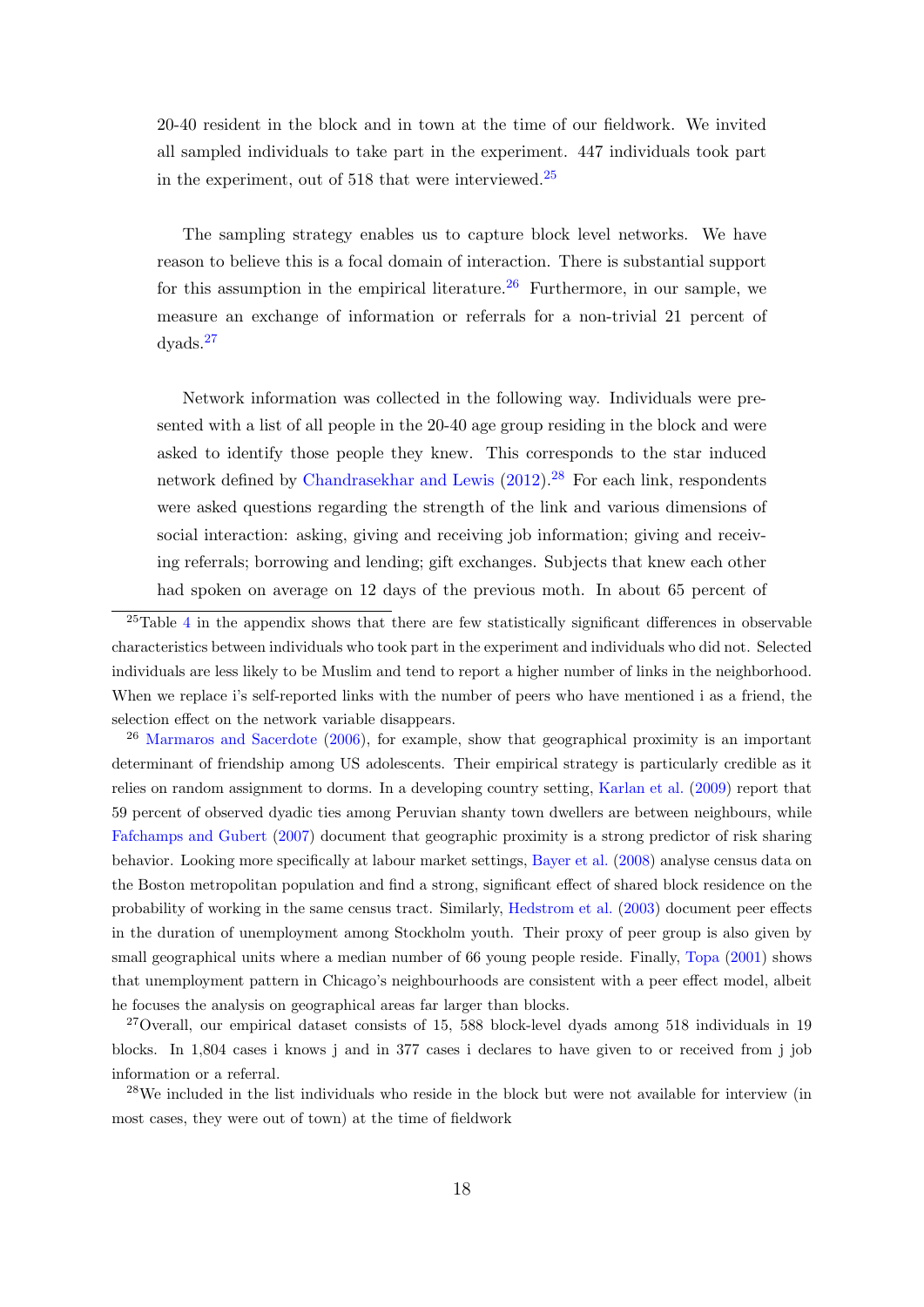cases, i defined j as a "worship place acquaintance", in 12 percent of cases as a member of the same family and in 14 percent of cases as a close friend. Figures [4,](#page-35-0) and [5](#page-35-1) in the appendix present this descriptive data.

In figures [2](#page-34-0) and [3](#page-34-1) we briefly summarise data about job contact networks. In this figures, an undirected job contact link is said to exist if i has reported any exchange of information or referrals from i to j, or from j to i. Figure [2](#page-34-0) shows the architecture of one of the 19 blocks in our sample. Blue squares represent individuals. Lines represent the job contact links. The isolated squares on the left of the picture represent the individuals with no block-level job contact links. We define the number of job contact links an individual has as his or her network degree. In figure [3](#page-34-1) we plot the distribution of the network degree of the respondents.

The survey also included standard socio-demographic such as household characteristics, age, gender, ethnicity, education, and migration status. A detailed module on labour market experience was administered, capturing employment status, job characteristics, search strategies (while in unemployment and on-the-job search) and referrals. A further module investigated expectations regarding employment, wage and unemployment exit rates.

We report here some summary statistics for the characteristics of our experi-mental sample.<sup>[29](#page-18-0)</sup> We are not able to match 16 IDs recorded in the experimental forms with a questionnaire.<sup>[30](#page-18-1)</sup> We hence have 447 observations for experimental variables, and  $430$  observations for individual variables.<sup>[31](#page-18-2)</sup>

We check for covariates balance for both levels of randomization. Tables [5](#page-38-1) and [6](#page-38-2) in the appendix show the result of our tests employing simple OLS regressions. Each column corresponds to a regression of a different dependent variable on dummies

<span id="page-18-0"></span><sup>29</sup>We categorize workers as employed, unemployed, and inactive. A worker who currently has a job is classified as employed. A worker who does not have a job, has been searching for one in the past seven days, and is currently available for work is defined as unemployed. A worker who does not have a job and either is not available for work or has not been searching for work in the past seven days (or both) is considered inactive. Also we report a variable called "block network degree". This is defined as the self-reported number of social ties with residents of the same block in the age group 20 to 40.

<span id="page-18-1"></span><sup>30</sup>While we have no particular reason to suspect that these individuals infringed the rules of the game in any way, we still exclude them from the analysis presented below. Inclusion of these 16 observations does not change any of the results.

<span id="page-18-2"></span><sup>31</sup>Furthermore, 1 individual declined to respond the question about religion and 9 individuals declined to respond the question about migration status.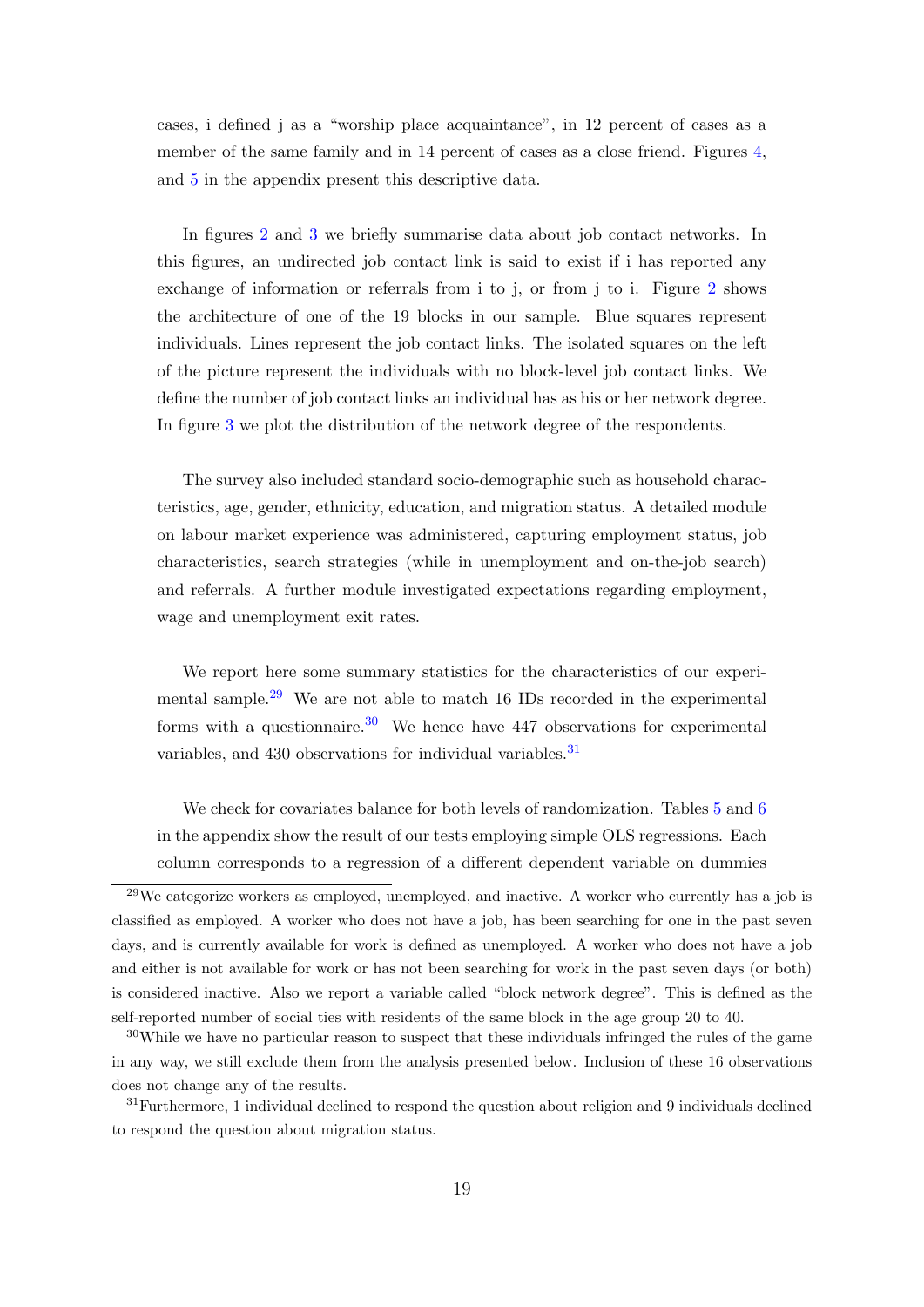| Variable | Proportion | Std. Dev. | N   |
|----------|------------|-----------|-----|
| Male     | 0.488      | 0.5       | 430 |
| Muslim   | 0.536      | 0.499     | 429 |
| Migrant  | 0.223      | 0.417     | 421 |
| Employed | 0.388      | 0.488     | 430 |
| Inactive | 0.374      | 0.485     | 430 |

Table 2: Summary statistics: Binary variables

Table 3: Summary statistics: Continuous variables

| Variable             | Mean    | Std. Dev. | N   |
|----------------------|---------|-----------|-----|
| Age                  | 26.926  | 9.404     | 430 |
| Education            | 9.606   | 4.394     | 430 |
| Earnings             | 433.356 | 801.825   | 430 |
| Block network degree | 6.047   | 4.088     | 430 |
| Amount kept in DG    | 13.938  | 4.158     | 430 |

for individual and session treatments. The column heading specifies the dependent variable that is being tested. Table [5](#page-38-1) confirms that the observable characteristics of participants assigned to different levels of network centrality are not statistical different. Table [6](#page-38-2) shows that there are some weak differences across individuals in the SELF and OTHER treatments: individuals in the SELF treatments are more likely to be male, older and are less central in their real world network. These affect are not large and only significant at the 10percent level, however, they motivate caution when comparing the magnitudes of effects across treatments. In the analysis that follows, we include controls for these characteristics.

## 5 Results

Result 1. Understanding is high and uncorrelated with session level treatment. Understanding in the SELFa2 session is no lower than in the SELFa and SELFn sessions

We tested understanding with 5 questions. For these we have complete responses for 444 subjects out of 447. The first three questions dealt with understanding of the network graph. Very few people got these questions wrong. The further two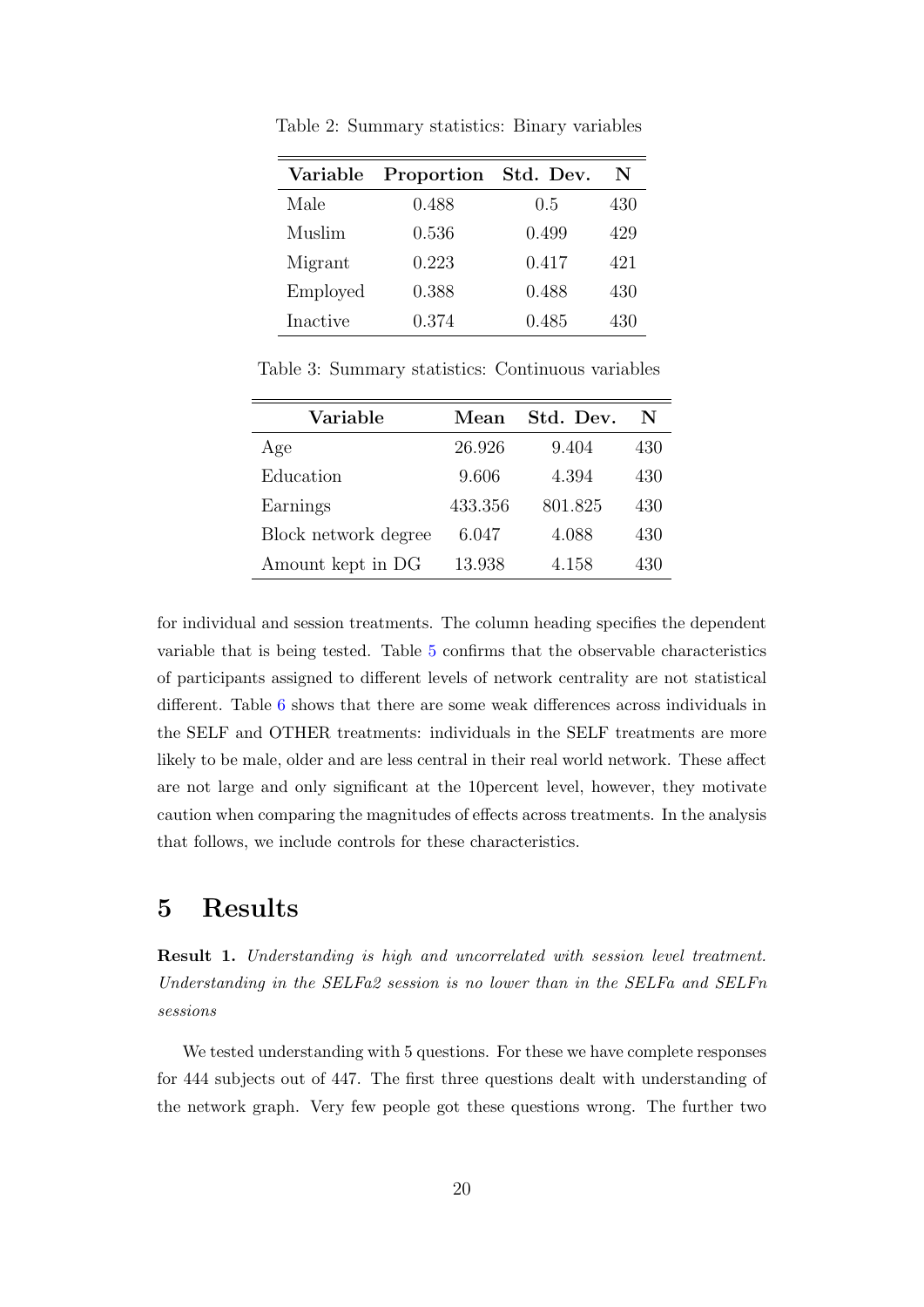questions tested understanding of the relevant incentives.<sup>[32](#page-20-0)</sup> There was somewhat more variation here and we hence create a binary variable for whether the participant answered both of these questions correctly. Reassuringly, about 80 percent of participants chose the right answer in both questions.

Table [7](#page-39-0) in the appendix shows the result of a linear probability model where the understanding variable is regressed over a number of session treatment dummies.<sup>[33](#page-20-1)</sup> The first column includes dummies for four treatments: SELFa is the residual category. There are no significant differences in understanding across treatments. The second column shows that in the SELFa2 treatment, where no explanation of the relevant incentives was given, understanding of the incentives resulting from the structure of the network was not significantly lower than in other treatments. 77 percent of participants in the SELFa2 treatment answered both questions correctly.

If participants did not want to make a linking decision, they had the option of writing the letter R, in which case a link would be picked at random for them.<sup>[34](#page-20-2)</sup> A high percentage of random decisions could be interpreted as a signal of poor understanding. The data dispels such concern. The random link option was used in only 12 percent of decisions and only 8 percent of participants chose a random link twice. Furthermore, the likelihood of choosing a random link was not statistically different across treatment.

Taken together, these results reassure us that the experiment was well understood. We can hence proceed to analyse the linking decisions of participants. Table [8](#page-39-1) in the appendix gives frequencies and percentages of the linking decisions made in the experiment.

Result 2. Subjects in SELF treatments are more likely to establish links with peripheral individuals than with more central peers

<span id="page-20-0"></span><sup>&</sup>lt;sup>32</sup> In the SELF treatments, this was the probability of receiving a referral from agents with different degree centrality. Participants were asked whether they would be more likely to receive a referral from a degree X or a degree Y agent. In the OTHER treatments we focused on the probability that an agent with a given level of degree centrality would get a referral for himself. We asked participants whether an agent of degree X was more likely to get a referral than an agent of degree Y.

<span id="page-20-2"></span><span id="page-20-1"></span><sup>33</sup>Standard errors are clustered at the session level, as in all other regressions in this paper

 $34$ Participants could write R in place of either of the links. A blank box counted as a letter R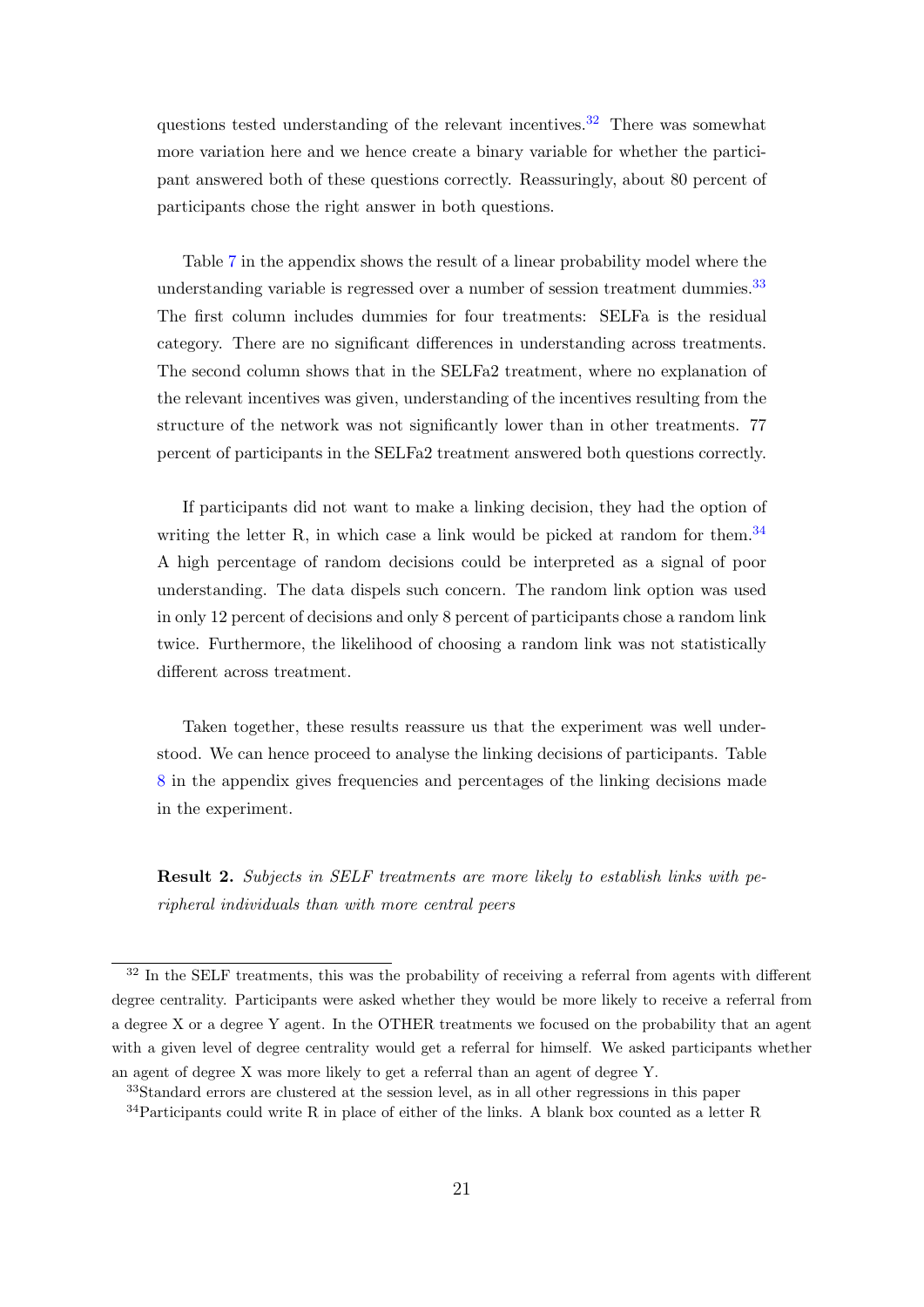Table [9](#page-40-0) below shows results from estimation of the dyadic regression model [7.](#page-15-2) Facing a degree 2 or degree 3 player significantly decreases the probability of referral, compared to the residual category of degree 1 players. Quantitatively, a connection to a degree 2 partner is 17 percentage points less likely, and a connection to a degree 3 partner is 20 percentage points less likely, than a connection to a degree 1 partner. These results are a broad confirmation of hypothesis [1.](#page-12-4) Participants understand the incentives arising from competition for referrals in a network where links are distributed unequally and their linking decisions are consistent with a concern to maximise the chance of referral. A simple descriptive analysis of the post-play questionnaire is consistent with our interpretation of the results: 75 percent of players in SELF treatments answer that they played to maximise the chance of getting a referral. Figure [7](#page-36-0) in the appendix shows this data graphically. However, not all participants choose to link with peripheral agents in the SELF treatments. This may be consistent with heterogeneity of motives or mistakes.<sup>[35](#page-21-0)</sup>

### $\langle$  Table [9](#page-40-0) here  $\rangle$

In column 3 we test whether play differs when anonymity is relaxed or incentives are not explained. The latter has no statistically significant effect on the likelihood of linking to a peripheral individual. This is evidence against priming, and is consistent with responses to the post-play questionnaire: individuals in SELFa2 were even more likely to report that they played to maximise their chance of referral than their counterparts in SELFa. Furthermore, this shows that individuals in our sample are able to grasp the strategic incentives which result from competition for referrals in a network with agents endowed with different levels of centrality. Second, relaxing anonymity increases somewhat the number of degree 3 individuals who are chosen. This is possibly due to additional motives for linking in nonanonymous treatments: about 7.5 percent of players in SELFn claim that they have chosen their real friends.<sup>[36](#page-21-1)</sup>

<span id="page-21-2"></span>**Result 3.** The likelihood to link with a peripheral agent in SELF treatments is significantly higher for players with high understanding of the game. It is not correlated with giving in the dictator game.

Result [3](#page-21-2) focuses on heterogeneity of play. In table [10](#page-41-0) below we show that main effect is unchanged when restricting attention to high understanding players

<span id="page-21-1"></span><span id="page-21-0"></span><sup>35</sup>We plan to do more work on this area.

<sup>36</sup>We further explore this effect in the analysis below.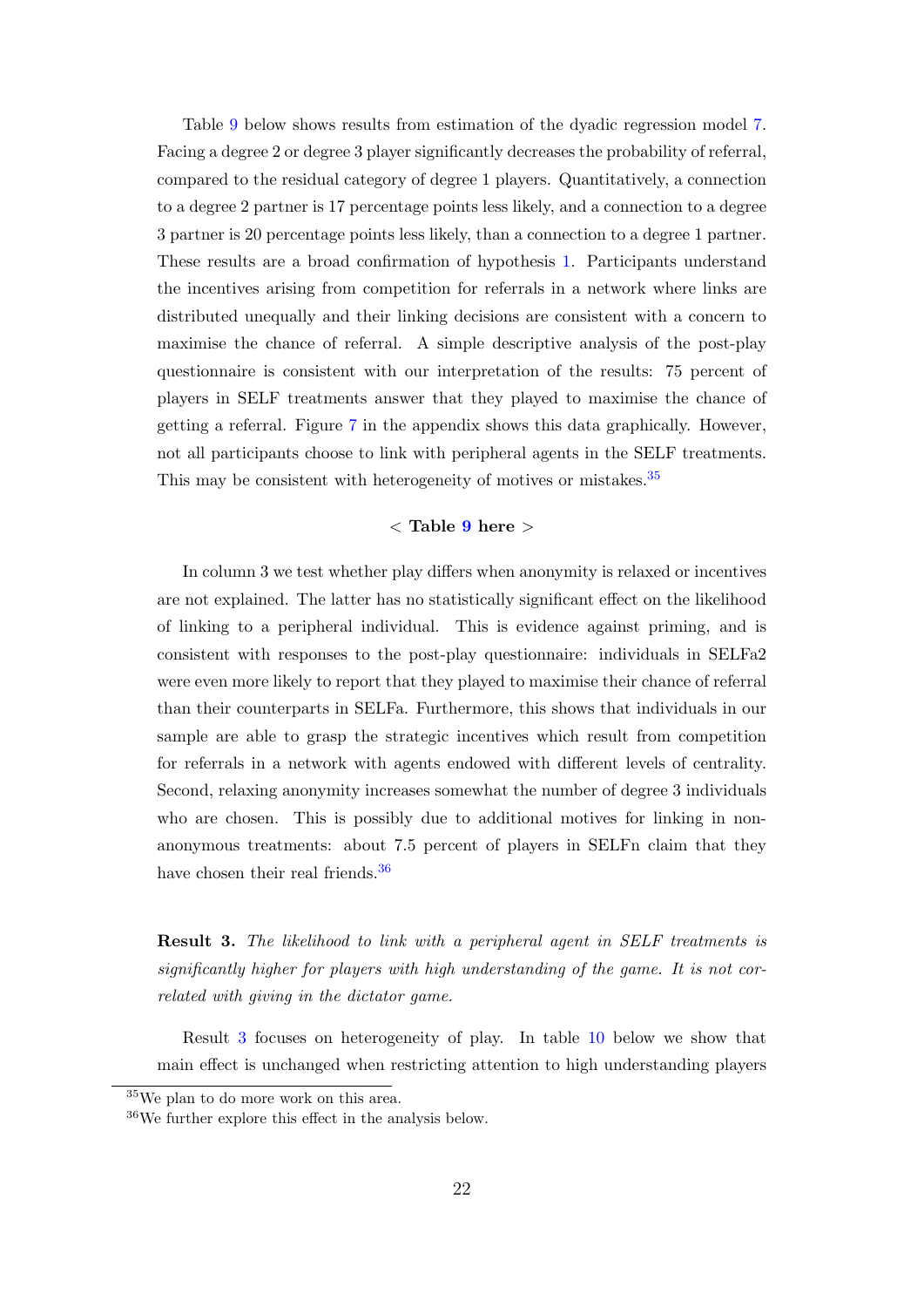(column 1).<sup>[37](#page-22-0)</sup> We further show that high understanding players are less likely to choose degree 2 and degree 3 partners than low understanding players (column 2), and that participants who sent a positive amount in the dictator game, which is consistent with inequity aversion or social welfare maximization, do not respond differently to the centrality of potential partners (column 3).

### $<$  Table [10](#page-41-0) here  $>$

Let us now turn to subjects in OTHER treatments. We first look at the amount sent in the dictator game. Figure [6](#page-36-1) summarises the data: giving is substantial. The mean amount sent is 6 Ethiopian Birr, which is just a third of the endowment, and is in line with the experimental evidence across the world [\(Camerer,](#page-28-9) [2003\)](#page-28-9). We interpret this result as evidence of substantial other-regarding motives in the population. Furthermore,we note that the modal amount sent is half of the endowment. This potentially reflects a a strong preference for or norm of equality.

 $\langle$  Figure [6](#page-36-1) here  $\rangle$ 

Result 4. The mean amount sent in the dictator game is a third of the endowment. The equal split of the endowment is the modal choice.

We now estimate model [7](#page-15-2) over data from the OTHERa and OTHERn conditions and report the results in table [11.](#page-42-0) The coefficients on the dummies for j's degree are small and insignificant. Subjects in non anonymous treatments seem less likely to link with peripheral peers than subjects in anonymous treatments, but this difference is not significant. If we restrict the sample to subjects in the OTHERa treatment, the effect has the hypothesized direction, but is statistically imprecise. In short, we are unable not find evidence for hypothesis [2.](#page-14-2) Individuals do not seem to link with peripheral peers more often than if they were choosing with a random rule.

In table [12](#page-42-1) we test whether we can find limited support for hypothesis [2](#page-14-2) for individuals who understood the game well. This turns out not to be the case. We

<span id="page-22-0"></span><sup>&</sup>lt;sup>37</sup>In this regression model we omit the dummies for centrality 2 and centrality 3 and focus on the effects of these two degrees of centrality only when interacted with high understanding. This amounts to considering an ij dyad where j has centrality 2 or 3 and i has low understanding as untreated.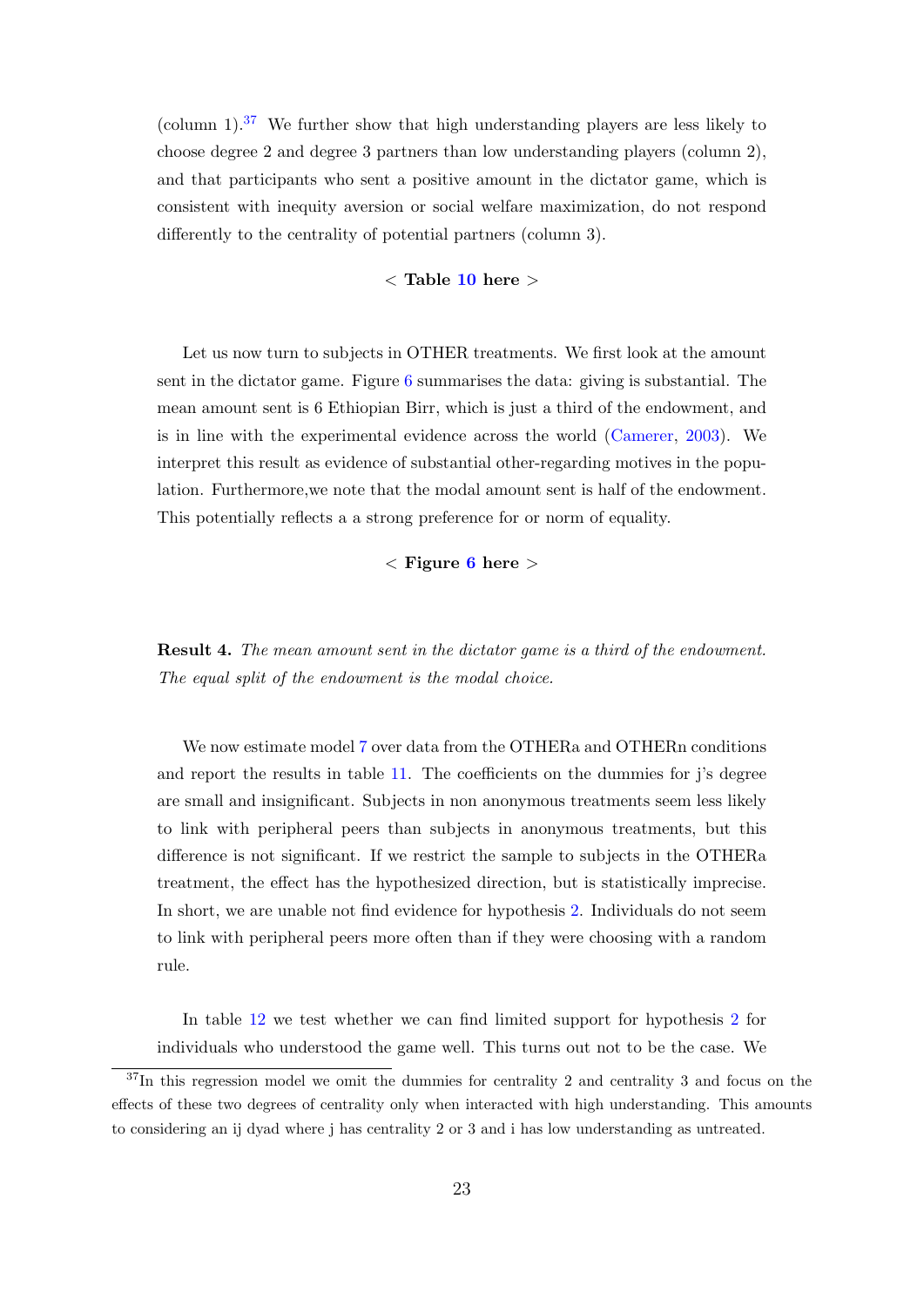also cannot find evidence that giving in the dictator game is correlated with the decision to link with a peripheral peer.<sup>[38](#page-23-0)</sup> This falsifies hypothesis [3.](#page-14-3)

Result 5. Subjects in OTHER treatments are NOT more likely to link with peripheral peers. Linking decisions are not correlated with the degree of the new tie.

Result 6. Linking decisions in OTHER treatments are uncorrelated with understanding or giving in the dictator game

 $<$  Table [11](#page-42-0) here  $>$ 

#### $<$  Table [12](#page-42-1) here  $>$

Responses from the question about players' motivation are helpful to explain the above results. In OTHERa, where reasons related to the network position should be more prominent, about 29 percent of individuals declared that they "chose at random" in order to give every peer an equal chance, while only 12 percent of individuals claimed to have "chosen the peer who needed help the most".<sup>[39](#page-23-1)</sup> In other words, reducing inequality in links endowments was not perceived as the fair thing to do. This result is striking given that in allocation tasks subjects in our sample and in other studies across sub-Saharan Africa are typically willing to transfer own resources in a way that reduces or cancel initial inequalities in monetary endowments [\(Miller Moya et al.,](#page-30-8) [2011;](#page-30-8) [Mueller,](#page-30-9) [2012\)](#page-30-9).

Finally, we analyze separately the data from the non anonymous treatments. Here we can use a full set of dyadic covariates. Our hypothesis is that knowing individual j will motivate individuals in the OTHERn treatment, but not in SELFn. Estimates are reported in table [13.](#page-43-0) Subjects in OTHERn are indeed more likely to link with individuals they know in real life. The effect is large, but is measured with little statistical precision: it is significant at the 10 percent level before bootstrapping and becomes insignificant after we apply the wild bootstrap-t method. Second, the result for SELFn is opposite to what was hypothesized. Linking decisions are

<span id="page-23-0"></span><sup>38</sup>Again, we are omitting the centrality 2 and 3 dummies. So we are considering all ij dyads where i has low understanding (column 1), has not sent anything in the dictator game (column 2) or both (column 3) as untreated. The coefficients on the interactions tell us whether a ij connection in treated dyads where j has centrality 2 and centrality 3, respectively, is less likely than a connection in untreated dyads.

<span id="page-23-1"></span><sup>39</sup>Figure [8](#page-37-0) in the appendix shows self-reported motives for the OTHERa treatment.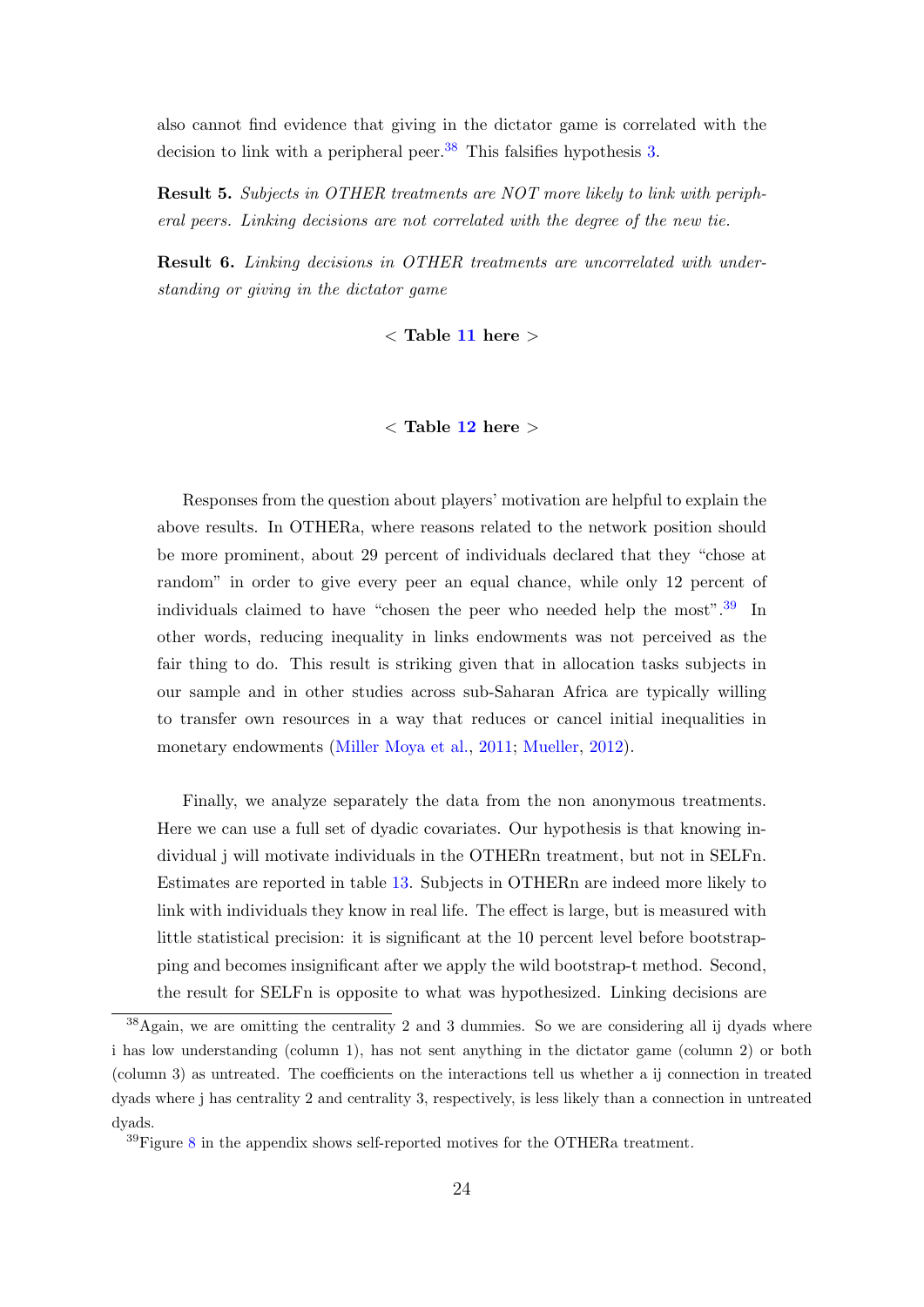still significantly driven by material concerns, as showed by the significant and large coefficients on the dummy variables for the degree of player j. However, individuals are also more likely to link with their actual peers. Personal knowledge of j raises the probability of a link by about 10 percentage points. This is surprising as in this game choosing somebody you know brings no benefit to yourself or to your peers. This result is instead consistent with a model where decision makers exhibit concerns for social identity and have a preference to re-establish such identity by linking to in-group members.

Result 7. In the SELFn treatments, subjects are more likely to link with known peers

### $<$  Table [13](#page-43-0) here  $>$

We also test whether in OTHERn individuals are more likely to link with known peers who earn less, do not have a job, or have fewer connections in the neighborhood. These effects would be consistent with the model of other regarding preferences outlined above and would indicate that individuals are responding to field characteristics and not to the characteristics imposed in the lab. We are unable to find any evidence of these effects.  $40$ 

In the post-play questionnaire, only about 3 percent of players in SELFn and OTHERn answer that they chose people they knew in real life. However, participants may have felt embarrassed to admit making such discriminations. Furthermore, statistical power may be a problem in this last set of regressions on non-anonymous treatments: i knows j in only about 8.5 (7) percent of dyads in SELFn (OTHERn).

<span id="page-24-0"></span><sup>40</sup>Regression tables are not included for concision, but are available upon request.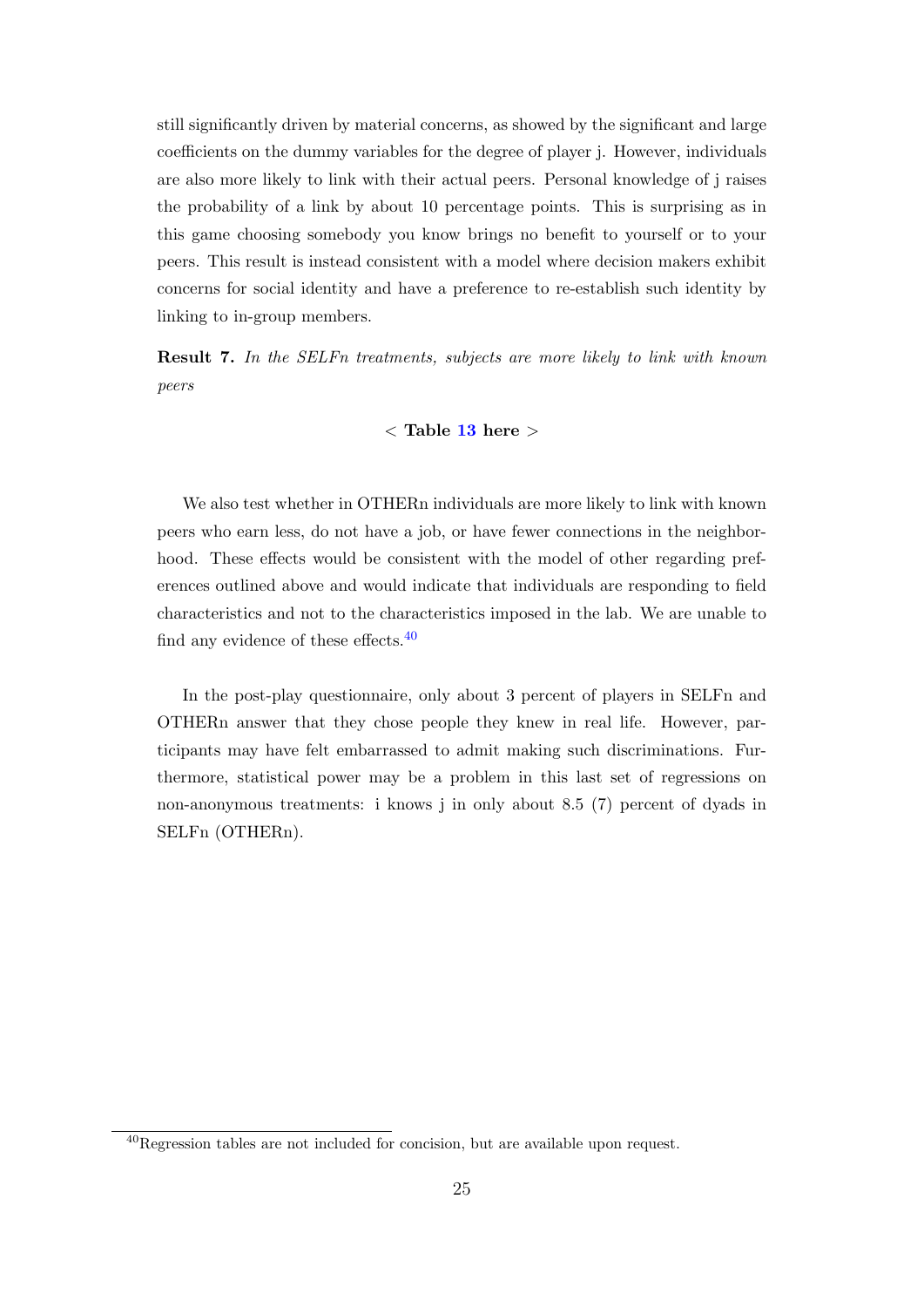## 6 Conclusion

In poor, growing economies like Ethiopia structural change and the increased availability of well-paying jobs hold a promise to deliver substantial poverty reduction in the coming years. However, individuals and groups that perform poorly in the search process are less likely to benefit from these new opportunities [\(African Development Bank,](#page-30-1) [2012;](#page-30-1) [World Bank,](#page-30-2) [2013\)](#page-30-2). Job contact networks play a crucial role in this respect in many developed and developing countries, including Ethiopia. Using unique dyadic data on social interactions in the labour market of a mid-size Ethiopian town we reveal a skewed distribution of links in neighborhood level job market networks. Many individuals do not take part in the exchange of valuable information and referrals. This is inconsistent with extant models of strategic network formation, which posit that competition for scarce referrals motivates self-interested individuals to link with so far poorly connected peers. It is also inconsistent with models of other-regarding preferences, such as social efficiency maximisation or inequity aversion. However, with observational data alone it is hard to establish whether these predictions fail because the models misrepresent individuals' decision making process or because they do not capture the relevant incentives in the field. In this paper we devise a lab-in-the-field experiment which tests whether individuals link with peripheral peers when it is in their material interest to do so, and when other regarding considerations are made salient.

In treatment where agents form additional links to receive referrals and where competition for referrals is salient, we find broad support for strategic network formation. Agents are more likely to form new ties with currently peripheral agents and such effect is robust to the relaxation of the anonymity condition. Furthermore, subjects understand the incentives deriving from competition for referrals even when these are not explicitly explained and do not seem to be primed by our explanations into behaving strategically. In treatments where other regarding considerations are made salient, we are unable to find evidence of a significant desire to include peripheral individuals. This is despite the fact that most people give substantial amounts in an initial dictator game, which is suggestive of widespread other-regarding preferences in the population. Evidence from a post-experiment questionnaire tentatively explains this finding as the result of a norm of equality which is applied despite unequal endowments of network links. Finally, in all non anonymous treatments, agents have a tendency to link with peers whom they known in real life, even when this brings no additional material benefit to either party.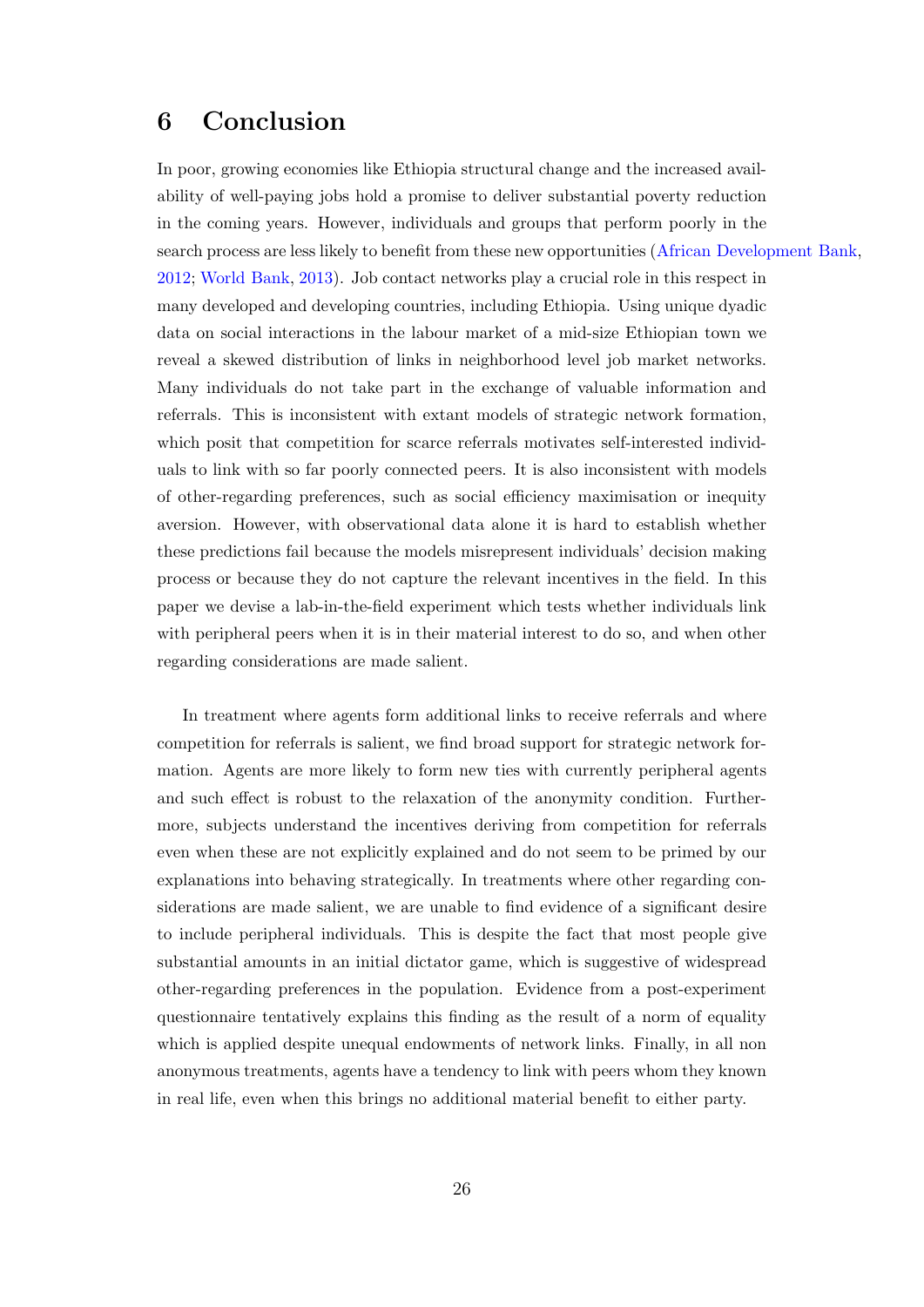Overall, our evidence is consistent with the theory of strategic network formation put forward in [Calvo-Armengol](#page-27-1) [\(2004\)](#page-27-1). This is suggestive of a potential, context-dependent mechanism of inclusion. However, the lack of an unconditional social preference to support peripheral individuals suggests that when local incentives do not favour the latter, unequal access to job contact networks will persist. Observational data from the city of Kombolcha indeed shows that integration in job contact networks varies widely between individuals. To revert this situation, policy can target the field incentives to which network formation responds. For example, caps could be set to the number of referrals employers can ask from employees of established groups. Albeit such policy may sometimes result in adverse selection [\(Beaman and Magruder,](#page-27-0) [2012;](#page-27-0) [Beaman et al.,](#page-27-3) [2013\)](#page-27-3), it would have beneficial effects on two levels. First, it would increase the number of peripheral referees and hence, due to homophily, the number of individuals from peripheral groups referred into jobs. Second, as suggested by the results of this paper, it would make the rivalry of referrals more salient, and hence incentivize workers to include poorly connected individuals in their job networks, breaking the cycle of exclusion.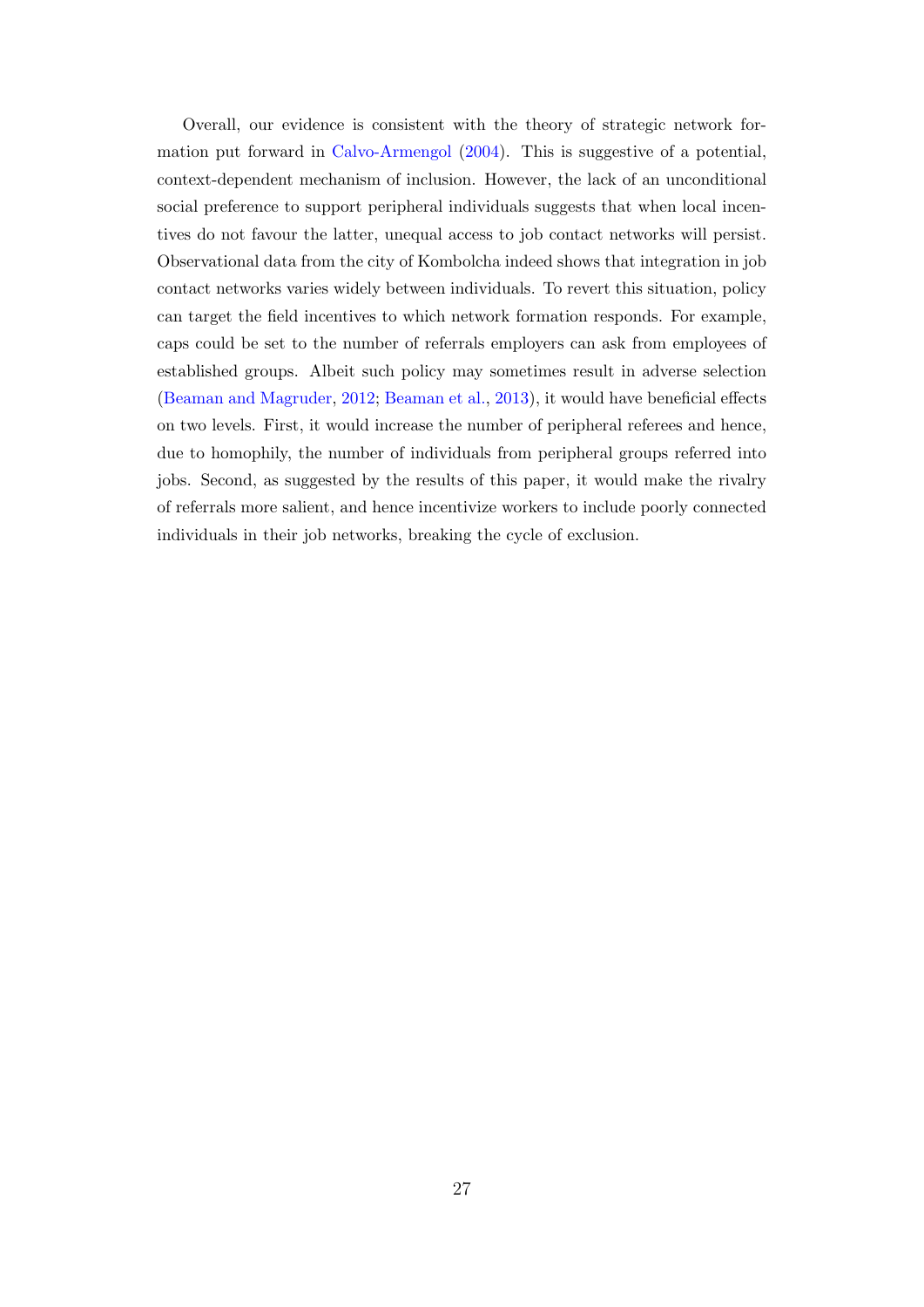## References

- <span id="page-27-11"></span>Andreoni, J. and J. Miller (2002, March). Giving according to garp: An experimental test of the consistency of preferences for altruism. *Econometrica*  $\mathcal{70}(2)$ , 737–753.
- <span id="page-27-10"></span>Barr, A. and G. Genicot (2008, December). Risk sharing, commitment, and information: An experimental analysis. Journal of the European Economic Association  $6(6)$ , 1151–1185.
- <span id="page-27-9"></span>Barr, A. and M. Stein (2008). Status and egalitarianism in traditional communities: An analysis of funeral attendance in six zimbabwean villages. Technical report.
- <span id="page-27-6"></span>Bayer, P., S. L. Ross, and G. Topa (2008, December). Place of work and place of residence: Informal hiring networks and labor market outcomes. Journal of Political Economy 116 (6), 1150–1196.
- <span id="page-27-3"></span>Beaman, L., N. Keleher, and J. Magruder (2013). Do job networks disdvantage women? evidence from a recruitment experiment in rural malawi. Technical report.
- <span id="page-27-0"></span>Beaman, L. and J. Magruder (2012, December). Who gets the job referral? evidence from a social networks experiment. American Economic Review 102 (7), 3574–93.
- <span id="page-27-7"></span>Beaman, L. A. (2012). Social networks and the dynamics of labour market outcomes: Evidence from refugees resettled in the u.s. Review of Economic Studies  $79(1)$ , 128-161.
- <span id="page-27-5"></span>Bramoulle, Y. and R. Kranton (2007). Risk-sharing networks. Journal of Economic Behavior  $\mathcal{B}$  Organization 64(3-4), 275–294.
- <span id="page-27-8"></span>Callander, S. and C. R. Plott (2005, August). Principles of network development and evolution: an experimental study. Journal of Public Economics  $89(8)$ , 1469– 1495.
- <span id="page-27-1"></span>Calvo-Armengol, A. (2004). Job contact networks. Journal of Economic Theory 115, 191–206.
- <span id="page-27-2"></span>Calvo-Armengol, A. and M. Jackson (2004). The effects of social networks on employment and inequality. American Economic Review  $94(3)$ , 426–454.
- <span id="page-27-4"></span>Calvo-Armengol, A. and Y. Zenou (2005, May). Job matching, social network and word-of-mouth communication. *Journal of Urban Economics* 57(3), 500–522.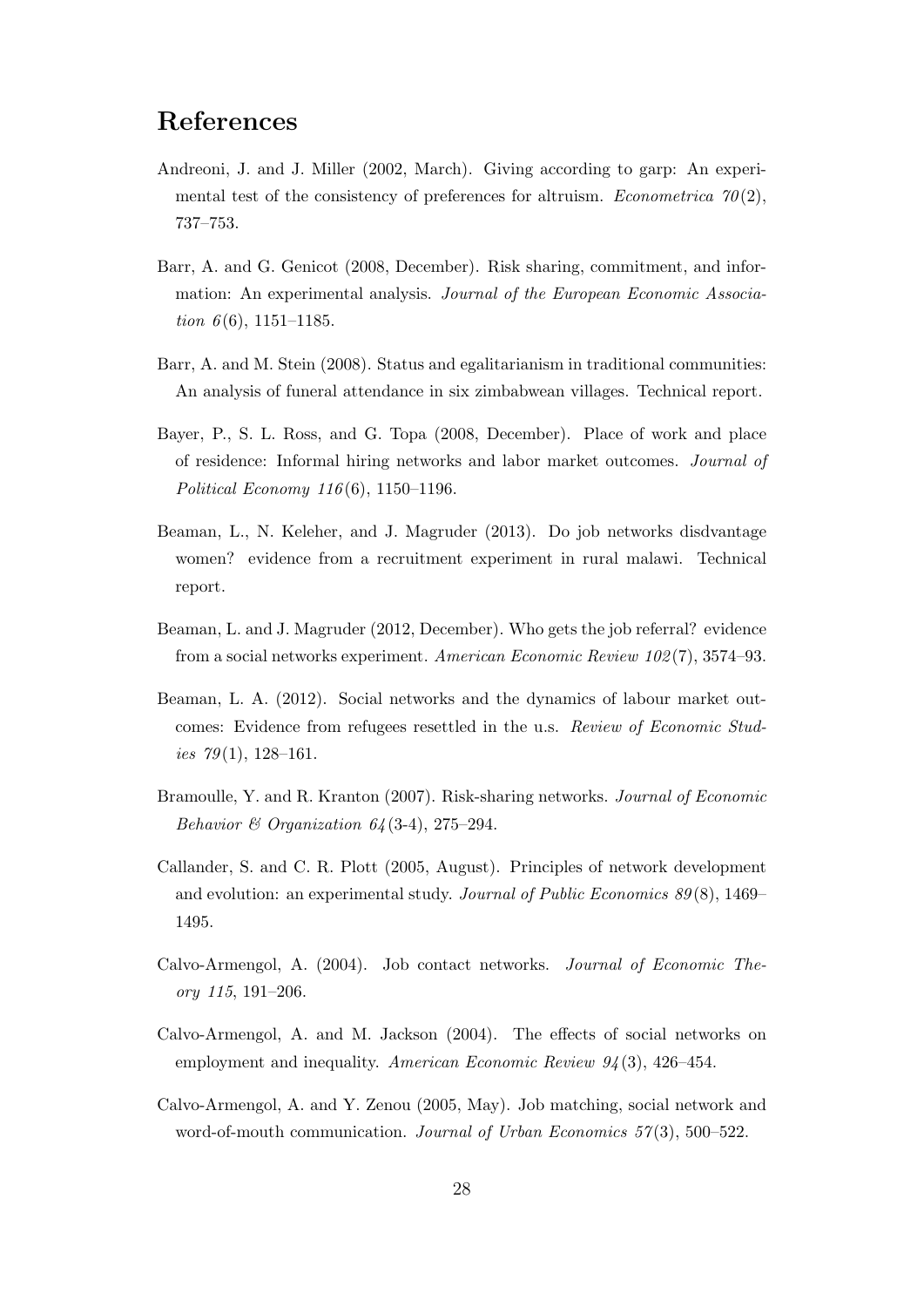- <span id="page-28-9"></span>Camerer, C. F. (2003). Behavioral Game Theory. New York, NY: Russell Sage Foundation.
- <span id="page-28-11"></span>Cameron, A. C., J. B. Gelbach, and D. L. Miller (2008, August). Bootstrap-based improvements for inference with clustered errors. The Review of Economics and Statistics  $90(3)$ , 414-427.
- <span id="page-28-12"></span>Chandrasekhar, A. and R. Lewis (2012). Econometrics of sampled networks. mimeo.
- <span id="page-28-2"></span>Charness, G. and M. Rabin (2002, August). Understanding social preferences with simple tests. The Quarterly Journal of Economics  $117(3)$ , 817–869.
- <span id="page-28-3"></span>Cingano, F. and A. Rosolia (2012). People i know: Job search and social networks. Journal of Labor Economics  $30(2)$ ,  $291 - 332$ .
- <span id="page-28-5"></span>Conte, A., D. D. Cagno, and E. Sciubba (2009, June). Strategies in social network formation. Birkbeck Working Papers in Economics and Finance 0905, Birkbeck, Department of Economics, Mathematics & Statistics.
- <span id="page-28-7"></span>Crawford, V., M. Costa-Gomes, and N. Iriberri (2013, September). Structural models of nonequilibrium strategic thinking: Theory, evidence, and applications. Journal of Economic Literature (1), 5–62.
- <span id="page-28-8"></span>Dessi, R., E. Gallo, and S. Goyall (2012, June). Network cognition. mimeo.
- <span id="page-28-13"></span>Fafchamps, M. and F. Gubert (2007, July). The formation of risk sharing networks. Journal of Development Economics 83 (2), 326–350.
- <span id="page-28-0"></span>Fafchamps, M. and A. Moradi (2009, August). Referral and job performance: Evidence from the ghana colonial army. CEPR Discussion Papers 7408, C.E.P.R. Discussion Papers.
- <span id="page-28-6"></span>Falk, A. and M. Kosfeld (2012). It's all about connections: Evidence on network formation. Review of Network Economics 11 (3), 2.
- <span id="page-28-1"></span>Fehr, E. and K. M. Schmidt (1999). A theory of fairness, competition, and cooperation. The Quarterly Journal of Economics  $114(3)$ , pp. 817–868.
- <span id="page-28-4"></span>Fernandez, R. and E. Castillas (2001). How much is that network worth? Social capital in employee referral networks, Chapter 4. Aldine-deGruyter.
- <span id="page-28-10"></span>Gaertner, W. and E. Schokkaert (2011). *Empirical Social Choice*. Number 9781107013940 in Cambridge Books. Cambridge University Press.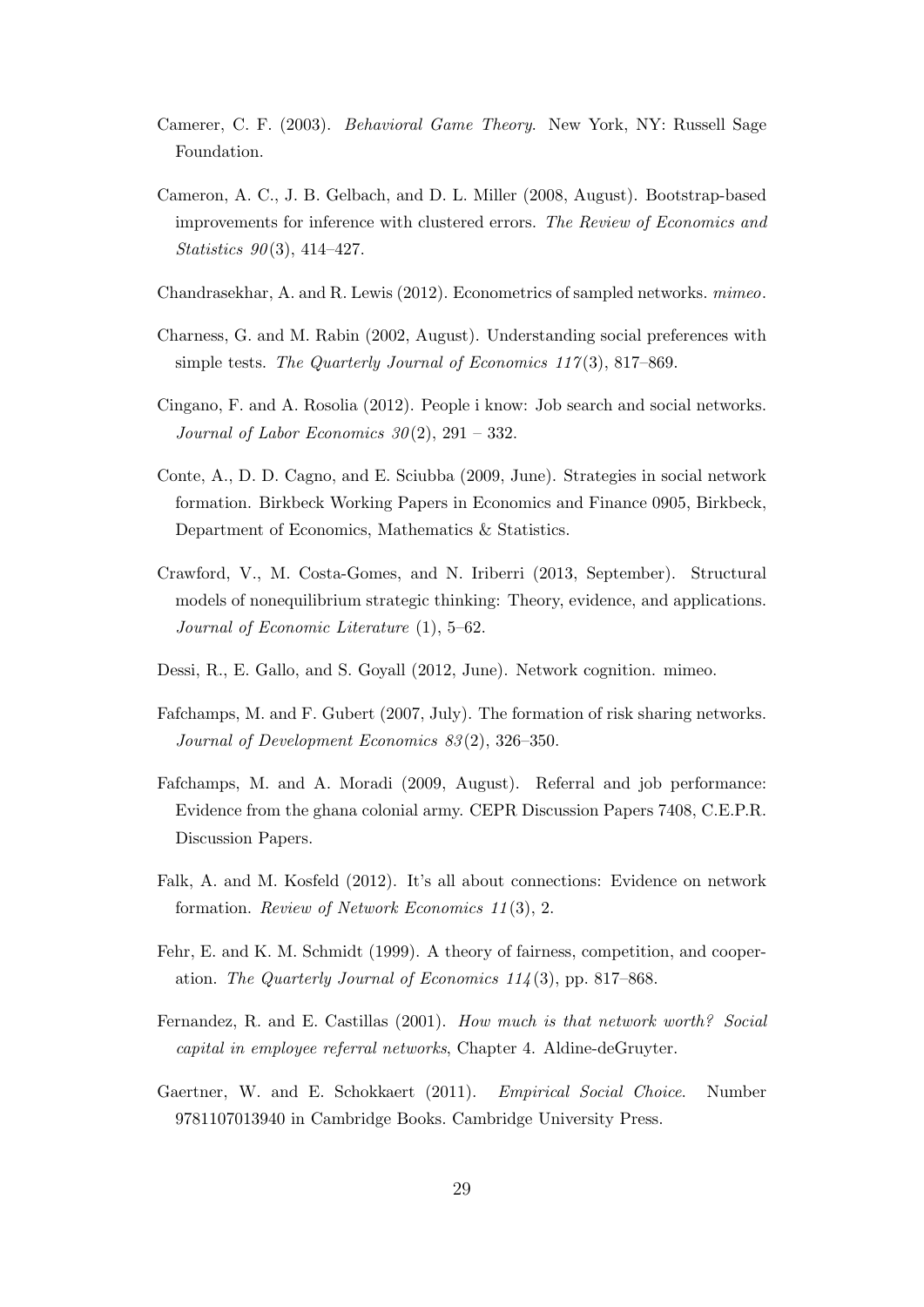- <span id="page-29-8"></span>Galeotti, A. and L. P. Merlino (2010, May). Endogenous job contact networks. ISER Working Paper Series 2010-14, Institute for Social and Economic Research.
- <span id="page-29-10"></span>Goeree, J. K., M. A. McConnell, T. Mitchell, T. Tromp, and L. Yariv (2010, February). The 1 law of giving. American Economic Journal: Microeconomics  $\mathcal{Z}(1)$ , 183–203.
- <span id="page-29-6"></span>Goeree, J. K., A. Riedl, and A. Ule (2009, November). In search of stars: Network formation among heterogeneous agents. Games and Economic Behavior  $67(2)$ , 445–466.
- <span id="page-29-0"></span>Granovetter, M. (1995). Getting a Job. A Study of Contacts and Careers (2nd ed.). The University of Chicago Press.
- <span id="page-29-5"></span>Harrison, G. W. and J. A. List (2004, December). Field experiments. Journal of Economic Literature  $\angle 2(4)$ , 1009–1055.
- <span id="page-29-12"></span>Hedstrom, P., A. Kolm, and Y. Aberg (2003, November). Social interactions and unemployment. Working Paper Series 2003:15, IFAU - Institute for Labour Market Policy Evaluation.
- <span id="page-29-1"></span>Ioannides, Y. M. and L. D. Loury (2004, December). Job information networks, neighborhood effects, and inequality. Journal of Economic Literature  $42(4)$ , 1056–1093.
- <span id="page-29-2"></span>J-PAL (2013). J-pal youth initiative review paper. Technical report.
- <span id="page-29-3"></span>Jackson, M. O. (2008). Social and Economic Networks. Princeton, NJ, USA: Princeton University Press.
- <span id="page-29-7"></span>Jakiela, P. (2011). Social preferences and fairness norms as informal institutions: Experimental evidence. American Economic Review 101 (3), 509–13.
- <span id="page-29-4"></span>Karlan, D., M. Mobius, T. Rosenblat, and A. Szeidl (2009, August). Trust and social collateral. The Quarterly Journal of Economics 124 (3), 1307–1361.
- <span id="page-29-11"></span>Leider, S., M. M. Mobius, T. Rosenblat, and Q.-A. Do (2009, November). Directed altruism and enforced reciprocity in social networks. The Quarterly Journal of Economics 124 (4), 1815–1851.
- <span id="page-29-9"></span>Levitt, S. and J. List (2007). What do laboratory experiments measuring social preferences reveal about the real world? Journal of Economic Perspectives 21 (2), 153–174.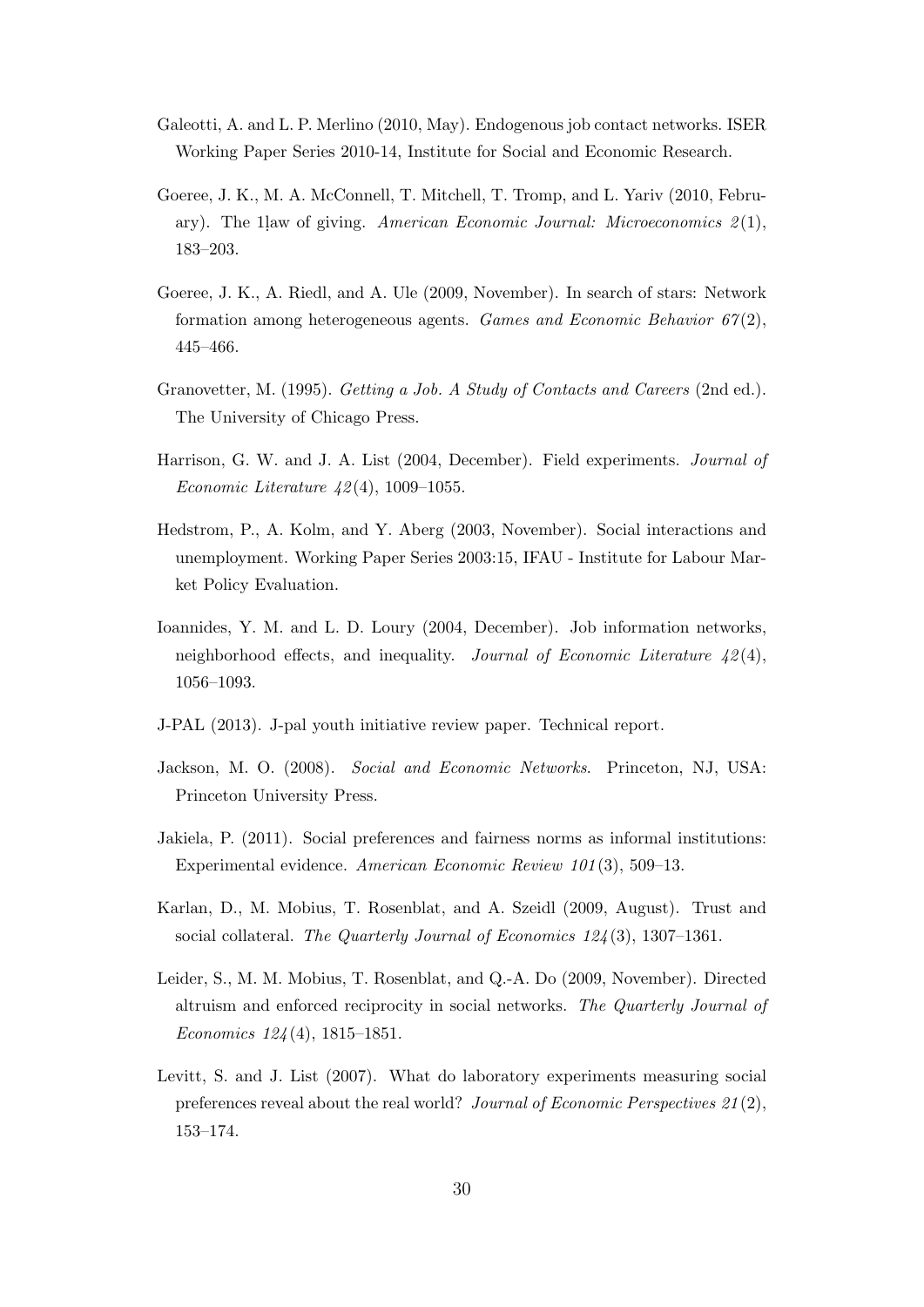- <span id="page-30-11"></span>Ligon, E. and L. Schechter (2012). Motives for sharing in social networks. Journal of Development Economics 99 (1), 13–26.
- <span id="page-30-6"></span>Magruder, J. R. (2010, January). Intergenerational networks, unemployment, and persistent inequality in south africa. American Economic Journal: Applied Economics  $2(1)$ , 62–85.
- <span id="page-30-3"></span>Mano, Y., T. Yamanops, A. Suzuky, and T. Matsumotol (2010, November). Local and personal networks in employment and the development of the labour markets: Evidence from the cut flowers industry in ethiopia. GRIPS Policy research Centre Discussion Paper 10-29, National Graduate Institute for Policy Studies.
- <span id="page-30-12"></span>Marmaros, D. and B. Sacerdote (2006, 02). How do friendships form? The Quarterly Journal of Economics 121 (1), 79–119.
- <span id="page-30-1"></span>African Development Bank (2012). African Economic Outlook 2012: Promoting Youth Employment. Oecd Development Centre. OECD Publishing.
- <span id="page-30-2"></span>World Bank (2013). World development report 2013: Jobs.
- <span id="page-30-8"></span>Miller Moya, L. M., A. Barr, J. Burns, and I. Shaw (2011, September). Individual notions of distributive justice and relative economic status. DFAEII Working Papers 2011-03, University of the Basque Country - Department of Foundations of Economic Analysis II.
- <span id="page-30-9"></span>Mueller, A. (2012). In the public eye. norms of distributive justice and sharing behaviour under asymmetric information: Evidence from rural malawi. Technical report.
- <span id="page-30-10"></span>Schmutte, I. (2012). Endogenous job referral networks: theory and empirical applications.
- <span id="page-30-4"></span>Serneels, P. (2007, 02). The nature of unemployment among young men in urban ethiopia. Review of Development Economics 11 (1), 170–186.
- <span id="page-30-5"></span>Topa, G. (2001, April). Social interactions, local spillovers and unemployment. Review of Economic Studies 68 (2), 261–95.
- <span id="page-30-0"></span>Topa, G. (2011). Labor markets and referrals. Volume 1 of Handbook of Social Economics, pp. 1193 – 1221. North-Holland.
- <span id="page-30-7"></span>Van Dolder, D. and V. Buskens (2009, May). Social motives in network formation: An experimental study. International Conference on Game Theory for Networks. Papers and Proceedings (1), 593–602.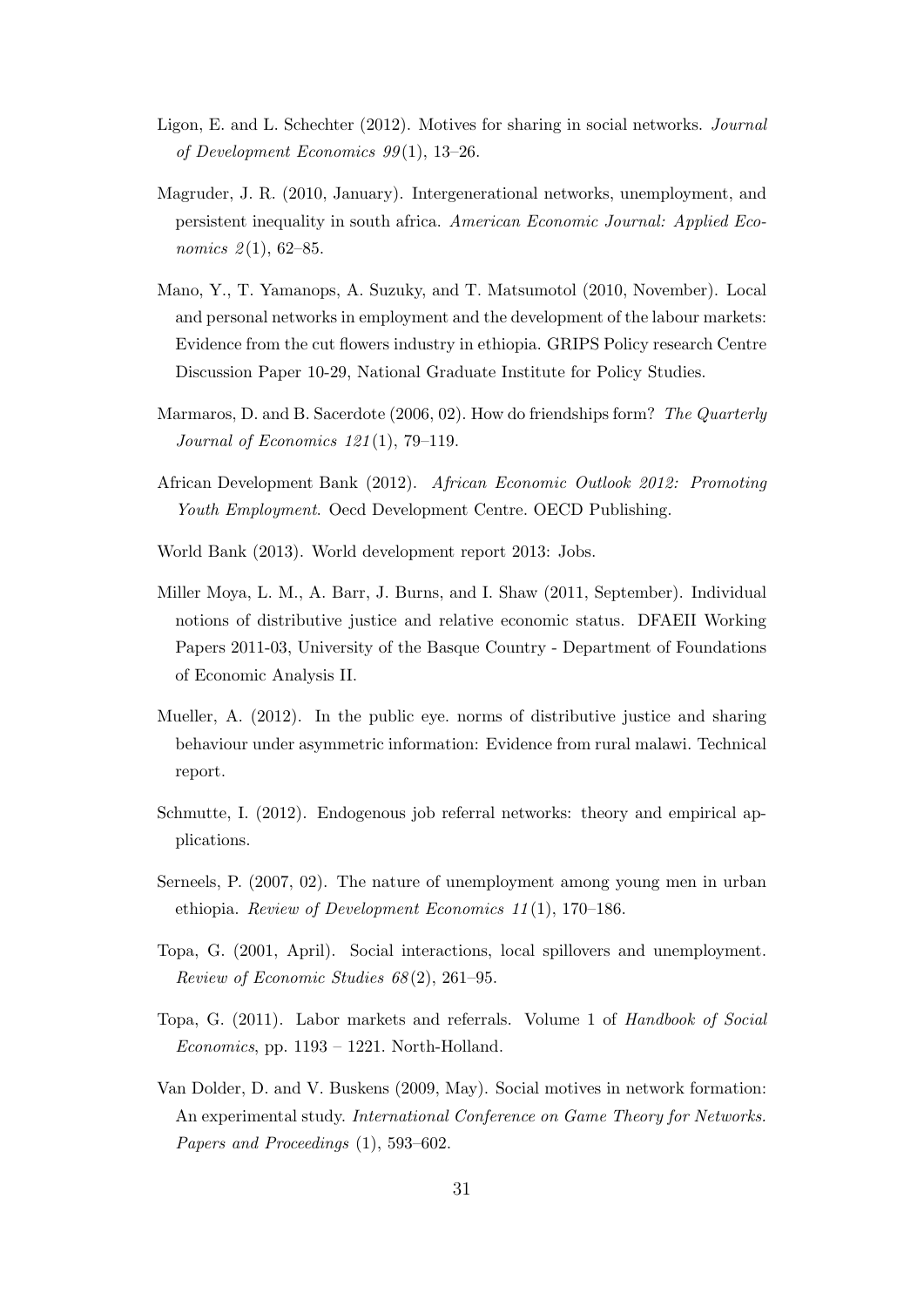- <span id="page-31-3"></span>Viceisza, A. (2012). Treating the field as a lab: A basic guide to conducting economics. Food security in practice technical guide series 7, International Food Policy Research Institute (IFPRI).
- <span id="page-31-0"></span>Voors, M., E. Bulte, A. Kontoleon, J. A. List, and T. Turley (2011, May). Using artefactual field experiments to learn about the incentives for sustainable forest use in developing economies. American Economic Review 101 (3), 329–33.
- <span id="page-31-1"></span>Wahba, J. and Y. Zenou (2005, December). Density, social networks and job search methods: Theory and application to egypt. Journal of Development Economics 78(2), 443-473.
- <span id="page-31-4"></span>Yaari, M. and M. Bar-Hillel (1984). On dividing justly. Social Choice and Wel $fare (1), 1-22.$
- <span id="page-31-2"></span>Zizzo, D. (2010, March). Experimenter demand effects in economic experiments. Experimental Economics 13 (1), 75–98.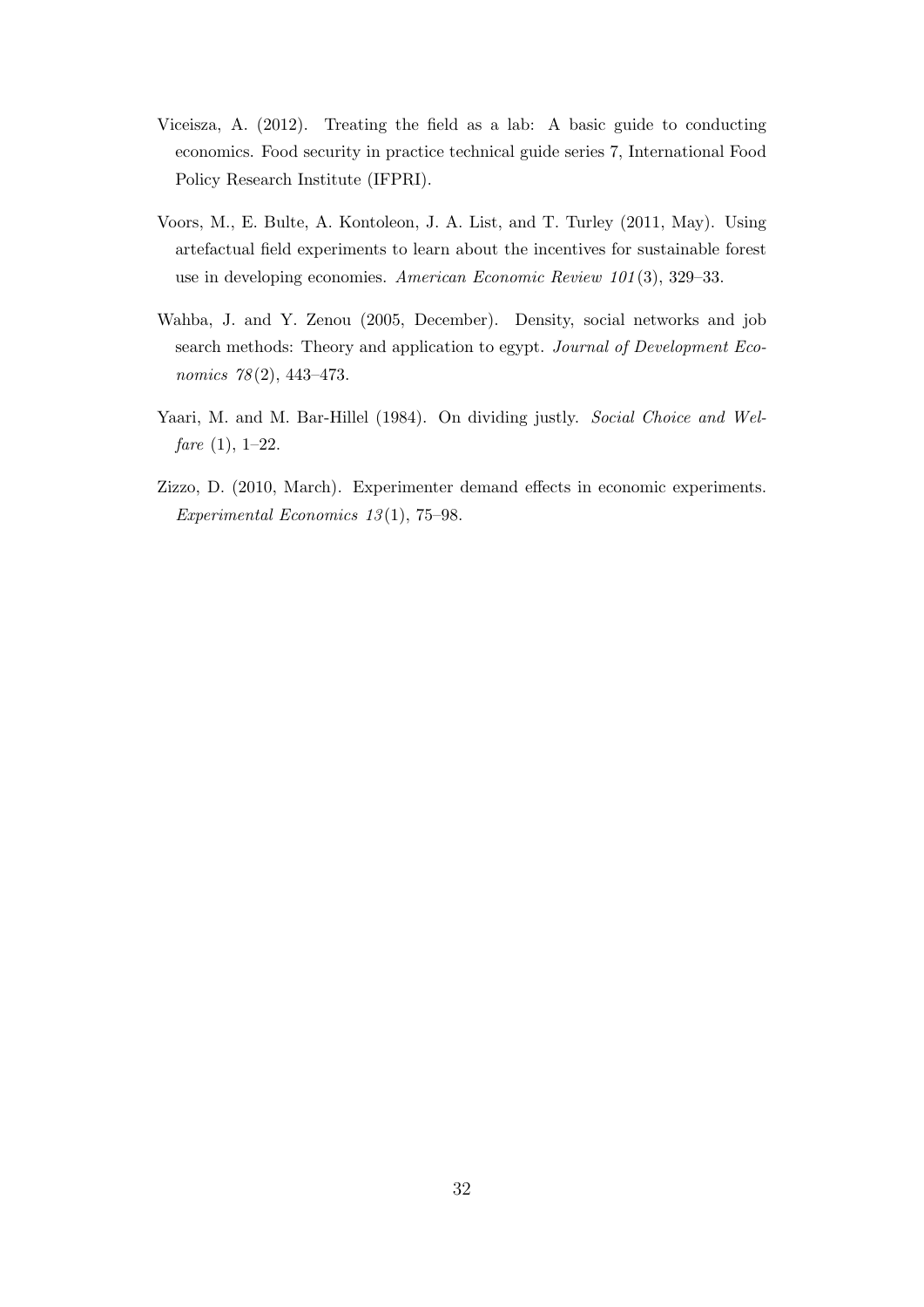## 7 Appendix

## 7.1 Derivations

### 7.1.1 From equation  $(3)$  to  $(4)$

$$
\sum_{z=0}^{n_k(g)-1} \binom{n_k(g)-1}{z} \frac{p^{n_k(g)-1-z}(1-p)^z}{z+1}
$$

Define  $m \equiv n_k(g) - 1$ , so that:

$$
\sum_{z=0}^{m} \binom{m}{z} \frac{(p^{m-z}(1-p)^z}{z+1}
$$

Now pre-multiply by  $(1-p)(m+1)$ :

$$
(1-p)(m+1)\sum_{z=0}^{m} \binom{m}{z} \frac{p^{m-z}(1-p)^z}{z+1}
$$

$$
(1-p)(m+1)\sum_{z=0}^{m} \frac{m!}{z!(m-z)!} \frac{p^{m-z}(1-p)^z}{z+1}
$$

$$
(1-p)(m+1)\sum_{z=0}^{m} \frac{m!}{(z+1)!(m-z)!} p^{m-z}(1-p)^z
$$

$$
\sum_{z=0}^{m} \frac{m+1!}{(z+1)!(m-z)!} p^{m-z}(1-p)^{z+1}
$$

$$
\sum_{z=0}^{m} \frac{m+1!}{(z+1)!(m+1-(z+1))!} p^{m+1-(z+1)}(1-p)^{z+1}
$$

Now define  $s \equiv z + 1$ :

$$
\sum_{s=1}^{m+1} \frac{m+1!}{(s)!(m+1-(s))!} p^{m+1-s} (1-p)^s
$$

Notice that the Binomial theorem implies that: .

$$
\sum_{s=0}^{m+1} \frac{m+1!}{(s)!(m+1-(s))!} p^{m+1-s} (1-p)^s = 1
$$

Thus:

$$
\sum_{s=1}^{m+1} \frac{m+1!}{(s)!(m+1-(s))!} p^{m+1-s} (1-p)^s = 1 - \frac{m+1!}{0!(m+1-0)!} p^{m+1-0} (1-p)^0
$$

$$
= 1 - p^{n_k(g)}
$$

And, as we have initially multiplied by  $(1-p)(m+1)$ :

$$
= \frac{1 - p^{n_k(g)}}{(1 - p)n_k(g)}
$$

 $\Box$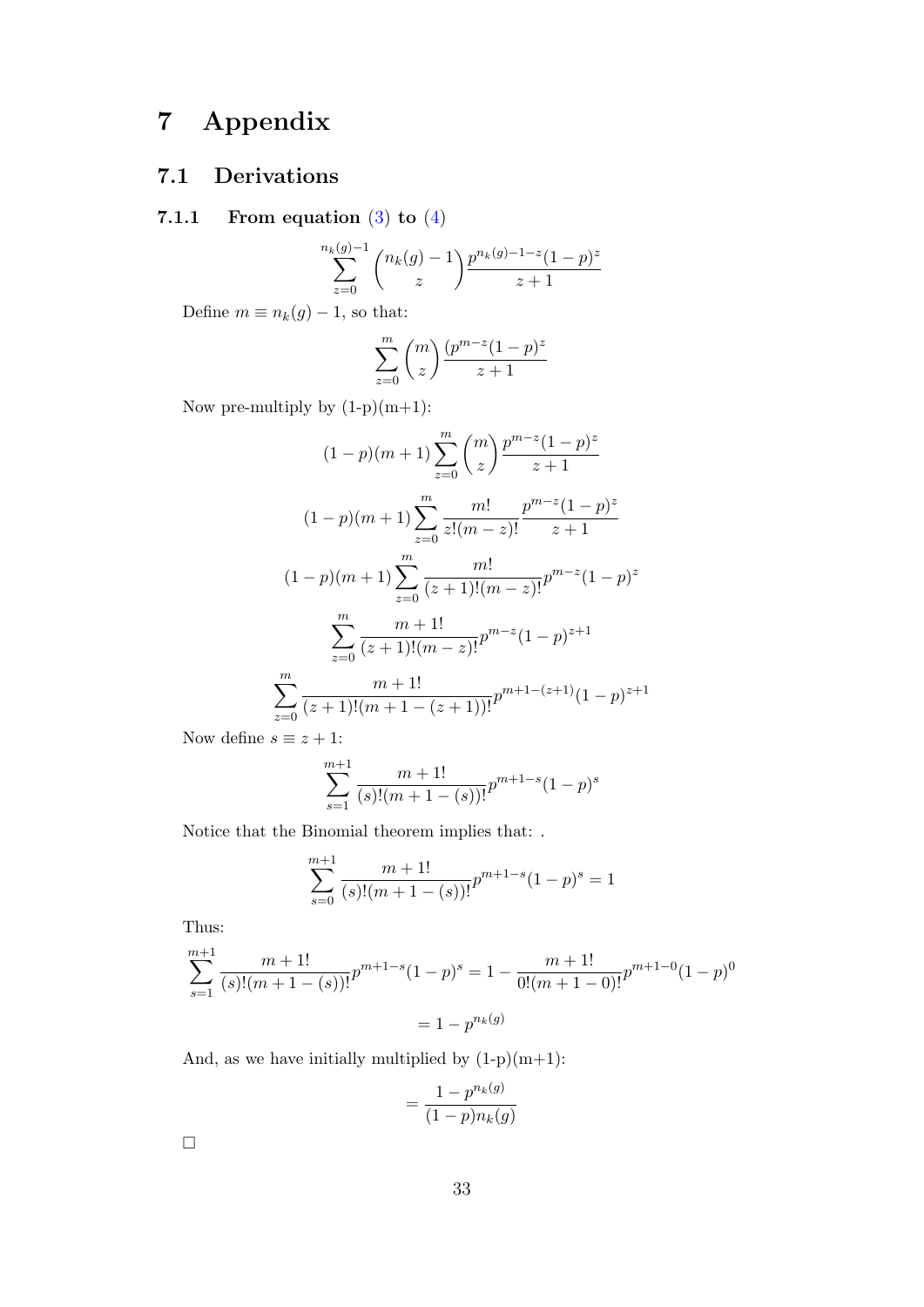### 7.1.2 Proposition 1

To simplify the exposition  $n_k(g)$  is abbreviated with  $n_k$ .

$$
q(n_k) = \frac{1 - p^{n_k}}{(1 - p)n_k}
$$

$$
\frac{\partial q(n_k)}{\partial n_k} = \frac{-p^{n_k}ln(p)(1 - p)n_k - (1 - p^{n_k})(1 - p)}{(1 - p)^2 n_k^2}
$$

$$
= \frac{-p^{n_k}ln(p)n_k - (1 - p^{n_k})}{(1 - p)n_k^2}
$$

$$
= \frac{p^{n_k} - p^{n_k}ln(p)n_k - 1}{(1 - p)n_k^2}
$$

$$
= \frac{p^{n_k}(1 - ln(p)n_k) - 1}{(1 - p)n_k^2} < 0 \text{ for } p \in (0, 1), n_k > 0
$$

 $\Box$ 

### 7.1.3 Proposition 2

In what follows,  $n_i(g)$  is abbreviated with  $n_i$ . Furthermore, we assume for simplicity that the network around i is regular, so that  $q(n_j (g)) = \overline{q} \,\forall \, j \in N_i (g)$ :

$$
Q_i(g) = 1 - \prod_{j \in N_i(g)} (1 - pq(n_j(g)))
$$

$$
Q_i(g) = 1 - (1 - p\bar{q})^{n_i}
$$

$$
\frac{\partial Q_i(g)}{\partial n_i} = -(1 - p\bar{q})^{n_i} ln(1 - p\bar{q})
$$

Notice that  $0 < 1 - p\bar{q} \le 1$  as  $\bar{q} \in [0, 1]$  and  $p \in (0, 1)$ . This implies that  $ln(1-p\bar{q}) \leq 0$  and that  $(1-p\bar{q})^{n_i} > 0$ . As the whole expression is multiplied by −1, this shows that  $\frac{\partial Q_i(g)}{\partial n_i} \geq 0$ , which proves the first part of proposition 2.

$$
\frac{\partial^2 Q_i(g)}{\partial n_i^2} = -(1 - p\bar{q})^{n_i} (ln(1 - p\bar{q}))^2
$$
  
Now  $(ln(1 - p\bar{q}))^2 \ge 0$  and  $(1 - p\bar{q})^{n_i} > 0$ . Hence  $\frac{\partial^2 Q_i(g)}{\partial n_i^2} \le 0$ .  $\square$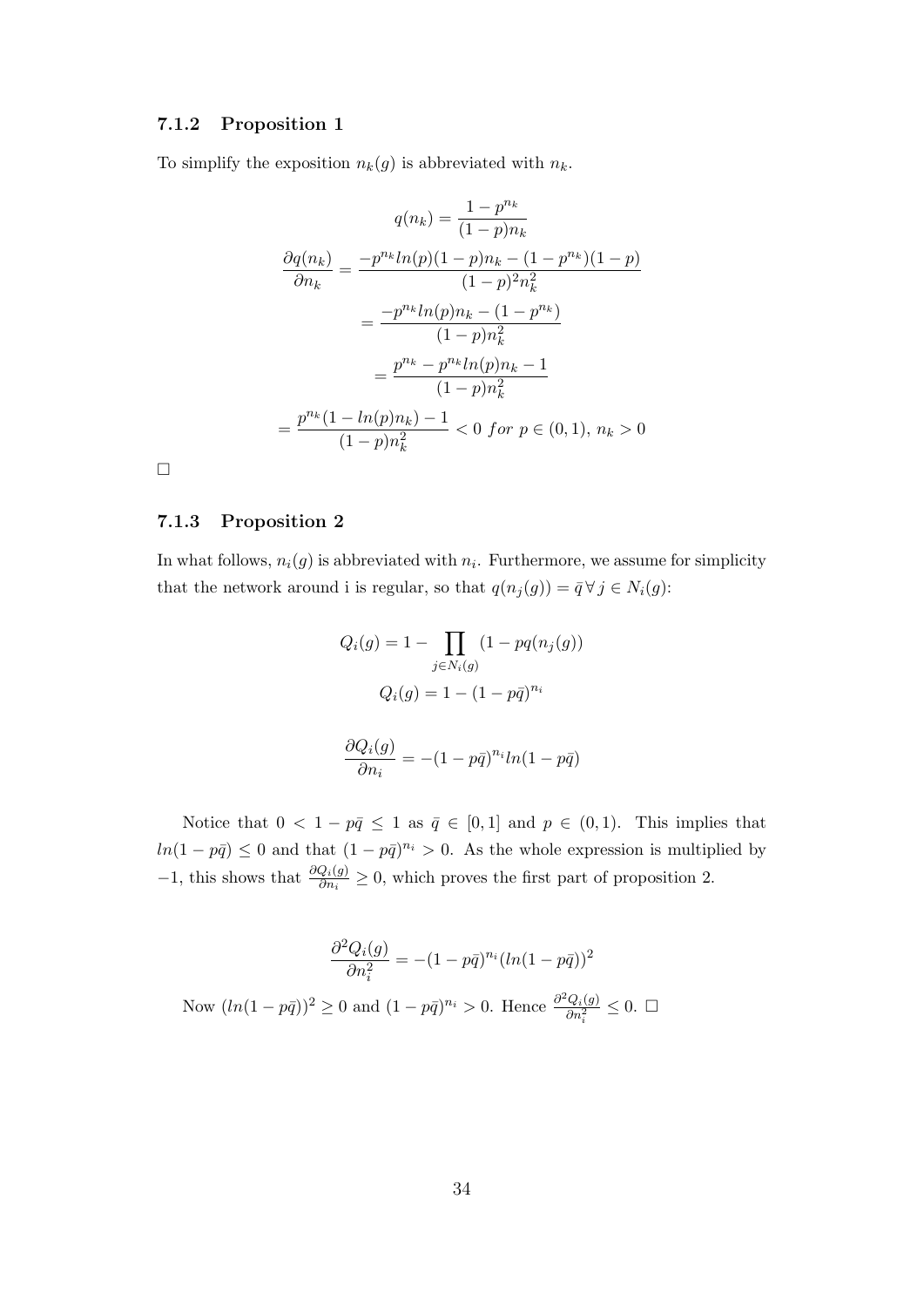## <span id="page-34-0"></span>7.2 Figures



Figure 2: The job contact network of a block in urban Ethiopia

Figure 3: Distribution of links in job contact networks

<span id="page-34-1"></span>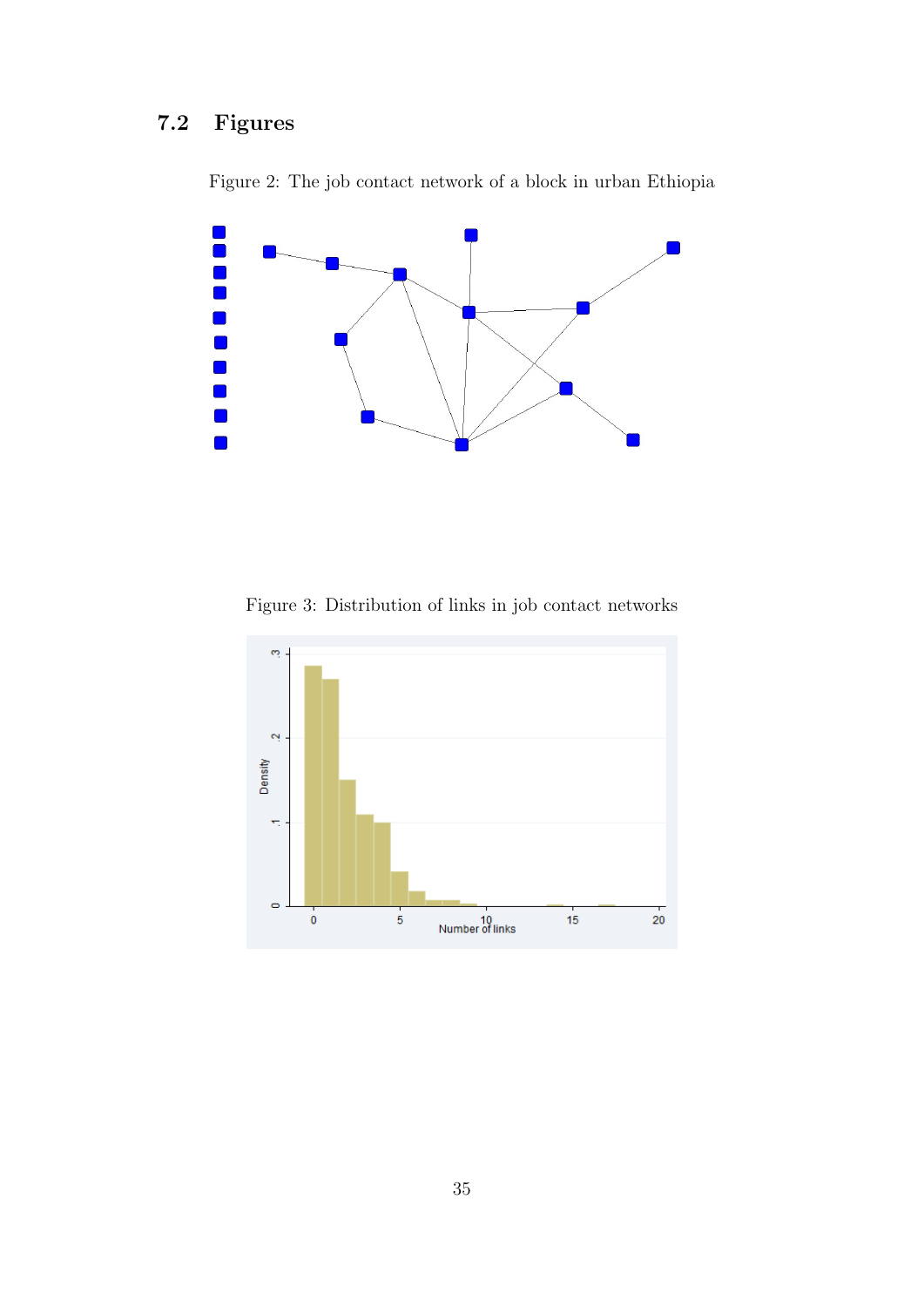<span id="page-35-0"></span>Figure 4: Number of days i has talked to j in the last 30 days, excluding dyads where i does not know j



Figure 5: Relation between i and j

<span id="page-35-1"></span>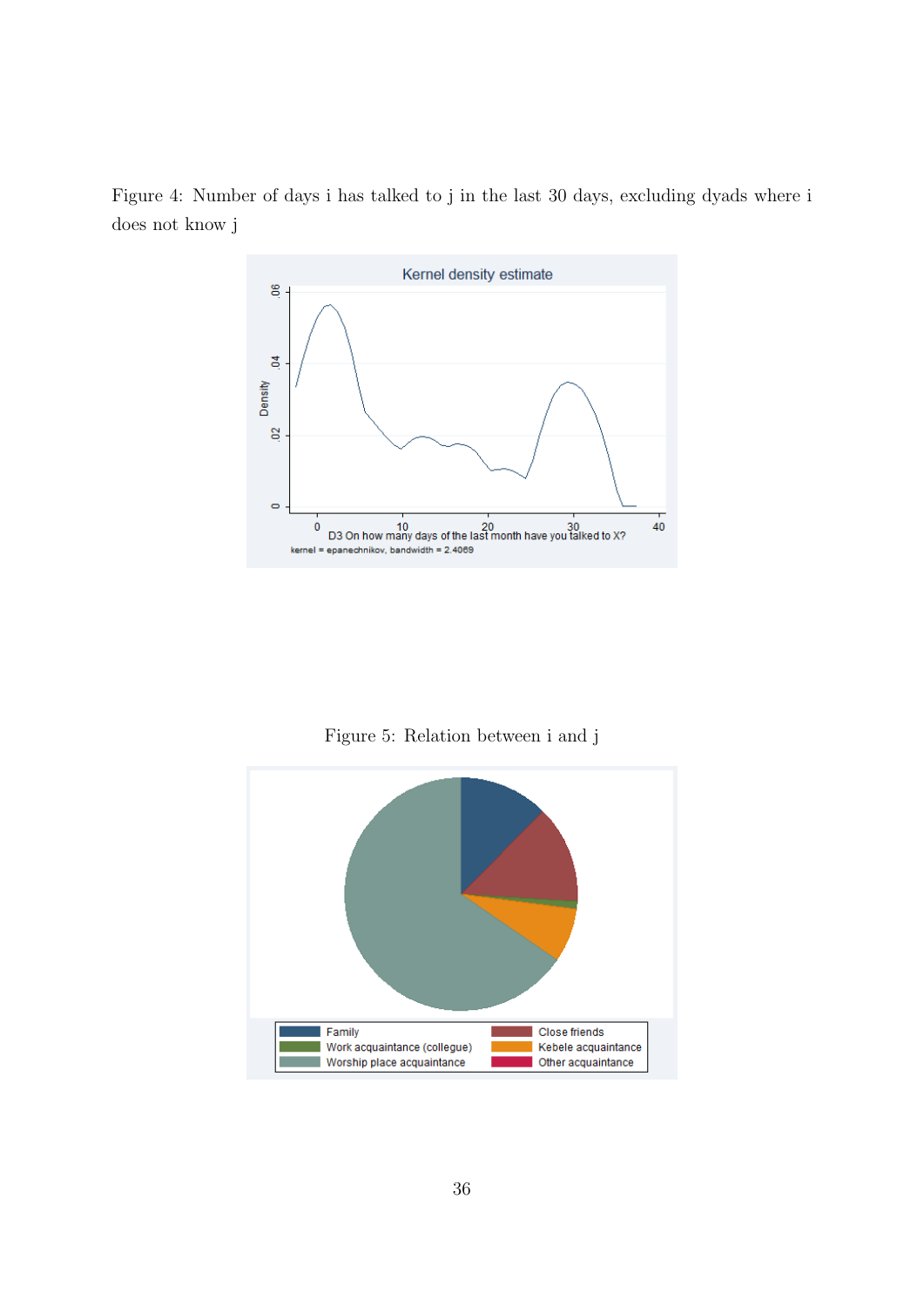<span id="page-36-1"></span>

Figure 6: Results from Dictator Game

<span id="page-36-0"></span>Figure 7: Self-reported motives behind linking decisions in the SELFa and SELFa2 treatments

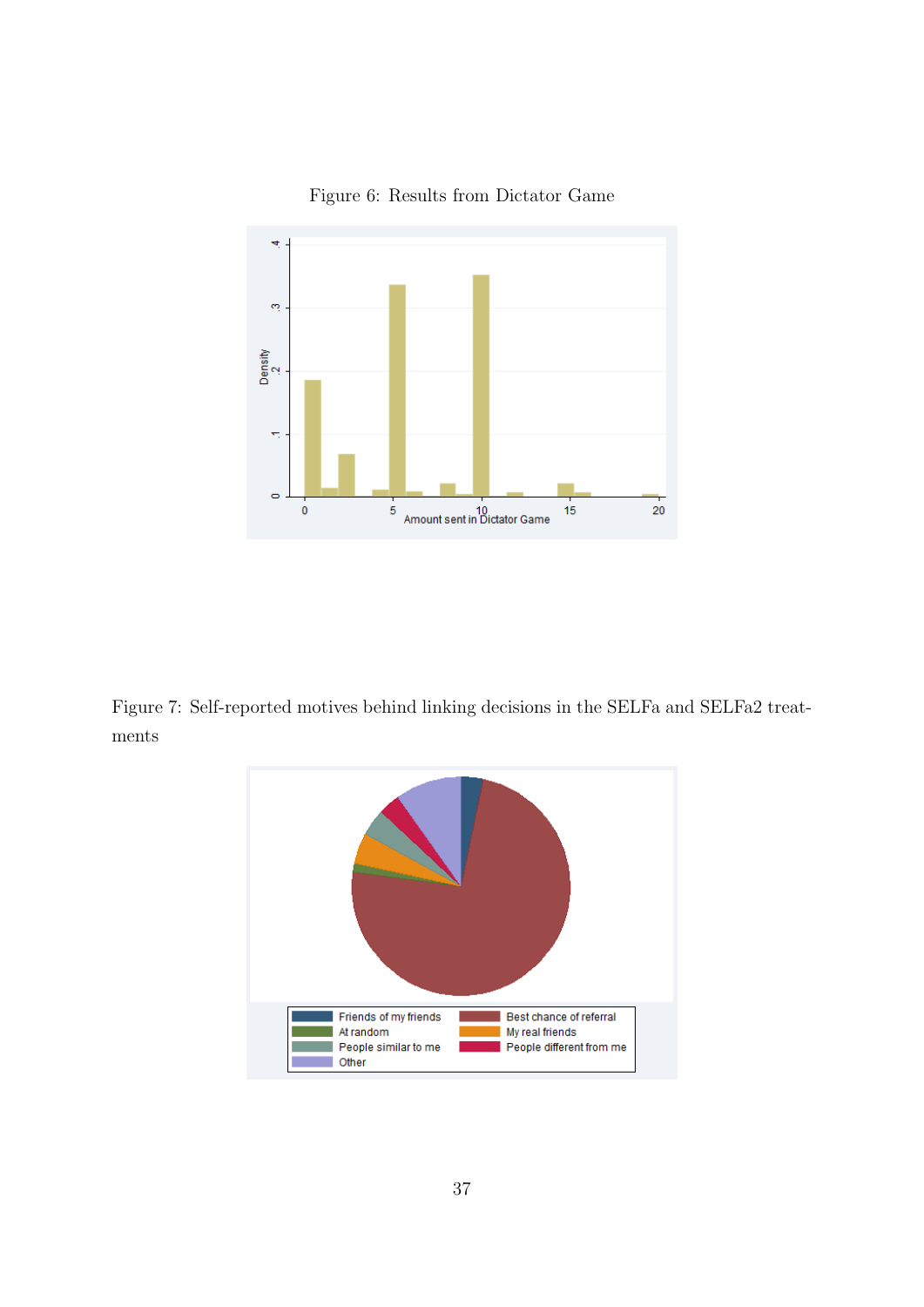

<span id="page-37-0"></span>Figure 8: Self-reported motives behind linking decisions in the OTHERa treatment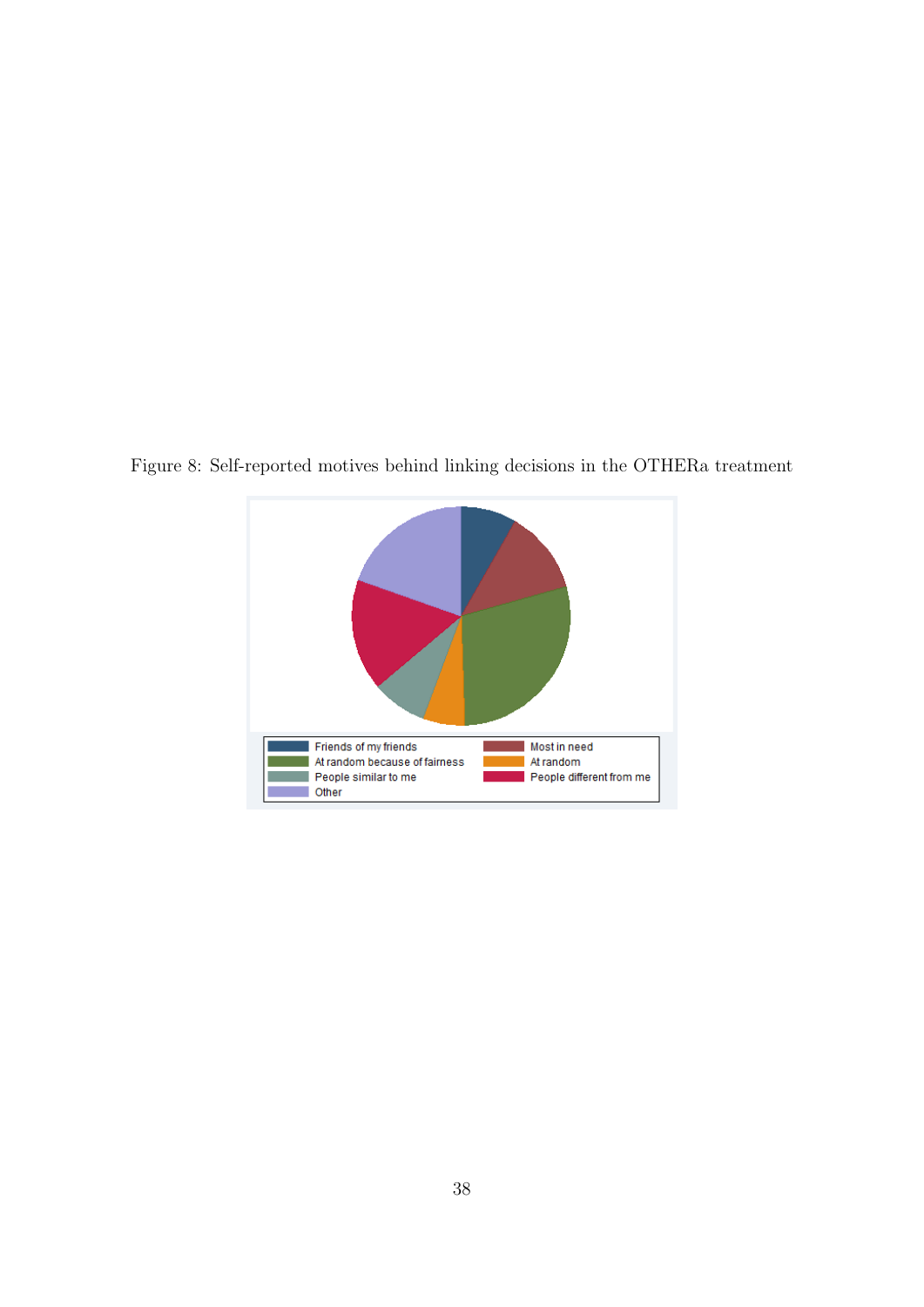### <span id="page-38-0"></span>7.3 Tables

|          | Male    | Age      | Education | Muslim           | Migrant | Employed | Inactive | Earnings   | Degree            | Degree2 |
|----------|---------|----------|-----------|------------------|---------|----------|----------|------------|-------------------|---------|
|          |         | (2)      | (3)       | $\left(4\right)$ | (5)     | (6)      |          | (8)        | $\left( 9\right)$ | (10)    |
| Selected | $-.065$ | $-1.394$ | .876      | $-.226$          | -.041   | -.041    | .014     | $-146.037$ | 1.426             | .527    |
|          | .062)   | .885)    | .605)     | $(050)$ ***      | (.058)  | 060)     | .051)    | (154.368)  | $(.400)$ ***      | .509)   |
| Obs.     | 496     | 496      | 501       | 495              | 488     | 501      | 501      | 501        | 501               | 503     |

Table 4: OLS Regression: Selection into the experiment

OLS regression. Column headings indicate the dependent variable. Degree captures to the self-reported number of friends in the block. Degree2 captures to the number of residents of the blocks who report i as their friend. Confidence: \*\*\*  $\leftrightarrow$ 99%, \*\*  $\leftrightarrow$  95%, \*  $\leftrightarrow$  90%. Standard errors corrected for clustering at residential block level are reported in parenthesis.

Table 5: OLS Regression: Covariates balance across network centrality

<span id="page-38-1"></span>

|                  | Male             | Age               | Education         | Muslim  | Migrant | Employed | Inactive | Earnings  | Degree            |
|------------------|------------------|-------------------|-------------------|---------|---------|----------|----------|-----------|-------------------|
|                  | $\left(1\right)$ | $\left( 2\right)$ | $\left( 3\right)$ | (4)     | (5)     | (6)      | 7)       | (8)       | $\left( 9\right)$ |
| Centrality $j=2$ | .056             | 1.313             | $-.524$           | $-.072$ | .017    | .047     | $-.009$  | 103.861   | $-.405$           |
|                  | (.045)           | (1.371)           | (.600)            | (.047)  | (.051)  | (0.051)  | (.067)   | (93.997)  | (.338)            |
| Centrality $j=3$ | $-.006$          | .751              | $-.379$           | $-.054$ | .022    | .067     | $-.025$  | $-32.703$ | .335              |
|                  | 0.050)           | (.973)            | (.548)            | (.058)  | (.051)  | 043)     | 0.056)   | (85.064)  | (.255)            |
| Obs.             | 430              | 430               | 430               | 429     | 421     | 430      | 430      | 430       | 430               |

OLS regression. Column headings indicate the dependent variable. Degree captures to the self-reported number of friends in the block. Confidence: \*\*\*  $\leftrightarrow$  99%, \*\*  $\leftrightarrow$  95%, \*  $\leftrightarrow$  90%. Standard errors corrected for clustering at session level are reported in parenthesis.

<span id="page-38-2"></span>

|  | Table 6: OLS Regression: Covariates balance across SELF and OTHER treatments |  |
|--|------------------------------------------------------------------------------|--|
|--|------------------------------------------------------------------------------|--|

|                        | Male                  | Age               | Education | Muslim         | Migrant | Employed | Inactive | Earnings | Degree    |
|------------------------|-----------------------|-------------------|-----------|----------------|---------|----------|----------|----------|-----------|
|                        |                       | $\left( 2\right)$ | (3)       | $\overline{4}$ | (5)     | (6)      |          | (8)      | (9)       |
| <b>SELF</b> Treatments | .087                  | 1.198             | .342      | $-.041$        | $-.010$ | $-.043$  | .069     | 47.185   | $-.431$   |
|                        | $0.044$ <sup>**</sup> | $(.557)$ **       | .609)     | (.069)         | (.053)  | .071)    | (.073)   | (85.801) | $(.236)*$ |
| Obs.                   | 430                   | 430               | 430       | 429            | 421     | 430      | 430      | 430      | 430       |

OLS regression. Column headings indicate the dependent variable. Degree captures to the self-reported number of friends in the block. Confidence: \*\*\*  $\leftrightarrow$  99%, \*\*  $\leftrightarrow$  95%, \*  $\leftrightarrow$  90%. Standard errors corrected for clustering at session level are

reported in parenthesis.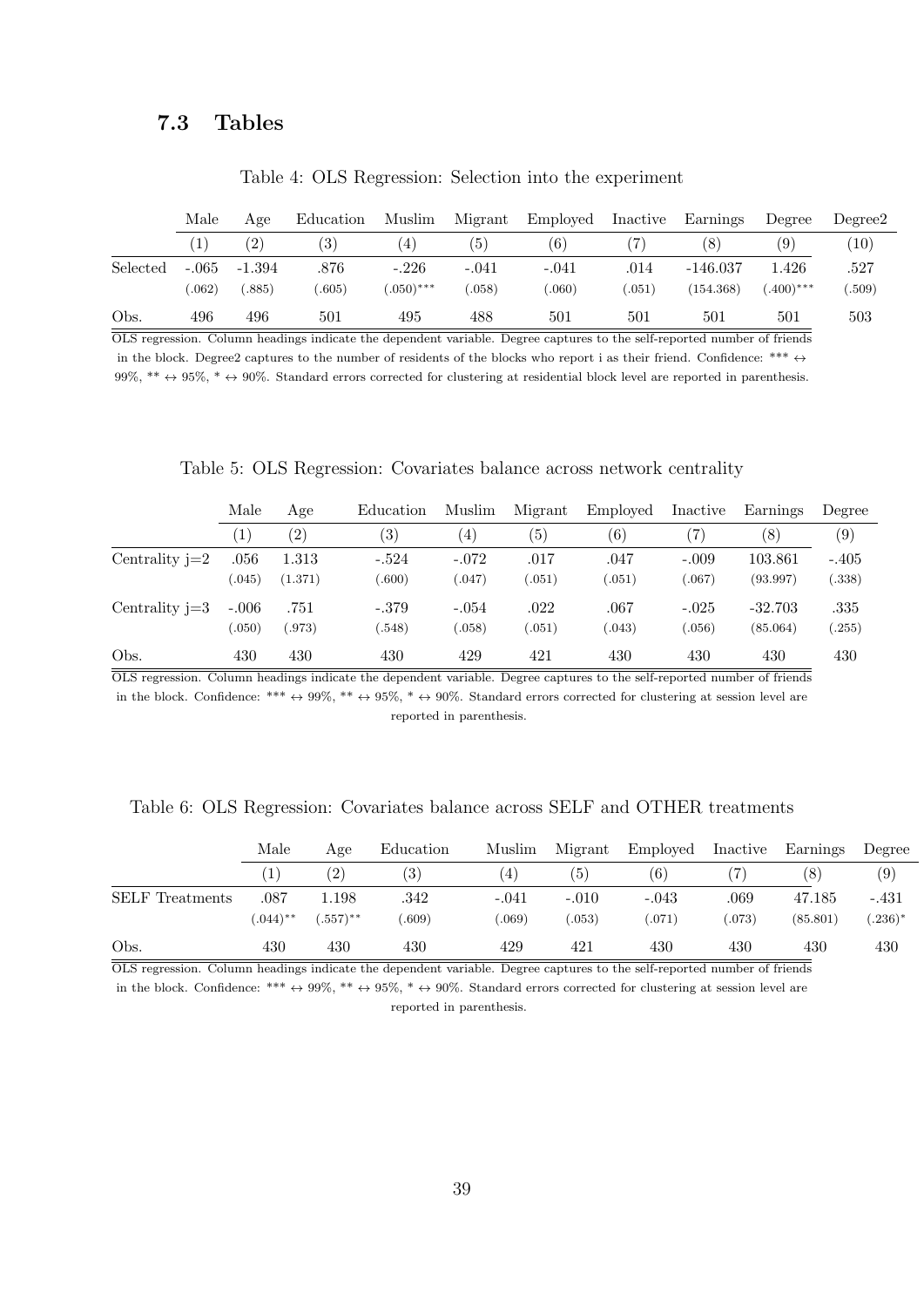<span id="page-39-0"></span>

|                          | Understanding1 | Understanding2 |
|--------------------------|----------------|----------------|
|                          | (1)            | (2)            |
| SELF non anonymous       | .092           |                |
|                          | (.078)         |                |
| <b>OTHER</b>             | .019           |                |
|                          | (.085)         |                |
| OTHER non anonymous      | $-.180$        |                |
|                          | (.133)         |                |
| SELF control for priming | $-.039$        | $-.030$        |
|                          | (.101)         | (.081)         |
| Const.                   | .800           | .792           |
|                          | $(.070)$ ***   | $(.037)$ ***   |
| Obs.                     | 427            | 427            |

### Table 7: Linear Probability Model: Understanding

OLS regression. Dependent variable is a dummy which takes a value of one if the respondent answered correctly both questions about the incentives of the game. Confidence: \*\*\*  $\leftrightarrow$  99%, \*\*  $\leftrightarrow$  95%, \*  $\leftrightarrow$  90%. Standard errors corrected for clustering at session level are reported in parenthesis.

| Treatments                                                           |      |       |      |                          |      |           |               |      |           |      |       |       |
|----------------------------------------------------------------------|------|-------|------|--------------------------|------|-----------|---------------|------|-----------|------|-------|-------|
| $j$ is                                                               |      | SELFa |      | <b>SELF</b> <sub>n</sub> |      | SELFa2    | <b>OTHERa</b> |      | OTHERn    |      | Total |       |
|                                                                      | No.  | $\%$  | No.  | $\%$                     |      |           | No. % No.     | $\%$ | No.       | $\%$ | No.   | $\%$  |
| Centrality 1 84.0 49.4 98.0 47.6 59.0 43.4 71.0 37.8 54.0 33.8 366.0 |      |       |      |                          |      |           |               |      |           |      |       | 42.6  |
| Centrality 2 42.0 24.7 54.0 26.2 31.0 22.8 39.0 20.7 47.0 29.4 213.0 |      |       |      |                          |      |           |               |      |           |      |       | -24.8 |
| Centrality 3 19.0 11.2 39.0 18.9 29.0 21.3 50.0 26.6 45.0 28.1       |      |       |      |                          |      |           |               |      |           |      | 182.0 | 21.2  |
| Random                                                               | 25.0 | 14.7  | 15.0 | 7.3                      | 17.0 | 12.5 28.0 |               |      | 14.9 14.0 | 8.8  | 99.0  | -11.5 |

<span id="page-39-1"></span>Table 8: Summary of i's experimental decisions by treatment and j's centrality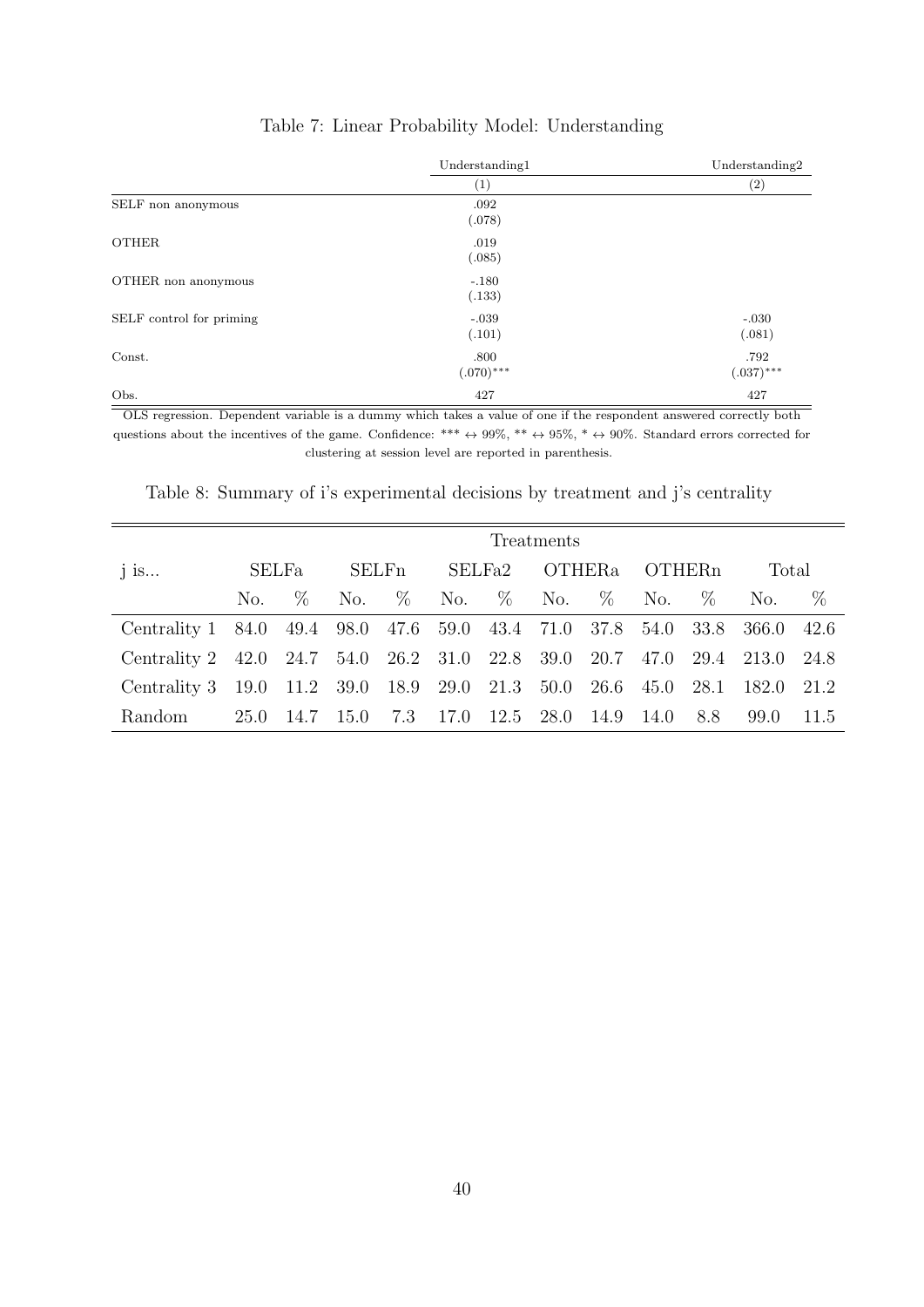<span id="page-40-0"></span>

|                         | Base         | Controls     | Treatments   |
|-------------------------|--------------|--------------|--------------|
|                         | (1)          | (2)          | (3)          |
| j centrality $= 2$      | $-.167$      | $-.179$      | $-.195$      |
|                         | $(.001)$ *** | $(.010)$ *** | $(.002)$ *** |
| j centrality $= 3$      | $-.198$      | $-.200$      | $-.340$      |
|                         | $(.001)$ *** | $(.016)$ **  | $(.012)$ **  |
| Non anonymous           |              |              | $-.023$      |
|                         |              |              | (.650)       |
| Non anonymous $X c = 2$ |              |              | $.020\,$     |
|                         |              |              | (.758)       |
| Non anonymous $X_c = 3$ |              |              | .160         |
|                         |              |              | $(.050)$ **  |
| Control for priming     |              |              | $-.035$      |
|                         |              |              | (.726)       |
| No priming $X_c = 2$    |              |              | $.005\,$     |
|                         |              |              | (.970)       |
| No priming $X_c = 3$    |              |              | $.038\,$     |
|                         |              |              | (.832)       |
| Const.                  | $.397\,$     | $.407$       | .436         |
|                         | $(.000)$ *** | $(.000)$ *** | $(.000)$ *** |
| Obs.                    | 1594         | 1528         | 1528         |

### Table 9: Linear Probability Model: SELF treatments

Dyadic OLS regression. Dependent variable is a dummy which takes a value of one if i chose to establish a link with j. Columns 2 and 3 include controls for gender, religion and earnings and for the interaction between these variables and the dummies for the j's centrality. Confidence: \*\*\*  $\leftrightarrow$  99%, \*\*  $\leftrightarrow$  95%, \*  $\leftrightarrow$  90%. Standard errors corrected for clustering at session level. P-values obtained with wild bootstrap-t procedure reported in parentheses.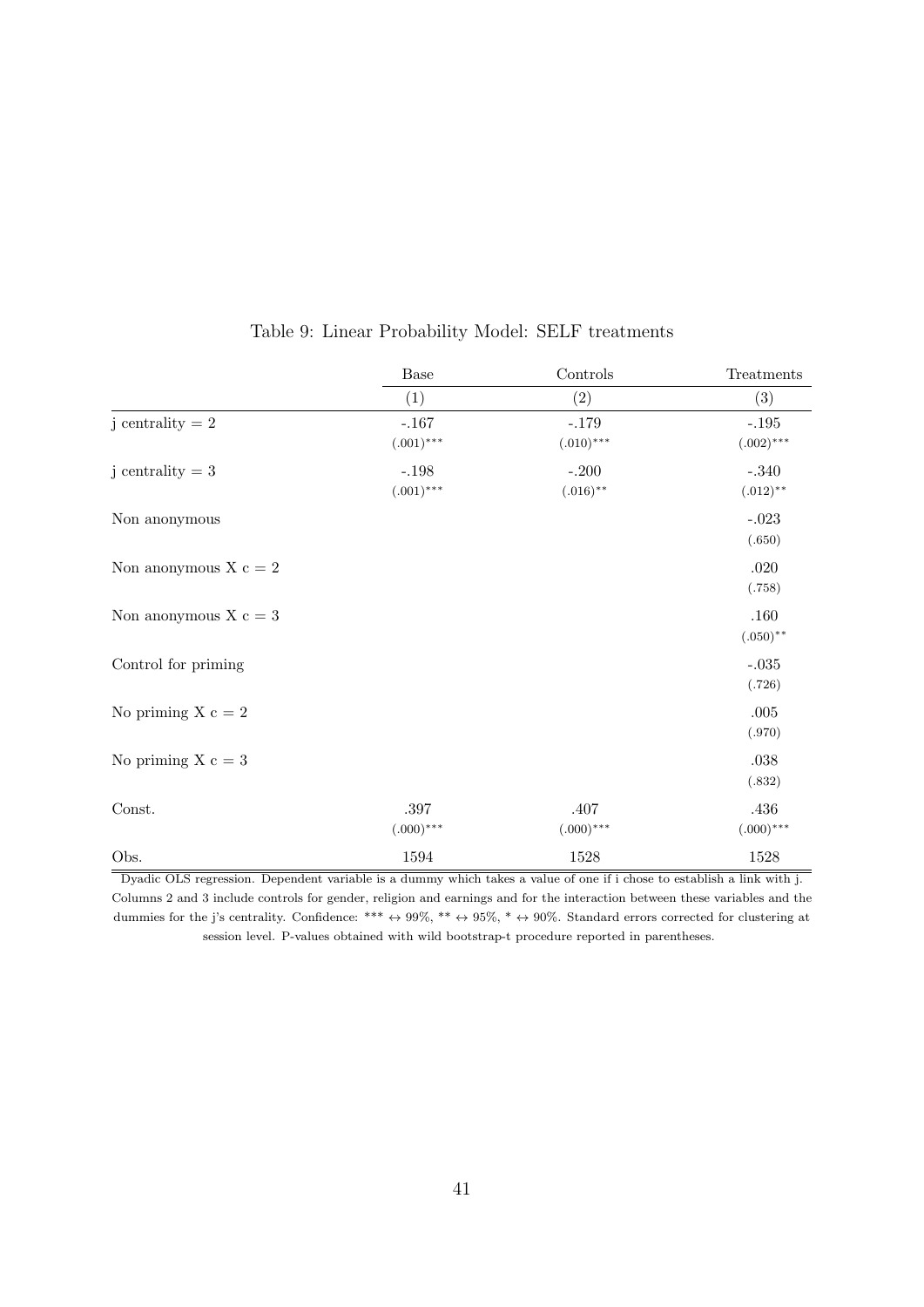<span id="page-41-0"></span>

|                        | Understanding1 | Understanding2 | OtherRegarding |
|------------------------|----------------|----------------|----------------|
|                        | (1)            | (2)            | (3)            |
| j centrality $= 2$     |                | $-.016$        | $-.159$        |
|                        |                | (.904)         | (.196)         |
| j centrality $= 3$     |                | $-.010$        | $-.249$        |
|                        |                | (.942)         | $(.044)$ **    |
| Understanding          | $.131\,$       | .125           |                |
|                        | $(.000)$ ***   | $(.032)$ **    |                |
| Understand X $c = 2$   | $-.199$        | $-.187$        |                |
|                        | $(.000)$ ***   | (.140)         |                |
| Understand X $\rm c=3$ | $-.229$        | $-.222$        |                |
|                        | $(.004)$ ***   | $(.038)$ **    |                |
| DG sent dummy          |                |                | $-.028$        |
|                        |                |                | (.706)         |
| Sent dummy $X c = 2$   |                |                | $-.022$        |
|                        |                |                | (.824)         |
| Sent dummy $X_c = 3$   |                |                | .055           |
|                        |                |                | (.604)         |
| Const.                 | $.290\,$       | $.298\,$       | .431           |
|                        | $(.000)$ ***   | $(.000)$ ***   | $(.000)$ ***   |
| Obs.                   | 1517           | 1517           | 1528           |

### Table 10: Linear Probability Model: SELF treatments

Dyadic OLS regression. Dependent variable is a dummy which takes a value of one if i chose to establish a link with j. All columns include controls for gender, religion and earnings and for the interaction between these variables and the dummies for the j's centrality. Confidence: \*\*\*  $\leftrightarrow$  99%, \*\*  $\leftrightarrow$  95%, \*  $\leftrightarrow$  90%. Standard errors corrected for clustering at session level. P-values obtained with wild bootstrap-t procedure reported in parentheses.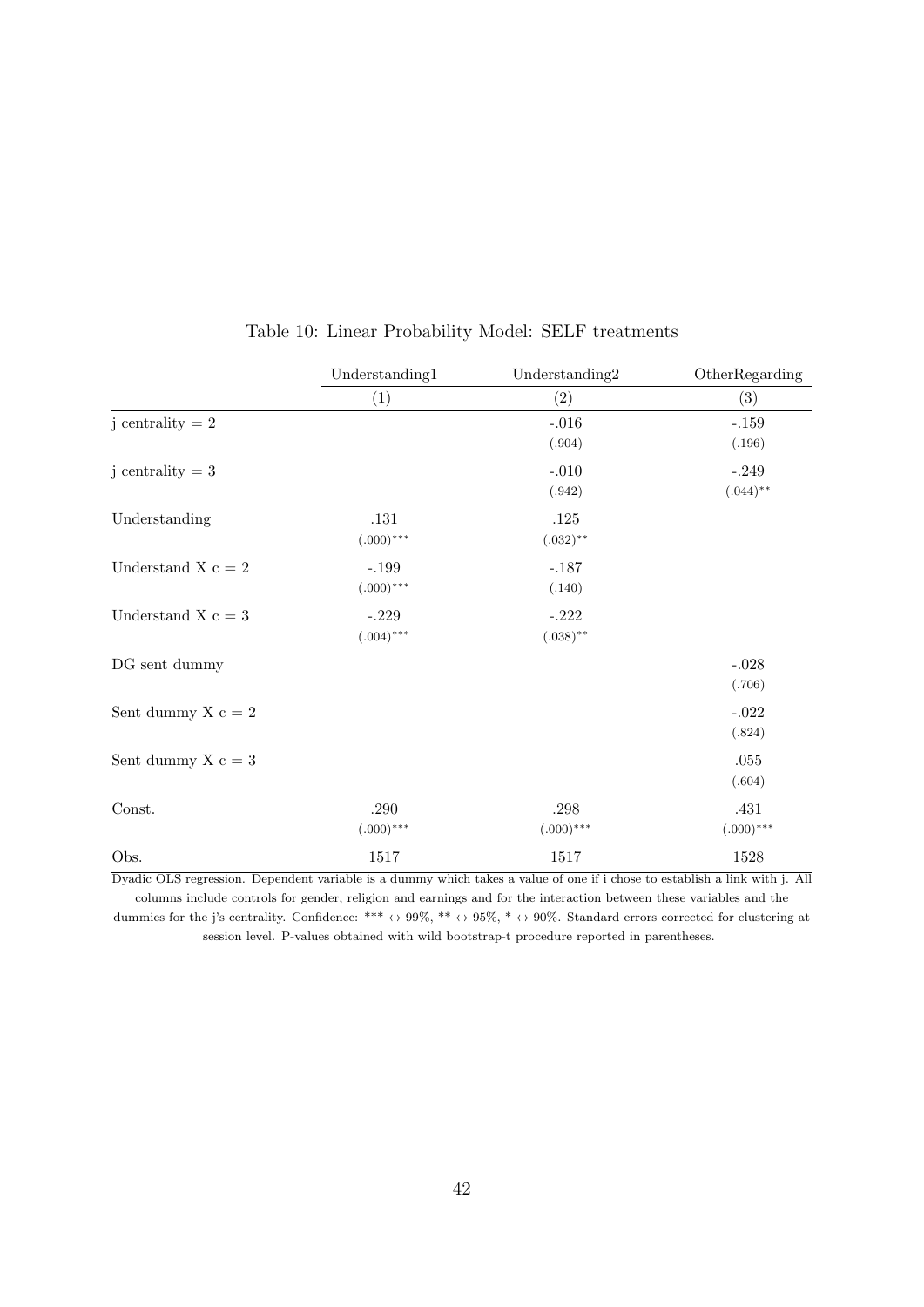<span id="page-42-0"></span>

|                         | Base                 | Controls             | Treatments           |
|-------------------------|----------------------|----------------------|----------------------|
|                         | $\left( 1\right)$    | $\left( 2\right)$    | (3)                  |
| j centrality $= 2$      | $-.065$<br>(.308)    | $-.099$<br>(.162)    | $-.153$<br>(.170)    |
| j centrality $= 3$      | .012<br>(.884)       | $-.082$<br>(.194)    | $-.123$<br>(.340)    |
| Non anonymous           |                      |                      | $-.029$<br>(.996)    |
| Non anonymous $X c = 2$ |                      |                      | .112<br>(.328)       |
| Non anonymous $X_c = 3$ |                      |                      | .082<br>(.608)       |
| Const.                  | .302<br>$(.000)$ *** | .334<br>$(.000)$ *** | .349<br>$(.000)$ *** |
| Obs.                    | 1072                 | 1028                 | 1028                 |

### Table 11: Linear Probability Model: OTHER treatments

Dyadic OLS regression. Dependent variable is a dummy which takes a value of one if i chose to establish a link with j. Columns 2 and 3 include controls for gender, religion and earnings and for the interaction between these variables and the dummies for the j's centrality. Confidence: \*\*\*  $\leftrightarrow$  99%, \*\*  $\leftrightarrow$  95%, \*  $\leftrightarrow$  90%. Standard errors corrected for clustering at session level. P-values obtained with wild bootstrap-t procedure reported in parentheses.

<span id="page-42-1"></span>

|                                 | Understanding<br>(1) | OtherRegarding<br>(2) | Interaction<br>(3)   |
|---------------------------------|----------------------|-----------------------|----------------------|
|                                 |                      |                       |                      |
| Understanding                   | .032<br>(.516)       |                       | .007<br>(.990)       |
| Understand X $c = 2$            | $-.042$<br>(.540)    |                       |                      |
| Understand X $c = 3$            | $-.018$<br>(.636)    |                       |                      |
| DG sent dummy                   |                      | $-.019$<br>(.826)     | $-.014$<br>(.796)    |
| Sent dummy $X c = 2$            |                      | $-.015$<br>(.856)     |                      |
| Sent dummy $X_c = 3$            |                      | .051<br>(.620)        |                      |
| Understand ${\bf x}$ sent dummy |                      |                       | $-.039$<br>(.668)    |
| Und X Sent dummy X $c = 2$      |                      |                       | .064<br>(.410)       |
| Und X Sent dummy $X c = 3$      |                      |                       | .088<br>(.316)       |
| Const.                          | .269<br>$(.000)$ *** | .285<br>$(.000)$ ***  | .279<br>$(.000)$ *** |
| Obs.                            | 1021                 | 1028                  | 1021                 |

### Table 12: Linear Probability Model: OTHER treatments

Dyadic OLS regression. Dependent variable is a dummy which takes a value of one if i chose to establish a link with j. All columns include controls for gender, religion and earnings and for the interaction between these variables and the dummies for the j's centrality. Confidence: \*\*\*  $\leftrightarrow$  99%, \*\*  $\leftrightarrow$  95%, \*  $\leftrightarrow$  90%. Standard errors corrected for clustering at session level. P-values obtained with wild bootstrap-t procedure reported in parentheses.